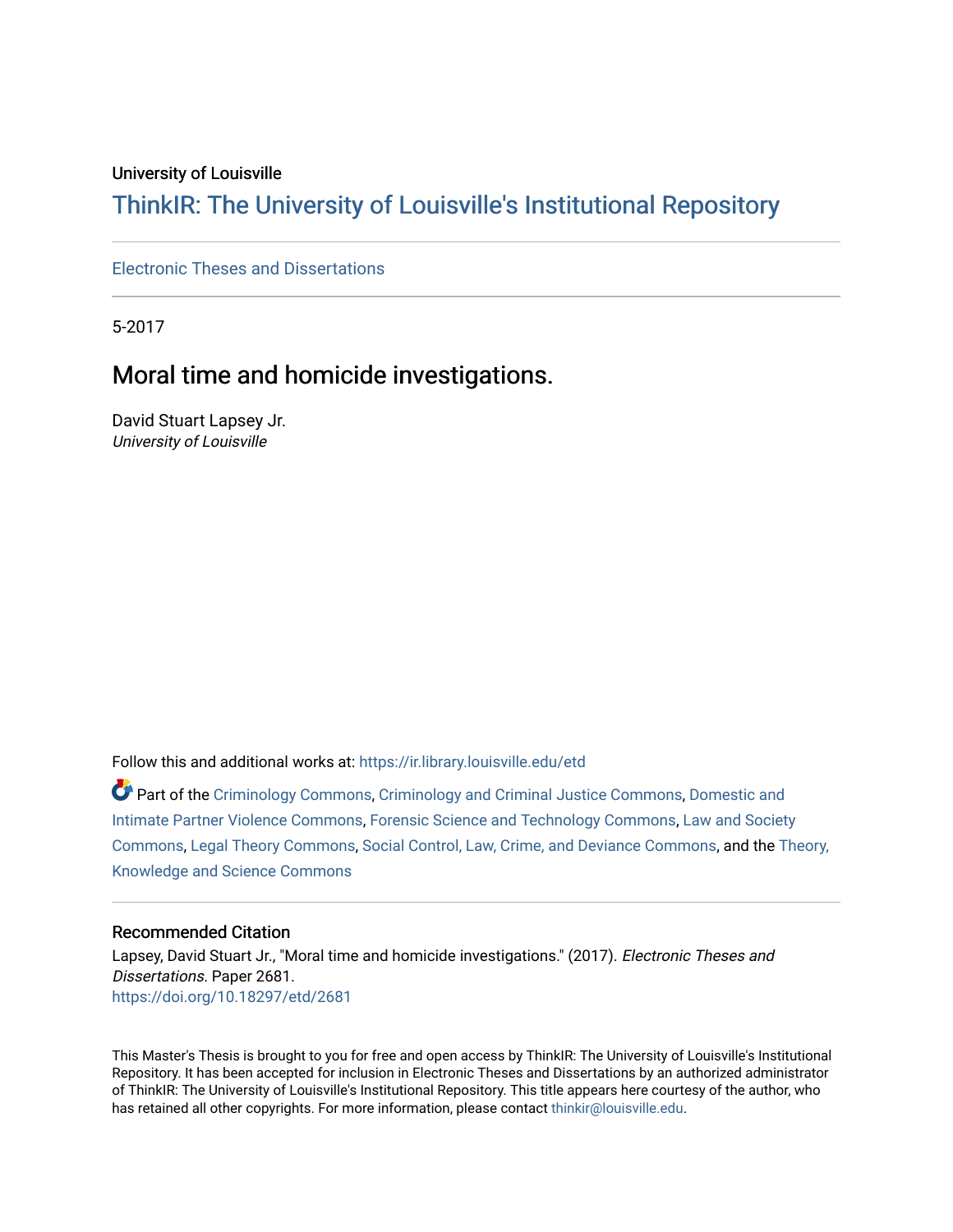## MORAL TIME AND HOMICIDE INVESTIGATIONS

By David Stuart Lapsey Jr. B.A., Indiana University Southeast, 2015

A Thesis Submitted to the Faculty of the College of Arts and Sciences of the University of Louisville in Partial Fulfillment of the Requirements for the degree of

> Master of Science in Criminal Justice

Department of Criminal Justice University of Louisville Louisville, Kentucky

May 2017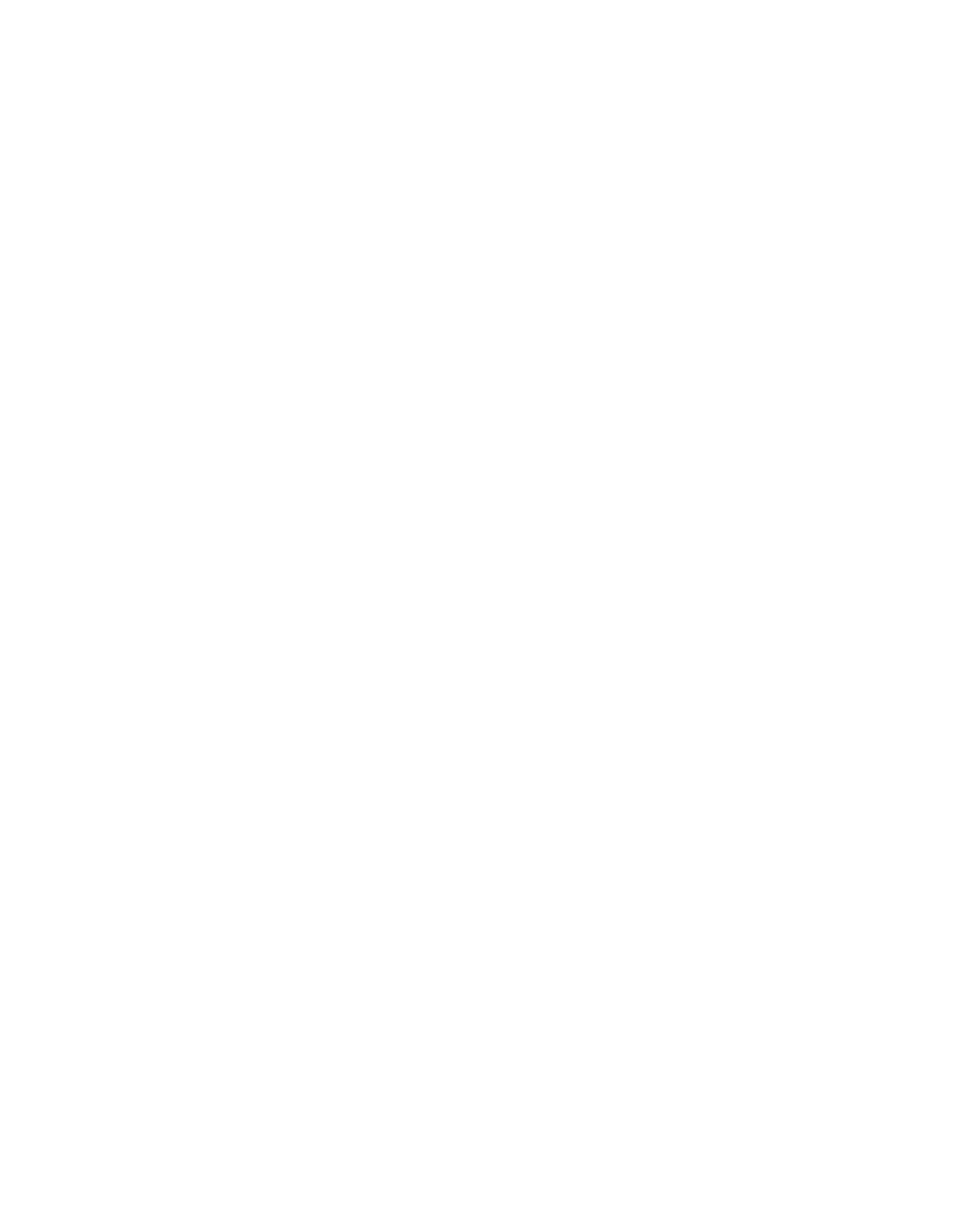## MORAL TIME AND HOMICIDE INVESTIGATIONS

By

David S. Lapsey Jr.

B.A., Indiana University Southeast

A Thesis Approved on

April 20, 2017

By the following Thesis Committee

 $\mathcal{L}_\text{max}$ Dr. Bradley Campbell

 $\mathcal{L}_\text{max}$  , and the set of the set of the set of the set of the set of the set of the set of the set of the set of the set of the set of the set of the set of the set of the set of the set of the set of the set of the Dr. Justin Nix

 $\mathcal{L}_\text{max}$  , and the set of the set of the set of the set of the set of the set of the set of the set of the set of the set of the set of the set of the set of the set of the set of the set of the set of the set of the Dr. Gennaro Vito

 $\mathcal{L}_\text{max}$  , and the set of the set of the set of the set of the set of the set of the set of the set of the set of the set of the set of the set of the set of the set of the set of the set of the set of the set of the Dr. Brian Schaefer

 $\mathcal{L}_\text{max}$ Dr. George Higgins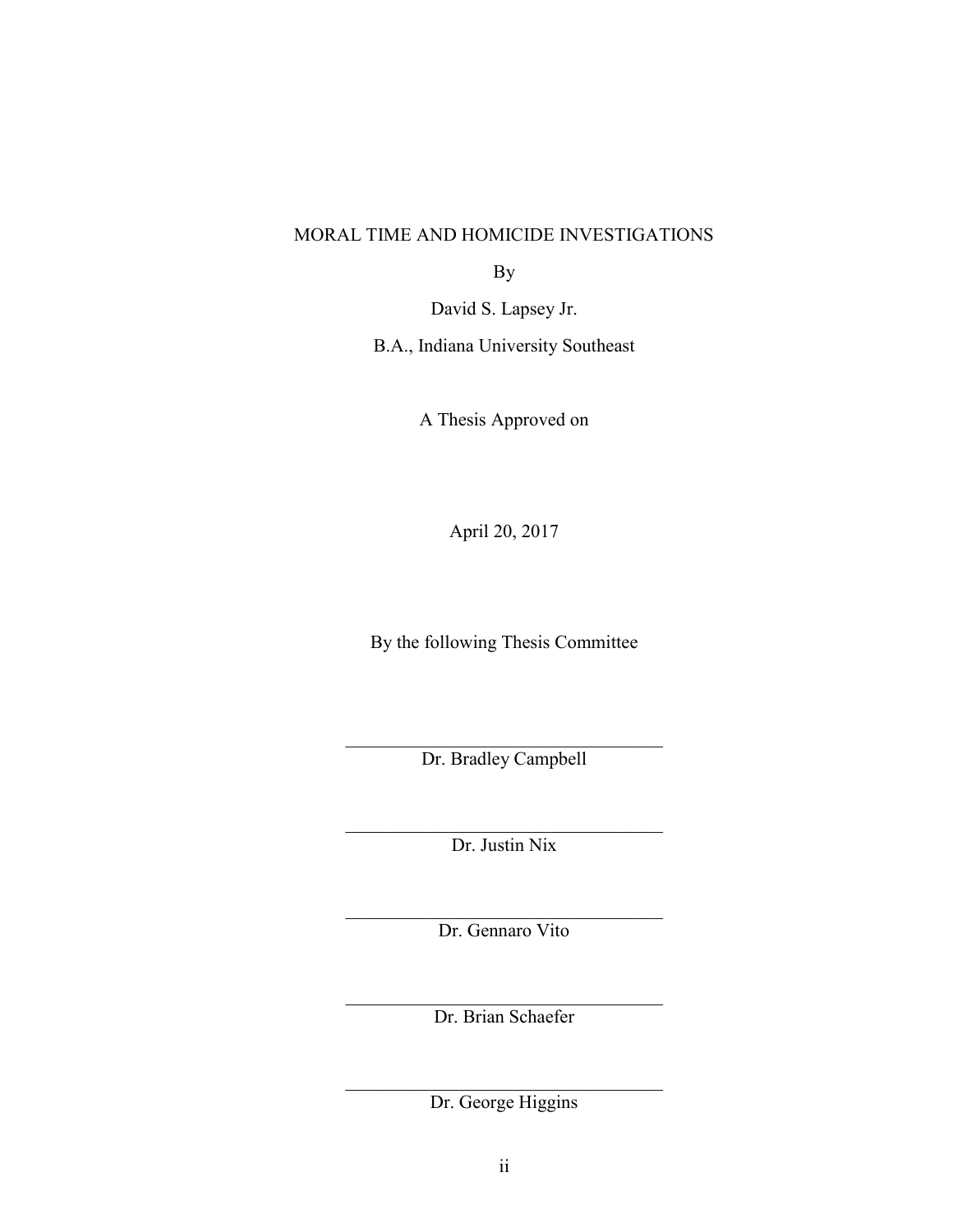## DEDICATION

This thesis is dedicated to my father, David Lapsey Sr., who has helped drive me and teach me the discipline needed to complete my goals. I would also like to thank my brothers, Jacob and Ben, my mom, Dana, and my girlfriend Taylor McClure for encouraging me to work hard.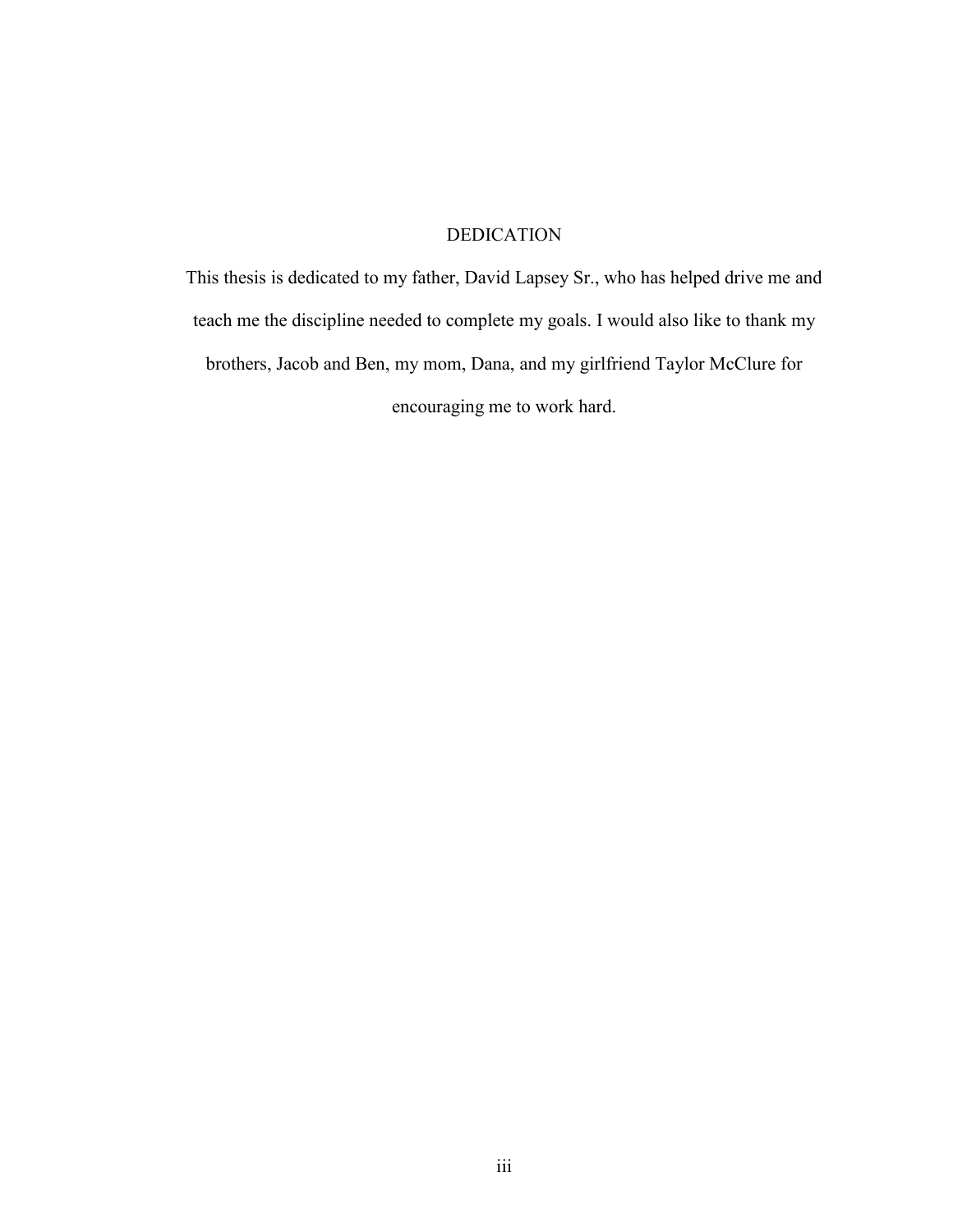## ACKNOWLEDGEMENTS

I would like to thank Dr. Brad Campbell for making this thesis possible, and giving me guidance, support and lessons needed to complete the project. He has been a great influence on me in all aspects, and look forward to assisting with him on current and future projects. Also, I want to thank Dr. Richard Tewksbury. He has been great in facilitating my academic great and been an excellent mentor. I owe a lot to them and hold them both in high regard.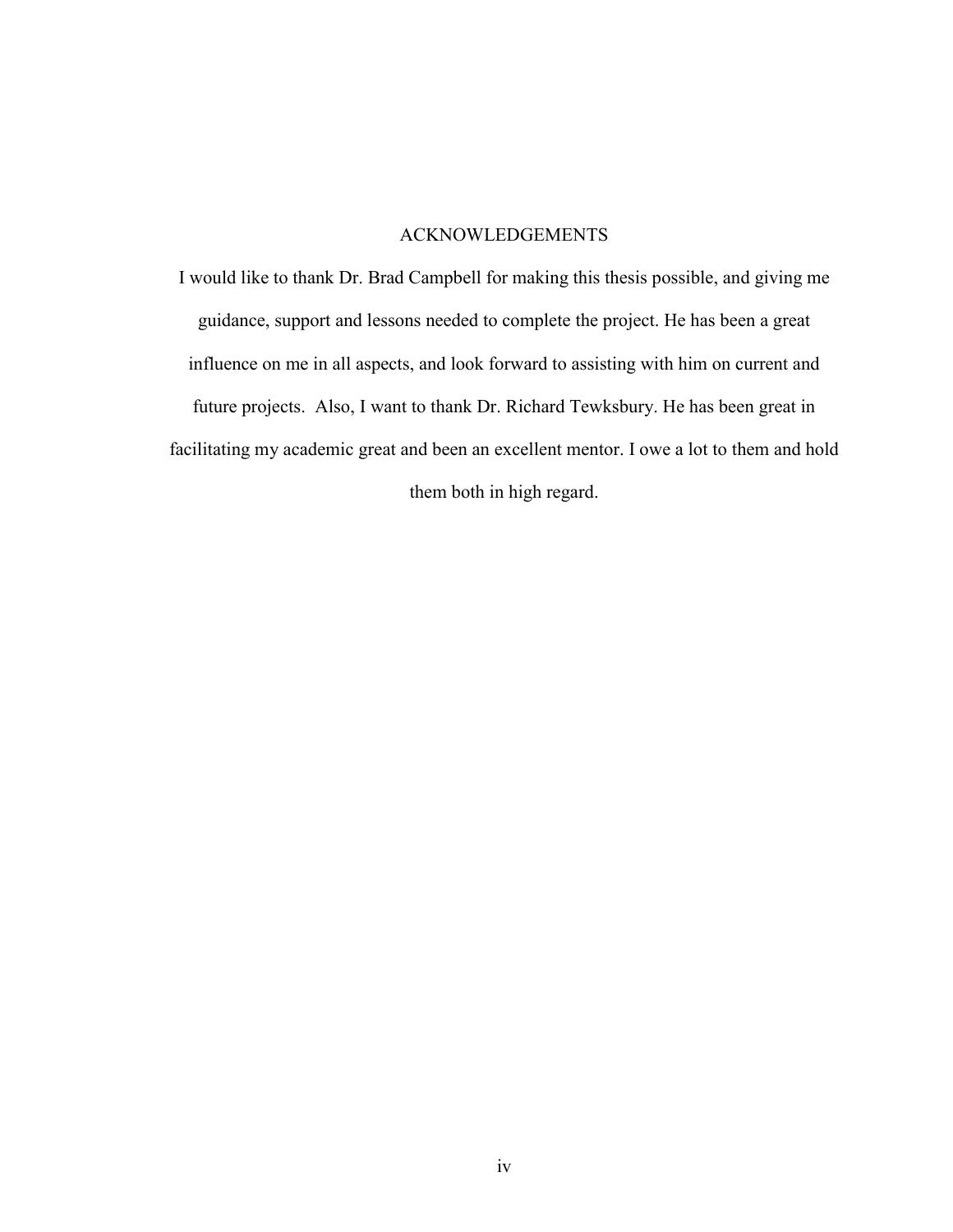## ABSTRACT

### MORAL TIME AND HOMICIDE INVESTIGATIONS

### David Lapsey Jr.

### April 20, 2017

Previous literature explores the many dimensions of homicide investigations, including case and individual characteristics, evidence and investigative activities. However, little research delves into situational characteristics and their relationship to specific homicides, charge severity sought by prosecutors and sentence length given to homicide offenders. The current study sampled homicide cases (N=68) to gather baseline information and data regarding judicial outcomes. Donald Black's Theory of Moral Time (2011) is tested and utilized as the study's conceptual framework for the study's hypotheses.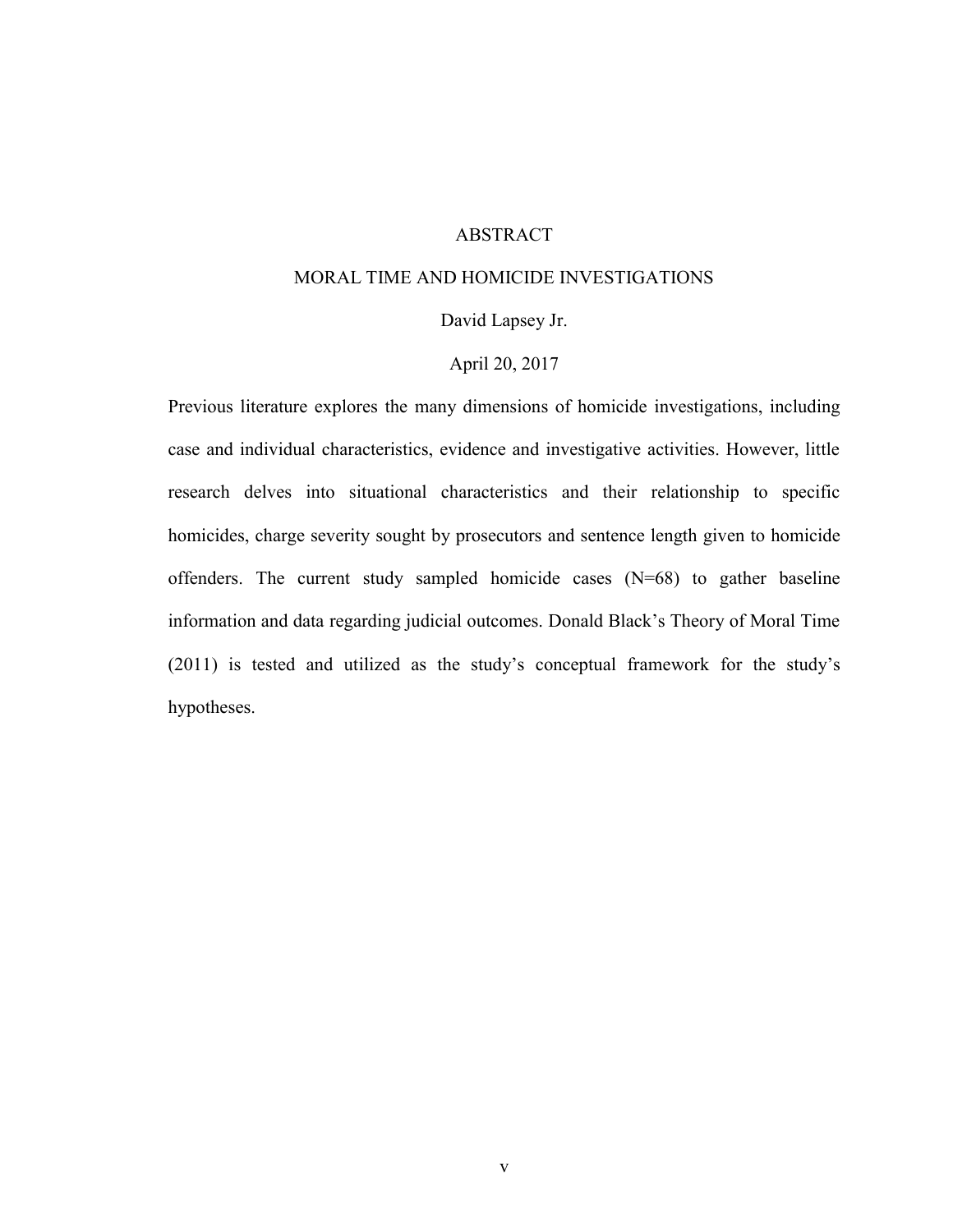## TABLE OF CONTENTS

| Page                                                                   |
|------------------------------------------------------------------------|
|                                                                        |
|                                                                        |
|                                                                        |
|                                                                        |
| <b>CHAPTER</b>                                                         |
| INTRODUCTION: CRIMINAL JUSTICE FRAMEWORKS AND HOMICIDE<br>$\mathbf{I}$ |
|                                                                        |
|                                                                        |
|                                                                        |
|                                                                        |
|                                                                        |
|                                                                        |
|                                                                        |
|                                                                        |
|                                                                        |
|                                                                        |
|                                                                        |
| Ш.                                                                     |
|                                                                        |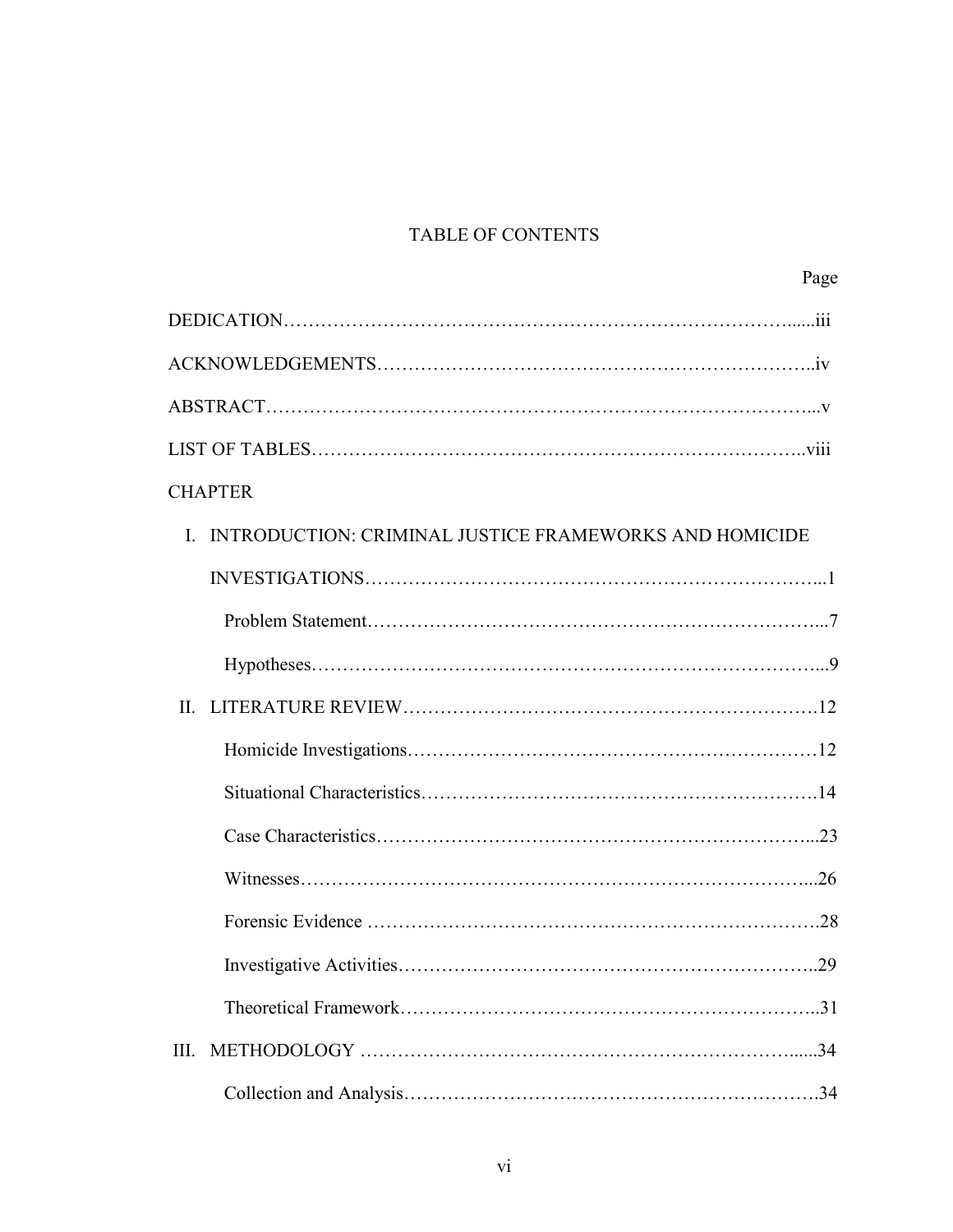| $V_{\cdot}$ |  |
|-------------|--|
|             |  |
|             |  |
|             |  |
|             |  |
|             |  |
|             |  |
|             |  |
|             |  |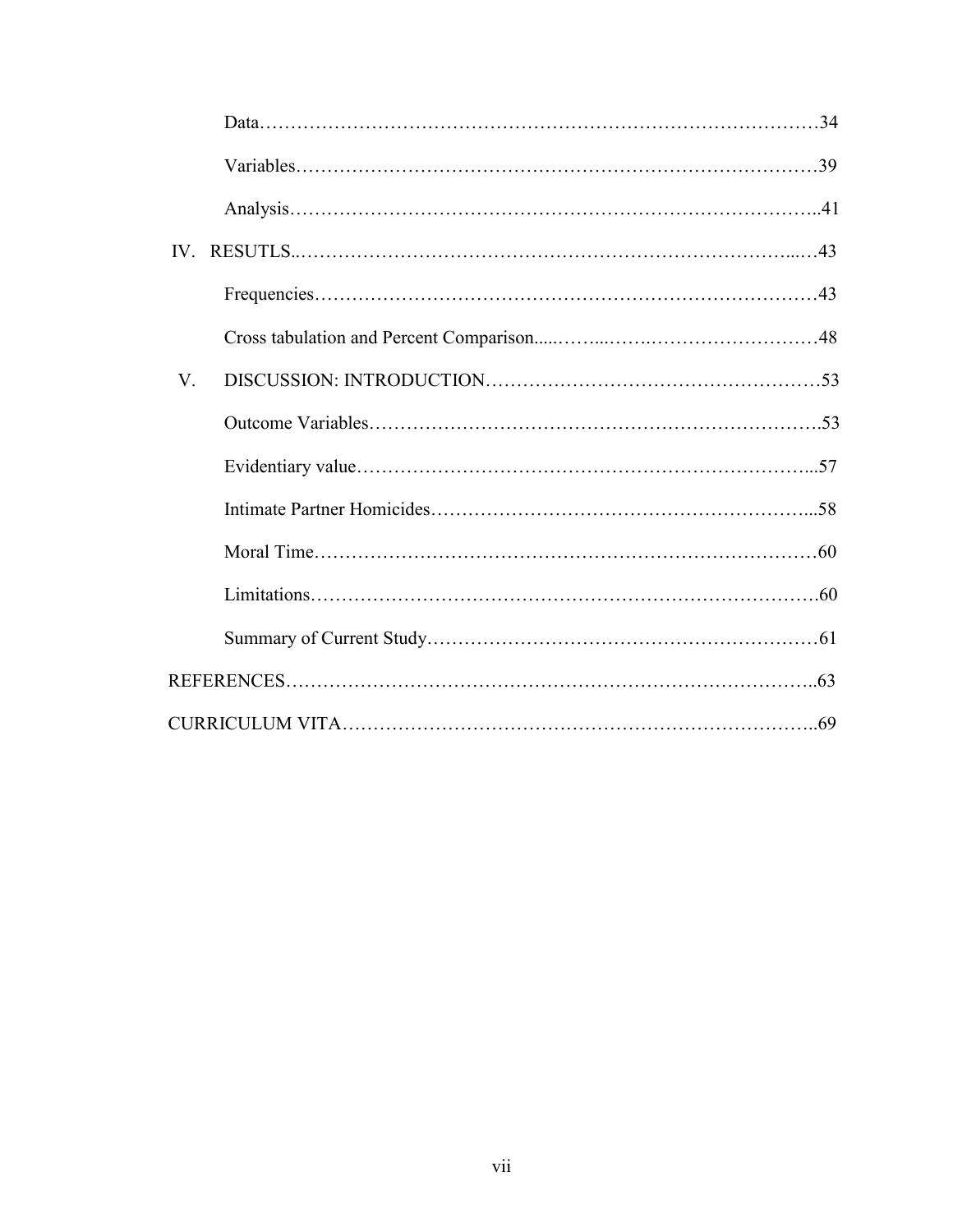## LIST OF TABLES

| <b>Table</b> | Page |
|--------------|------|
|              |      |
|              |      |
|              |      |
|              |      |
|              |      |
|              |      |
|              |      |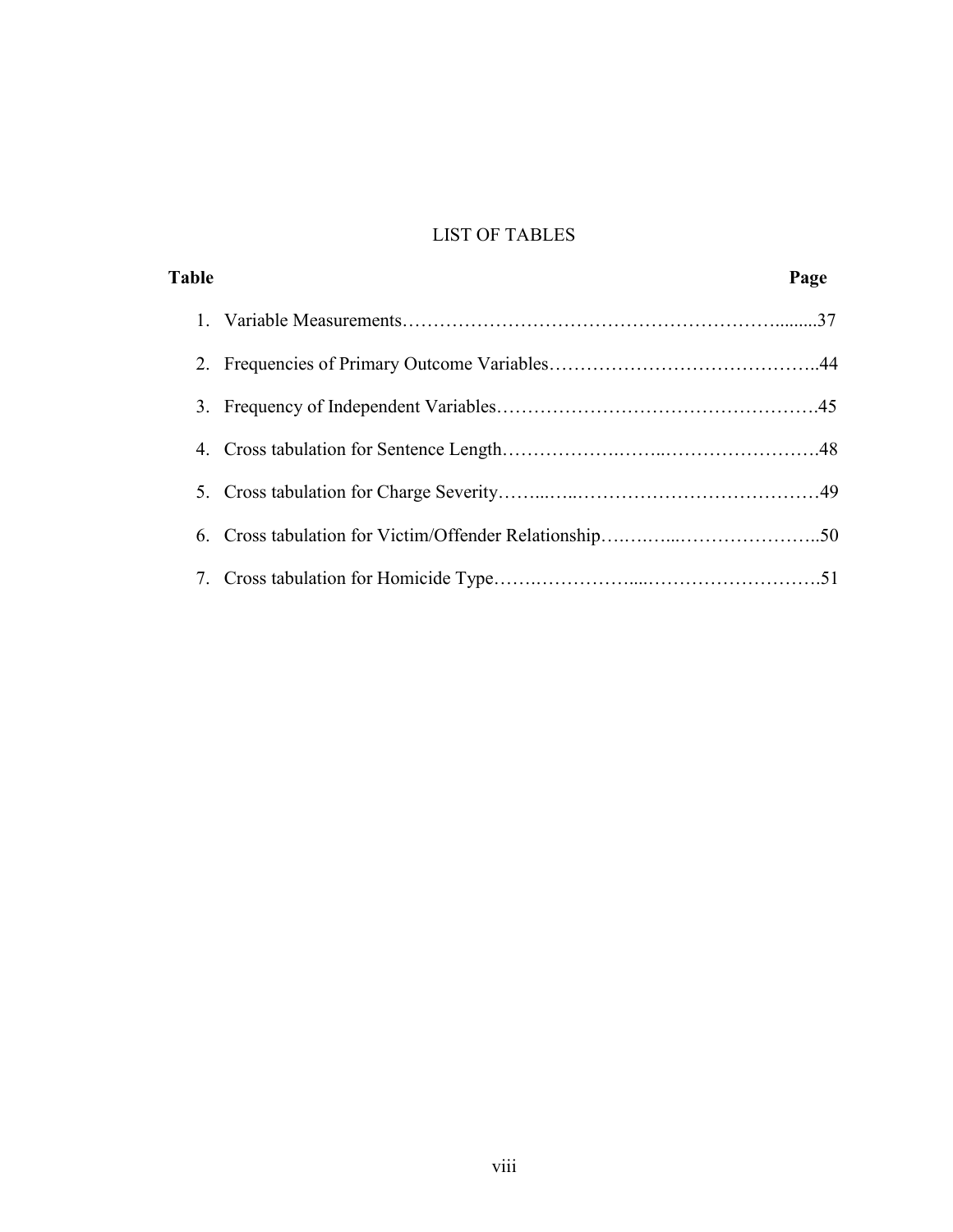## CHAPTER 1

### INTRODUCTION

#### **Criminal Justice Frameworks and Homicide Investigations**

Although research has paid significant attention to correlates of arrest in homicide investigations (Addington, 2006; Alderden & Lavery, 2007), little is known about the impact of case, suspect, and victim characteristics on the *severity of charges* sought by law enforcement, and the relationship between these characteristics and the level of charges brought forth by prosecutors. Research into severity of charges brings necessary insights into the United States' justice system and what factors influences the decision making process. The majority of extant studies focus almost exclusively on offender characteristics (ex. race, gender, age) and the availability of evidence, and often ignore the relationship between the victim and the offender, such as a husband killing his wife or a son killing his father. For example, some perspectives, such as focal concerns focus on offender characteristics in relation to the level of "blameworthiness" attributed to offenders (Steffensmeier, Ulmer & Kramer, 1998), and the impact of different types of evidence (e.g., forensic, eyewitness, etc.) on police and prosecutorial decisions, but less frequently on central situational characteristics, including victim and offender relationship.

Research has identified distinct variables that have been consistently correlated with homicide clearance rates, whether negatively or positively (Jarvis & Regoeczi, 2009; Keel, Jarvis, & Muirhead, 2009; Litwin & Xu, 2007).). Specifically, these variables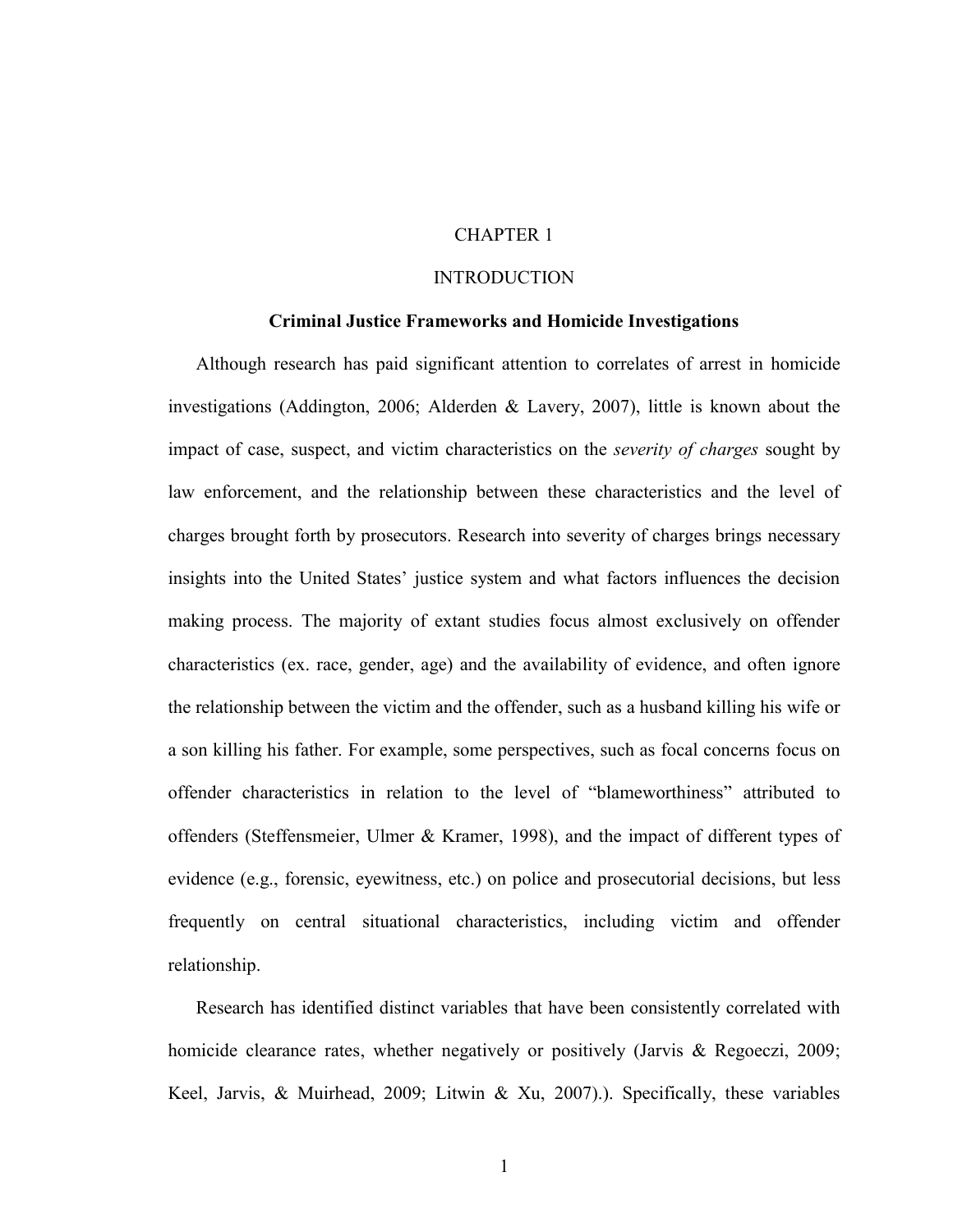include the availability of forensic evidence (DNA evidence, fingerprints, ballistics etc.), case characteristics (location, weapon, time of day etc.), victim characteristics (gender, age, race etc.), suspect characteristics (gender, age, race etc.), investigative activities (staffing, management, analytical process employed etc.) and availability of witnesses. We know that of these characteristics, forensic evidence is not significantly associated with higher clearance rates, and that indoor locations, contact weapons, younger victims, white victims, availability of witnesses, and certain investigative activities are associated with higher clearance rates.

Scholars have demonstrated that the strongest correlate of clearance rate is intimate partner homicide (IPH) due to holding stronger evidentiary value compared to other cases (Roberts, 2007). These homicides differ due to their nature and surrounding social circumstances, because of the fact IPH are typically emotionally driven murders (Baskin & Sommers, 2010; Cardarelli & Cavanagh, 1992). Due to the circumstances of IPH, the offender is known to law enforcement and thus easier to investigate. Often, since women are at heightened risks of being killed by an intimate partner (Cooper  $\&$  Smith, 2011), the partner is the first and primary person of interest to law enforcement, allowing investigators to quickly identify and investigate the potential offender. This is not always the case, but law enforcement is cognizant to eliminate the most likely suspects to the homicide.

Scholars have extensively examined correlates of two distinct clearance options when clearing homicide cases (Jarvis & Regoeczi, 2009). The traditional option is to clear a case by arrest. The second option, exceptional clearance, occurs when circumstances prohibit law enforcement from arresting, charging and prosecuting the suspect (Riedel  $\&$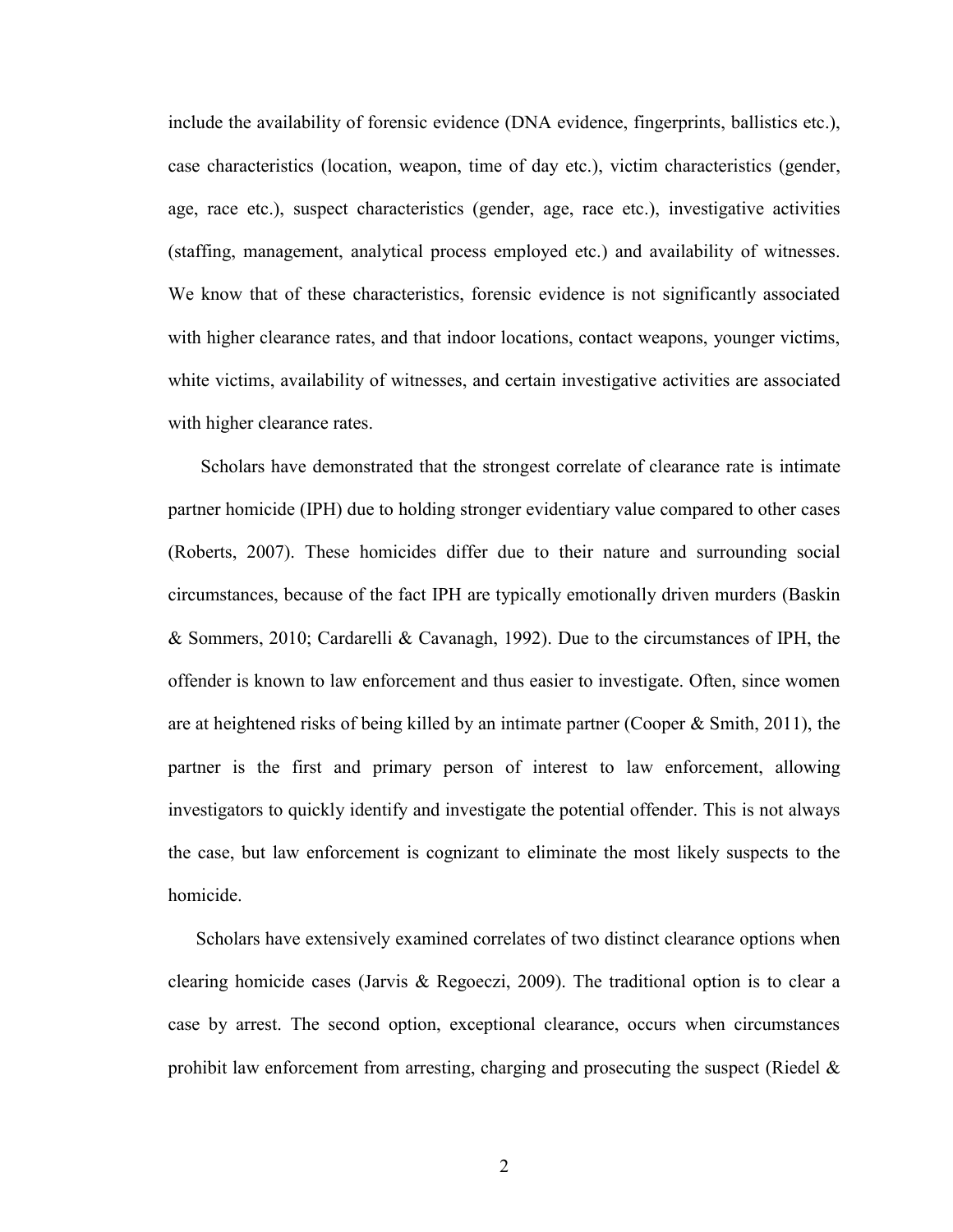Boulahanis, 2007). An exceptional clearance may occur if the suspect cannot be arrested, charged or convicted. Exceptional clearances are common in IPH cases, largely because IPH are more likely to result in murder-suicide, or prone to be justifiable homicide when the homicide is regarded as a non-criminal homicide under law and viewed without guilt (Banks, Crandall, Skylar & Bauer, 2008).

Both murder-suicide and justifiable homicide are instances when the offender is known, but the outcomes fail to result in arrest, charge or prosecution. Although these cases do not meet the conventional criterion as a cleared case, such instances would result in an exceptional clearance. In order for law enforcement agencies to clear a case by exceptional means, the agency must meet the four following conditions: (1) identified the offender, (2) gathered enough evidence to support an arrest, make a charge and turn over the offender to the court for prosecution, (3) identified the offender's exact location so that the suspect could be taken into custody immediately, and (4) encountered a circumstance outside the control of law enforcement that prohibits the agency from arresting, charging and prosecuting the offender (Offenses Cleared, 2010). Often times, clearances and exceptional clearances are treated as one in the same, which may inflate an agency's overall clearance rate (Jarvis & Regoeczi, 2009).

Several scholars have sought to explain how criminal justice practitioners come to make decisions in homicide cases (Englich, Mussmeiler, & Strack, 2006; Spohn, Beichner, & Davis-Frenzel, 2001; Steffensmeier, Ulmer, & Kramer, 1998). The literature highlighting specific correlates of the causes of homicide is expansive, and some have applied criminological theories to provide context to these findings (Keel, Jarvis, & Muirhead; Pratt & Godsey, 2002). In the policing literature, however, there is less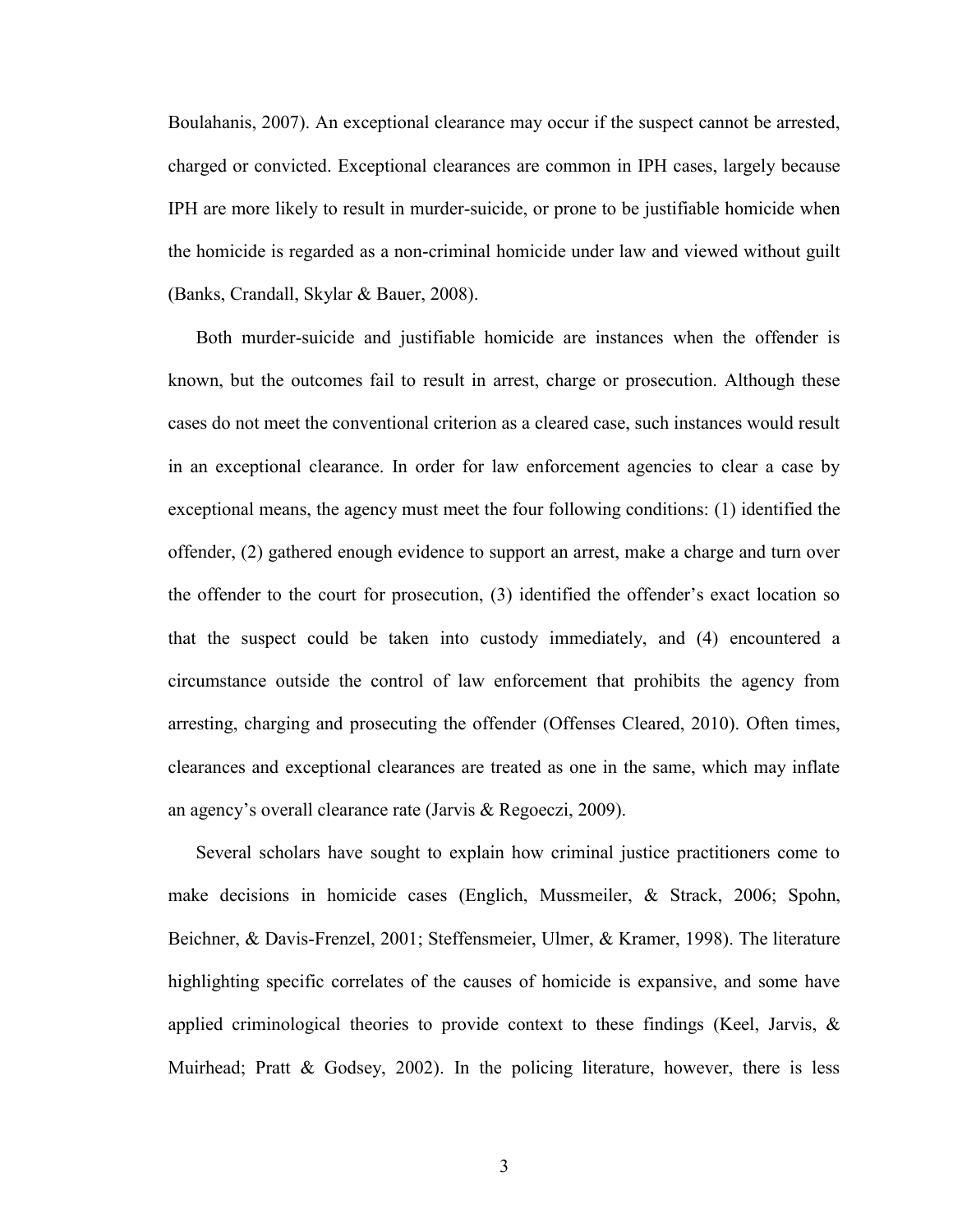application of theory. Yet these studies are largely atheoretical, and relevant theories regarding practitioner decision-making have rarely been tested in the criminological literature. Such theories include Social Support (Pratt & Godsey, 2002) and Victim Precipitated Criminal Homicide (Wolfgang, 1957). This is also true for Donald Black's (2011) *Moral Time* and update of his original theory the behavior of law—where he develops the theory of moral Time. The theory of moral time (2011) examines decisions making points for law enforcement and elaborates on these decisions using a pure sociological theory. The theory has limited testing, especially when looking at decisionmaking points for IPH. Unlike previously mentioned theories, moral time (2011) contends that police decision-making is greatly influenced by degrees of intimacy, inequality, or diversity between people and groups. For IPH, Black measures intimacy between victims and offenders.

The theory of moral time (2011) is explained through social space and social time, which are conceptualized as dynamic elements in the theory. Social space is the geometry of social reality and social time is the dynamic dimension of social space between individuals measured through intimacy. Black explains, "Social space constantly fluctuates, and every fluctuation is a movement of social time" (p. 4). Meaning, social space contains relationships between individuals and the intimacy between the individuals is in constant flux and movements. Furthermore, the fundamental cause of conflict is the movement of social time, and "every conflict is itself a movement of social time and every conflict therefore causes more conflict" (p. 4). Social space, again, is multidimensional and features relational distance as the degree of intimacy (the degree of intimacy between one person or groups in the life of another), vertical distance as the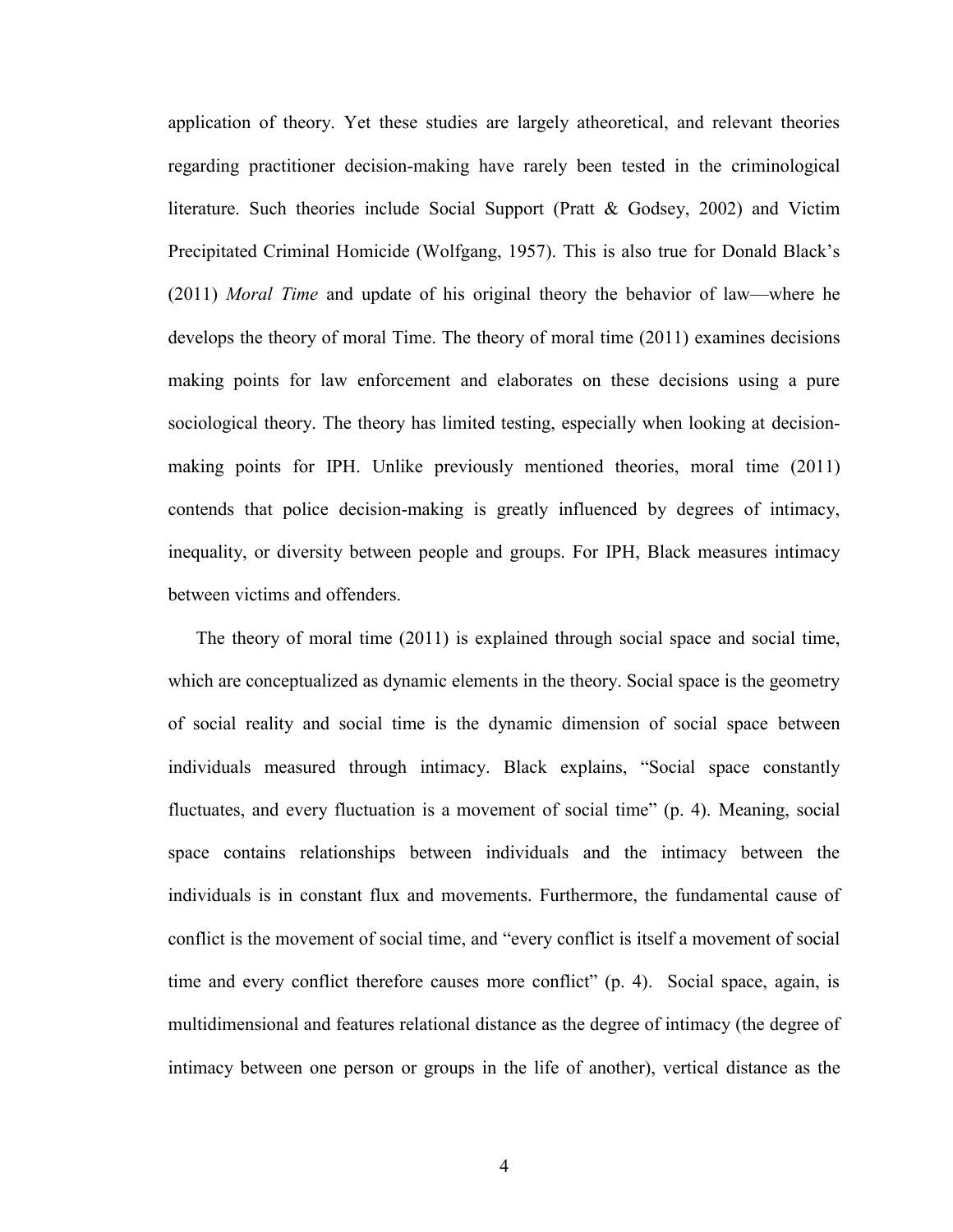degree of inequality (wealth or authority), and cultural distance as the degree of diversity (religion or ethnicity). Closeness of social space differs considerably from that of physical space, and closeness in social space may differ from A-B and B-A, whereas in physical distance A-B is the same distance from B-A. Black elaborates further and explains social time through relational time, vertical time and cultural time. For the current study's purpose, relational distance and relational time are applied to analyze police decisions in IPH cases (Black, 2011).

Interestingly, it is possible that homicides with the greatest effect on social space, IPH, may present a paradox in Black's assertions in moral time. Specifically, IPH cases may be associated with a higher likelihood for clearance, but might result in less severe charges and shorter sentence lengths, when compared to stranger homicides. It is possible homicides with greater effect on social space will have a longer, intensified growth of conflict (Jensen, 2001), and in the growth process, accumulate more witnesses. In the culmination of the most intimate conflict, IPH, there will be greater potential for evidence. This is simply due to the nature and situational characteristics of the homicide type. These characteristics include evidence known for strong evidentiary value such occurring indoors, contact weapons, and readily available suspect (Alderden & Lavery, 2007; Roberts, 2007).

IPH cases are associated with factors that have consistently resulted in homicide case clearances—use of contact weapons (e.g., hands, feet, blunt object, or by means of strangulation), indoor locations, witnesses—forming stronger evidence that subsequently increase the odds of case clearance (Roberts, 2007). These homicides incubate solvability factors based solely on their nature. For instance, Alderden and Lavery (2007)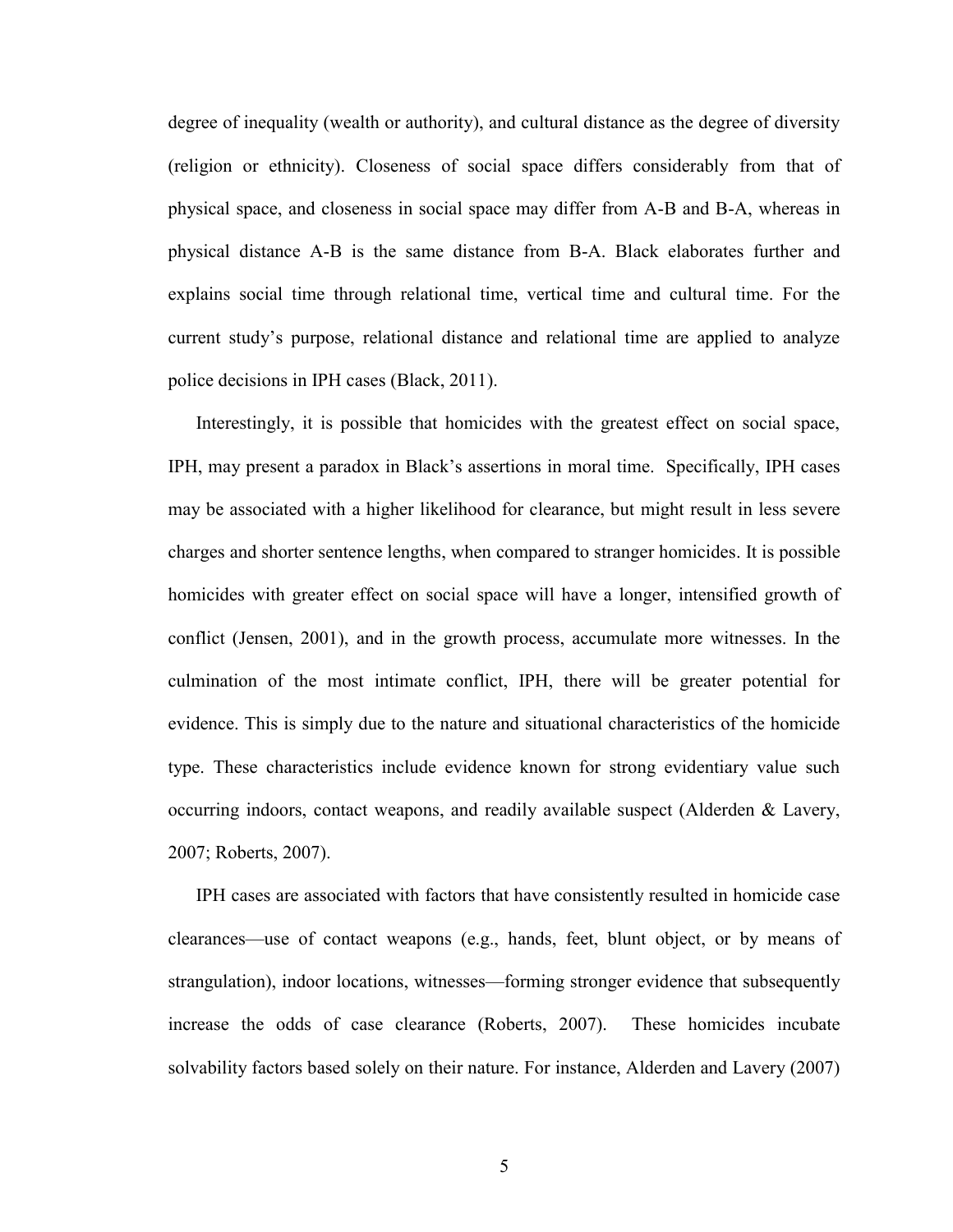classify expressive homicides as having the primary motive to harm the victim, and discovered all other homicides are less likely to be cleared due to the offender/victim not knowing each other and having prior relations. Quinet and Nunn (2015) noted that 62% of IPH cases were solved in two days or less, the highest among all homicide types.

In sum, the relationship between the homicide type and clearance predictors seems clear. Specific homicide types inherently carry strong predictors of homicide clearance. IPH has the highest clearance rate among all homicide types when comparing the case evidence involved (Alderden & Lavery, 2007; Litwin & Xu, 2007; Regoeczi, Jarvis, Riedel, 2008; Roberts, 2007), and homicides with witnesses and known motives also have high clearances rates (Baskins & Sommers, 2010; Litwin & Xu, 2007; Regoeczi, Jarvis, Riedel, 2008; Schroeder and White, 2009). It follows that there is a connection between homicide type, significant clearance predictors, and high clearance rates. IPH typically contains evidence associated with the highest clearance rates, thus IPH is the highest cleared cases when comparing different situational homicides that are driving for personal gain or motivated by other felony crimes (i.e. concomitant felonies, instrumental homicides). What is less clear, however, is how severe law enforcement perceives these cases in comparison to other types of homicides. Specifically, research has not examined the *severity of charges* initially sought by law enforcement officers, and how victimoffender relationships play into this decision.

The situational characteristics from homicide cases determine the potential available evidence and its evidentiary value. IPH are solved relatively easily and with greater success due to the increased probability of high evidentiary value stemming from the situational characteristics involved. In many cases, it is the innate evidence generally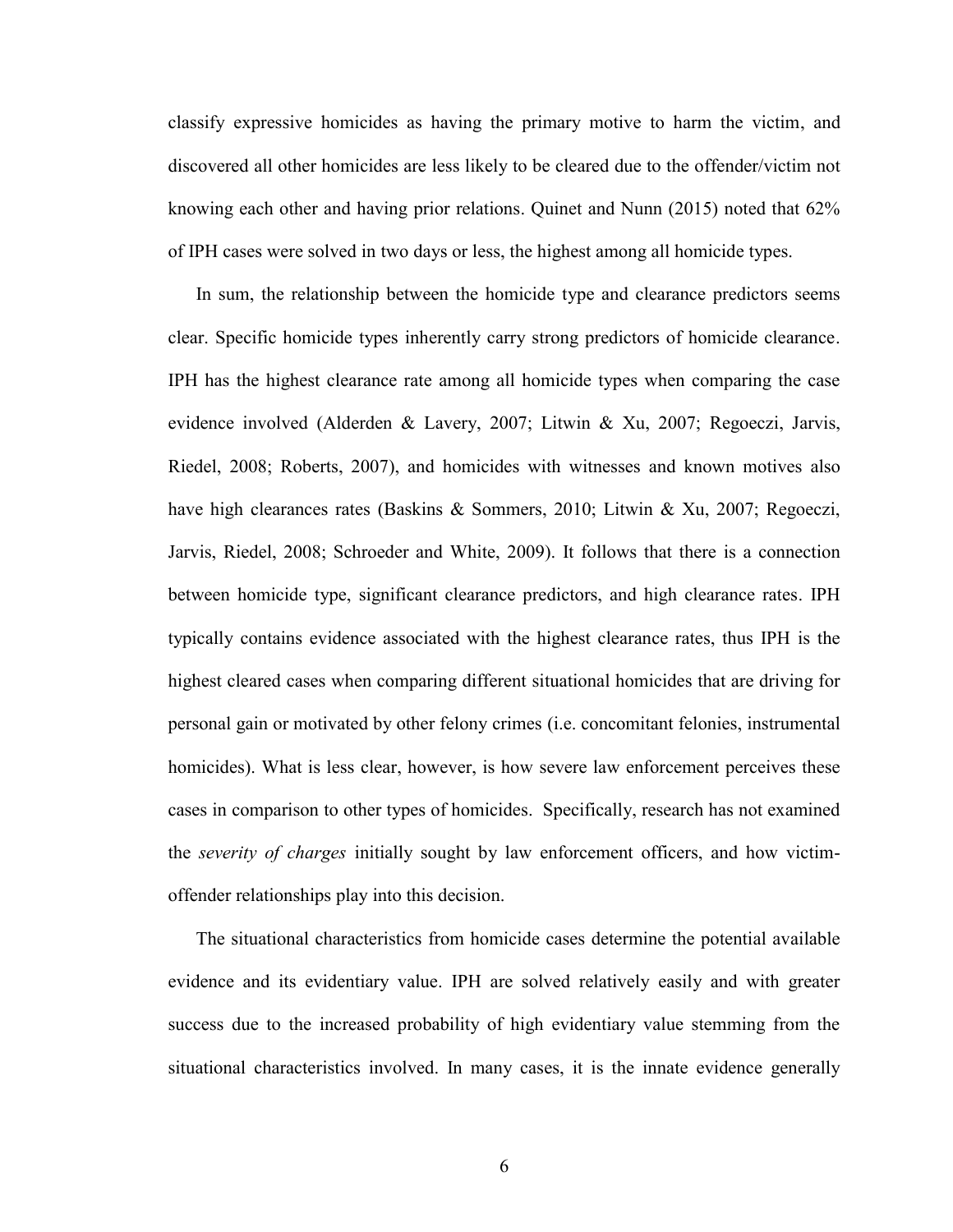correlated to homicide cases that facilitate case clearances, rather than forensic evidence or other investigative tools. What enables the increased ability to solve IPH is the connection with clearance predictors of higher evidentiary value, which constitutes evidence as the highest clearance rates.

#### **Problem Statement**

Present literature provides little information regarding the adjudication of IPH defendants and the comparison of IPH against other homicides types (Auerhahn, 2007). Studies focus efforts towards individualistic approaches when researching sentencing outcomes and fail to examine situational aspects of homicides and how these aspects affect charging decisions (Koons-Witt, Sevigny, Burrow, & Hester; Spohn & Cederblom, 1990; Stout & Brown, 1995). By doing so, prior studies are unable to account for a host of characteristics involved with the homicide which restricts our scope of knowledge regarding how serious law enforcement considers IPH cases. The present study contributes to the literature by examining the relationship between case, victim, and suspect characteristics on the charges sought by law enforcement in homicide cases. The study advances the literature by providing a nuanced understanding of the severity of cases perceived by law enforcement.

Literature provides inconsistent results in regard to offender characteristics, charge severity and sentence lengths. Gender and race are common variable used when studying adjudications and little support is available to provide a true conclusion for their affects within the adjudication process (Spohn, 1990; Steffensmeier, Ulmer, & Kramer, 1998). Research has demonstrated a strong correlation between younger, black male offenders and longer sentences for the black male offenders compared to whites, but no disparities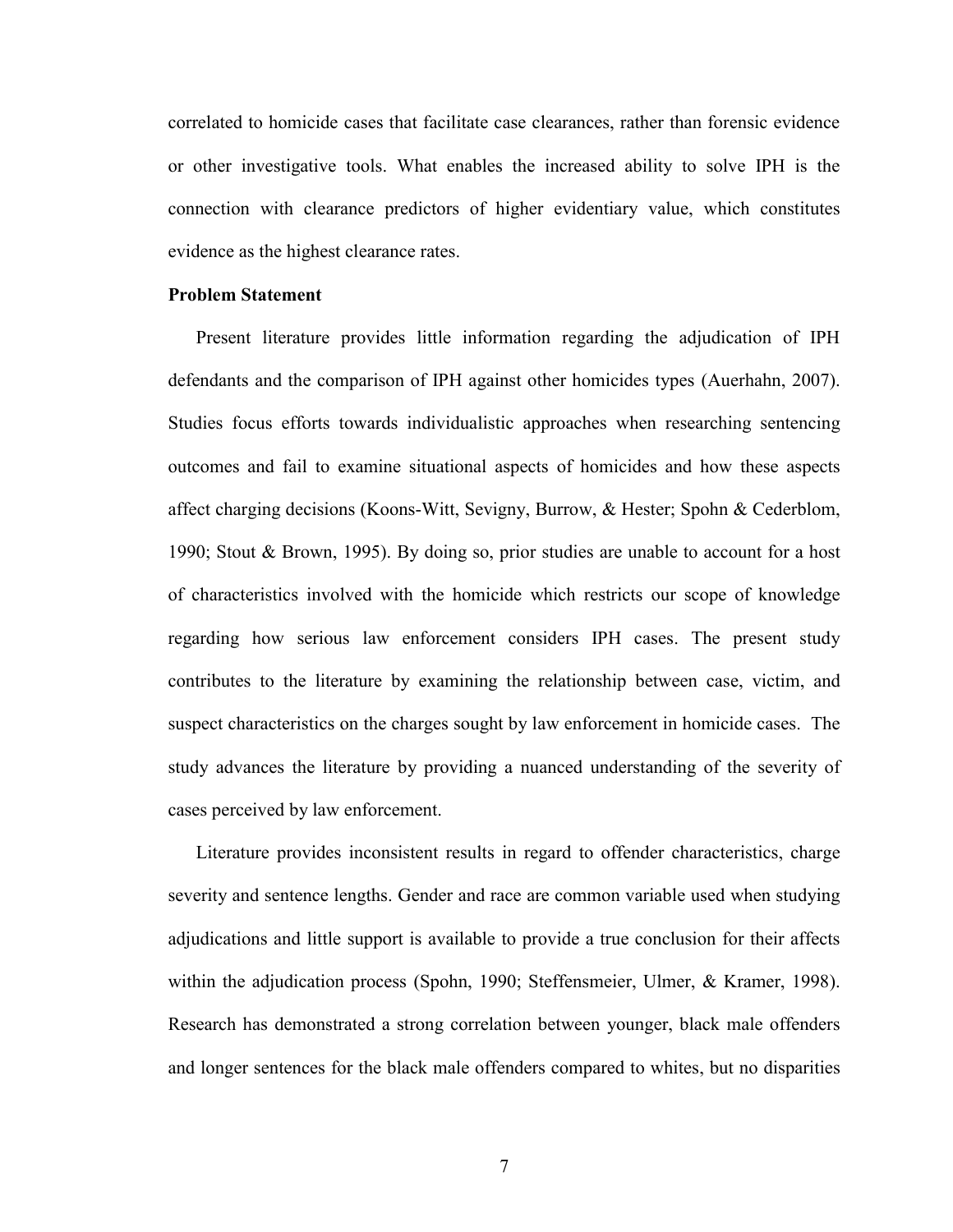with females and Hispanic offenders (Demuth & Steffensmeier, 2004; Steffensmeier, Ulmer, & Kramer, 1998; Stout & Brown). Spohn and Cederblom (1991) concluded sentence disparities only occurred during less serious offenses and race was not considered a significant factor at the sentencing stage; however, seriousness and suspects' prior criminal record remained significant predictors of charge severity.

Several studies have focused on solvability factors and investigation techniques associated with homicides (Carter & Carter, 2015; Keel, Jarvis, & Muirhead; Wellford & Cronin, 2000), however, there is less discourse involving the nature of particular homicides and the inherent evidence available to IPH. Furthermore, greater explanation needs to be directed towards IPH and testing and measuring results from the adjudication process.

Predictably, homicides with no available motive or witnesses are less likely to be solved than those with a known motive (Baskins & Sommers, 2010; Litwin & Xu, 2007; Regoeczi, Jarvis, Riedel, 2008). Unavailability of motive holds a strong connection with witnesses to the homicide. This is due to possible witnesses coming forth to explain the motive to investigators. If only the suspect and defendant were knowledgeable of the homicide, then a suspect may only produce a motive. Expressive homicides have highest clearance rates and homicides with witnesses have high clearances rates, so it is logical to assume a connection between them.

The link between motive, witnesses, and sentencing outcomes for homicides needs greater exploration, and Donald Black's theory of moral time (2011) provides a sound theoretical framework to examine these issues. Intimate Partner Homicide cases appear to have the highest clearance rates and greatest evidentiary value, which should make for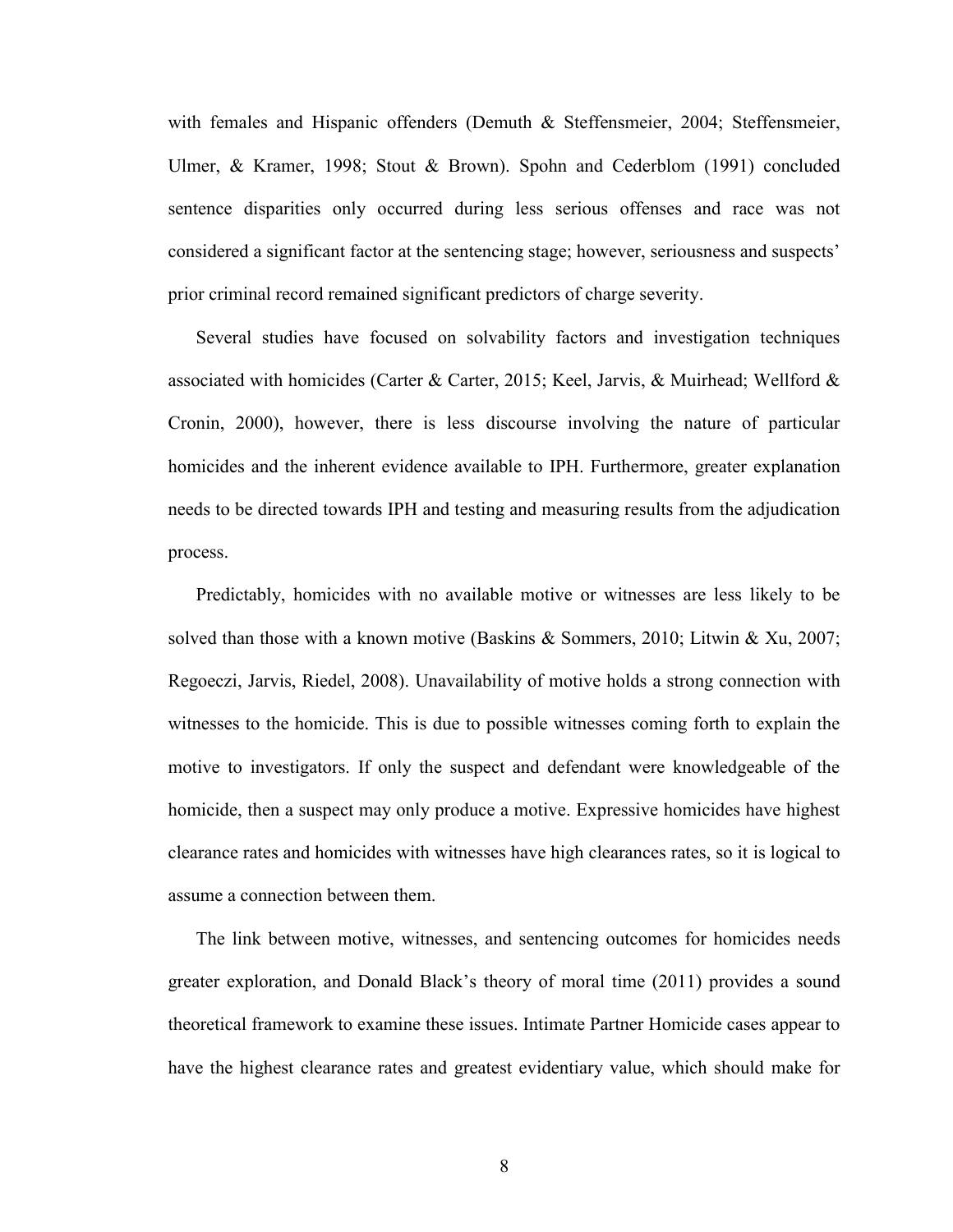strongest court cases. But if Black's theory is correct, then IPH will correlate with lesser charges and shorter sentences.

### **Hypotheses**

IPH cases will be easier to solve than instrumental homicides motivated by reasons other than intimate partner related. This is due to the evidence generally associated with IPH. Intimate partner homicide is linked to the highest clearance rates, associated with higher numbers of clearance predictors, and involves a greater deal of intimacy; levels of intimacy are dependent on the homicide's victim/offender relationship. Greater intimacy levels are associated with greater knowledge of motive and witness availability for investigators. If the level of intimacy for the crime is high, then witnesses and motive will commonly be available. When this is the case, defendants are expected to experience lesser charges and shorter, lenient sentences.

While Donald Black's theory of moral time forecasts greater sentences for stranger homicides due to lower levels of intimacy, one might presume this false due to the many variables surrounding charging and sentencing decisions other than intimacy between the victim and offender. Instead, the author posits that non-stranger homicides will result in more severe charges being sought by law enforcement. This is due to greater likelihood for evidence stemming from non-stranger homicides and the potential for increase in charges with concomitant felonies homicides, rather than a single homicide charge.

Donald Black's (2011) theory of moral Time could provide valuable insight for homicide clearance rates and the nature within IPH. The intimacy level and movement social space determine homicide-sentencing outcomes. The greater social movement within social space caused by the homicide, the less social movement within social space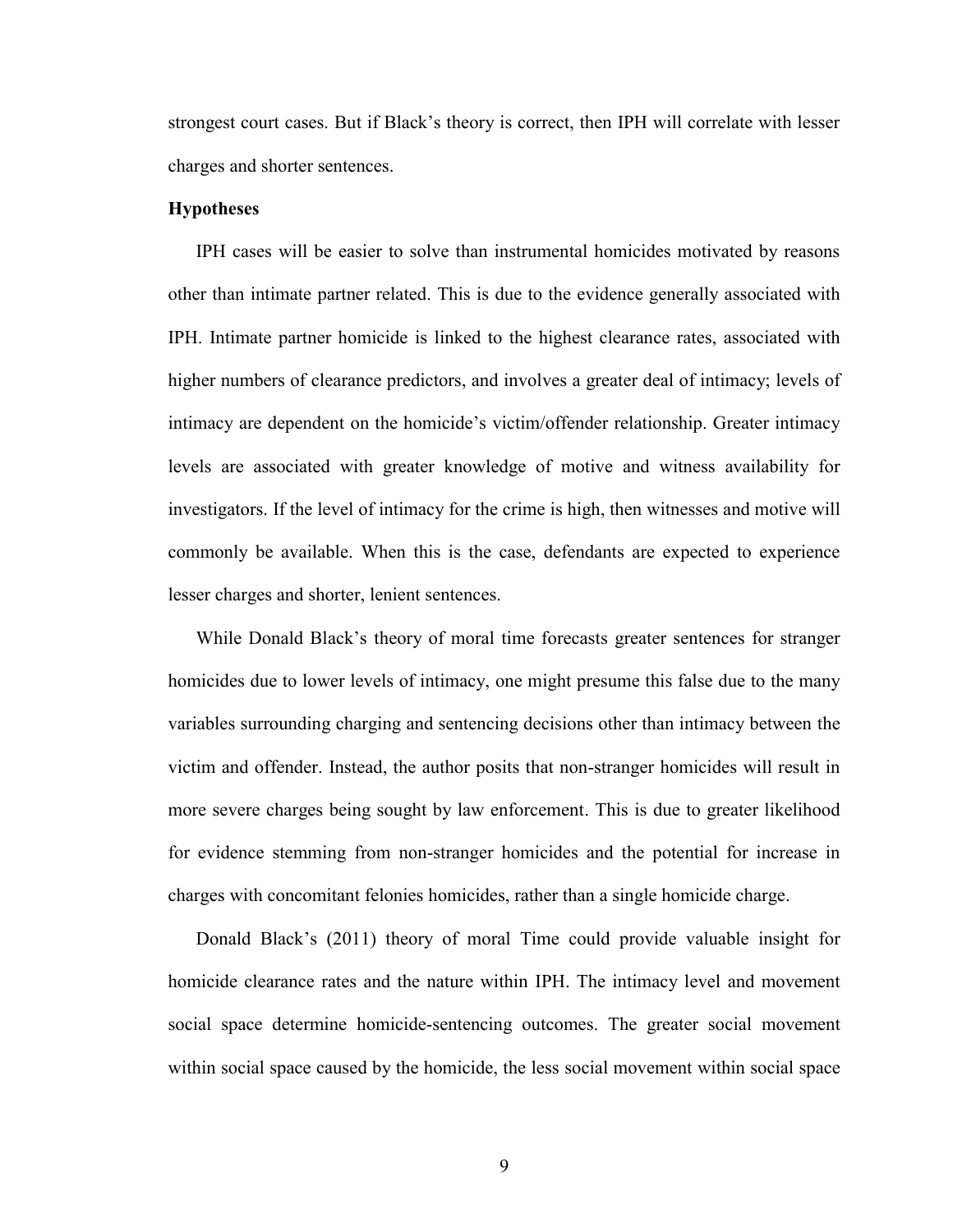enacted by the punishment. Furthermore, IPH are comparatively easy to solve, carrying larger numbers of valuable clearance predictors, but receive less severe criminal charges and sentence lengths.

Because the intimacy levels of homicides vary, so do the social movement they bring. For instance, an expressive homicide, such as a husband killing his wife, will be subjected to a less severe and shorter sentence. For this reason Black (2011) states, "If you send my father to prison for killing my mother, for instance, I lose not only my mother but also my father and whatever he contributes to my family and life" (p. 9). However, the IPH case is significantly more likely to contain greater evidentiary value (Baskins & Sommer, 2010). This hypothesis is due to the high level of social movement brought by the IPH, "And because violence itself is often a radical and rapid movement of social time, violence often causes more violence" (Black, 2011, p. 9).

Due to the notion of conflict causing more conflict, there will have been a buildup of conflict leading to the homicide in IPH cases (Black, 2011; Jensen, 2001). Although witnesses may have not been on scene when the homicide occurred, there is a greater likelihood of people witnessing the events that escalated to a homicide. The fact that investigators have more witnesses grants investigators significantly more leads and potential motives for their case. No homicides involve greater intimacy than those involving family members or domestic partners. Therefore, expressive homicides, namely IPH, will have the greatest movement in social space, the highest clearance rate, and lesser charge severity and sentencing lengths when compared against instrumental and other homicide types.

The current study utilizes data gleaned from sixty-eight (68) closed homicide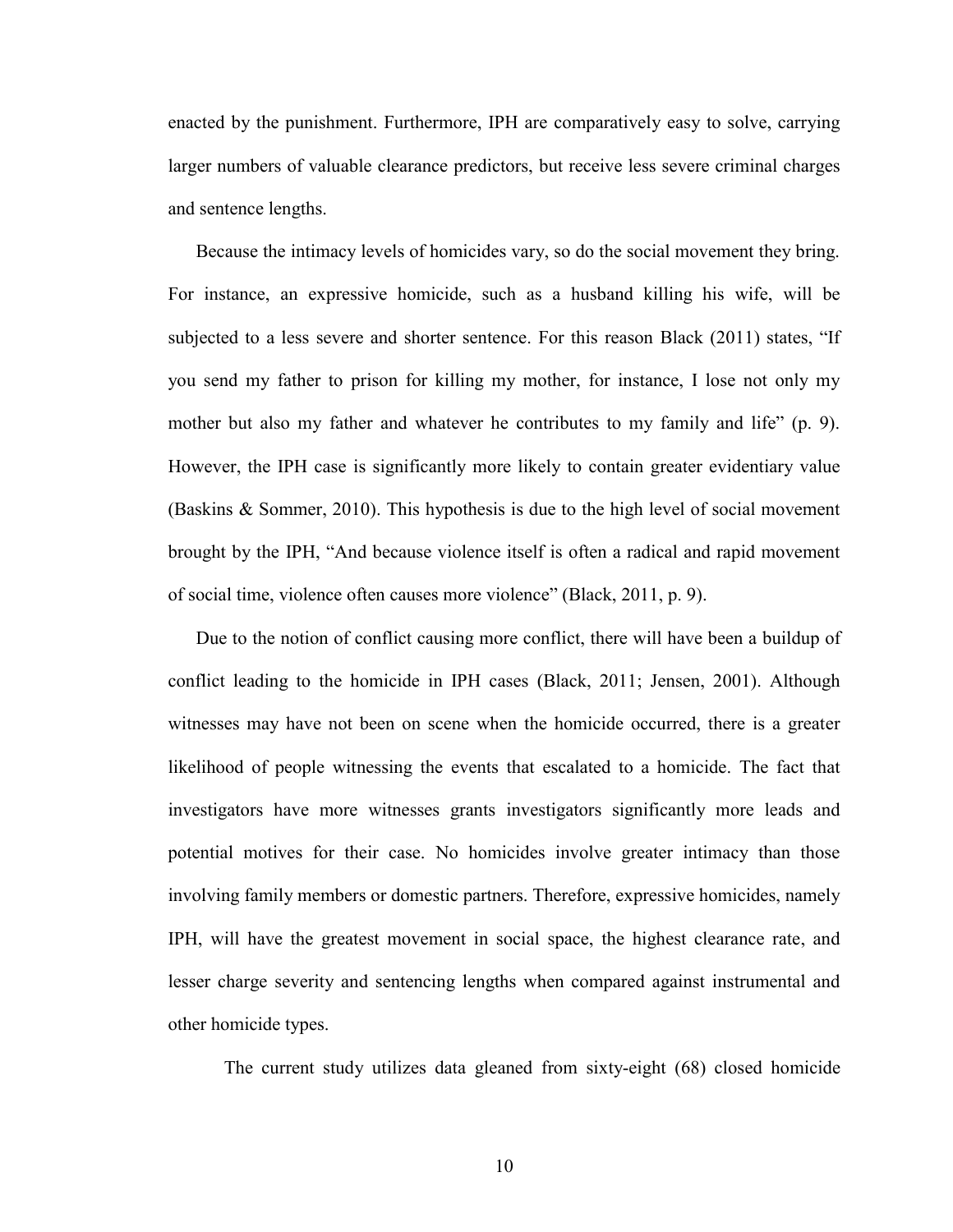cases investigated by the Louisville Metropolitan Police Department. The data contain information concerning all subjects involved, as well as any witnesses or third parties. By collecting all relevant information, the researcher was able to collect data to inform a better understanding of the homicide and any actors involved. The data span from 2009 through early 2015 and were collected using a coding instrument conducive to collecting desired variables, which include suspect age, race, gender, criminal history, victimoffender social relationship, evidence collected and evidence processed (time and date), witnesses, charge(s), judicial outcome, sentence length etc. These variables, along with others from the 27-page instrument, work to measure and test the current hypotheses.

The project examines variables in the dataset to identify homicides with higher levels of intimacy, IPH and non-stranger, to have larger numbers of witnesses and valuable clearance predictors, but sanctioned with lesser charges and sentences; homicide type elicits case and sentencing outcomes. If true, this provides pronounced support for Donald Black's theory of moral time. The project seeks to accomplish the following two primary goals:

- 1. Assess Donald Black's theory of moral time, specifically Movements of Social Space in Relational Time by looking at offender punishment severity (charges and lengths).
- 2. Examine whether IPH and non-stranger cases result in less severe punishments sought by law enforcement and prosecutors, despite holding case characteristics known to be associated with higher clearance rates.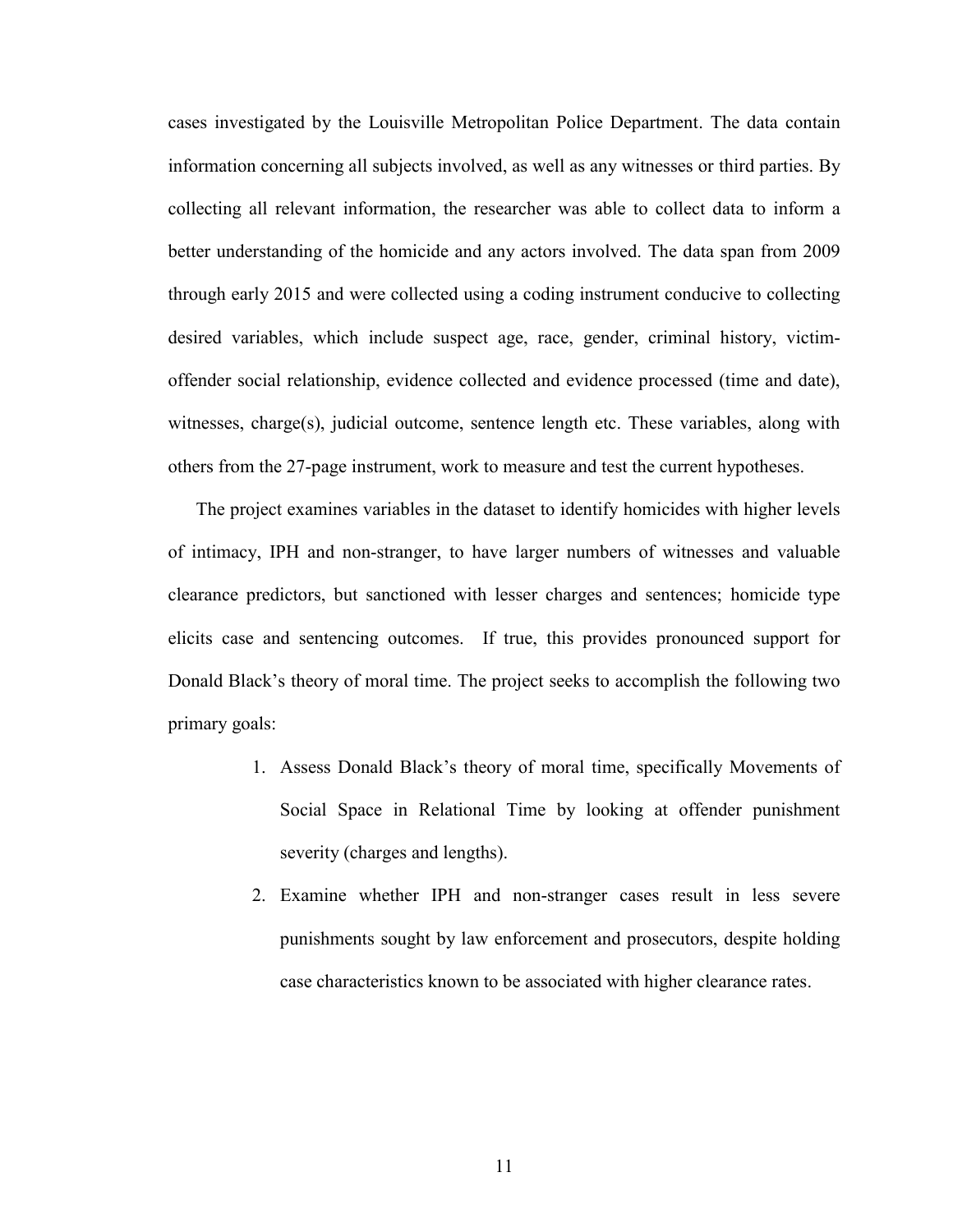## CHAPTER 2

### LITERATURE REVIEW

#### **Homicide Investigations**

Homicide clearance rates have been on a steady decline since the 1960's. Once estimated to be 90% in the 1960's, current estimates have dropped to approximately 60% of cases cleared nationwide (Carter & Carter, 2015; Schroeder & White 2009). This is considerably low when compared to clearance rates in other countries, such as in Germany at 96% and in Japan at 95% (Roberts, 2007). Homicide clearance rates have trended downward similar to reductions in the prevalence of other violent crime (e.g., robbery, aggravated assault) that have also dropped over the past 40 years. It is now evident that the yearly number of homicides has been decreasing, but there remains a misconception that homicide investigators are overwhelmed by caseloads (Cooper & Smith, 2011).

Although homicide clearance rates have declined, the public is generally unaware of the decline. A widespread misconception exists that homicide clearances are based on forensic evidence, particularly DNA, gunshot residue, ballistics information, or fingerprints, that the public believes is available in all cases, and makes investigative decisions much easier (Schroeder & White, 2009). Surprisingly to most, however, forensic evidence typically affords minimal support in case clearance decisions and is more often used in judicial decisions, after the suspect has been identified and referred to prosecutors. Forensic evidence may build strong cases in court, but its utility during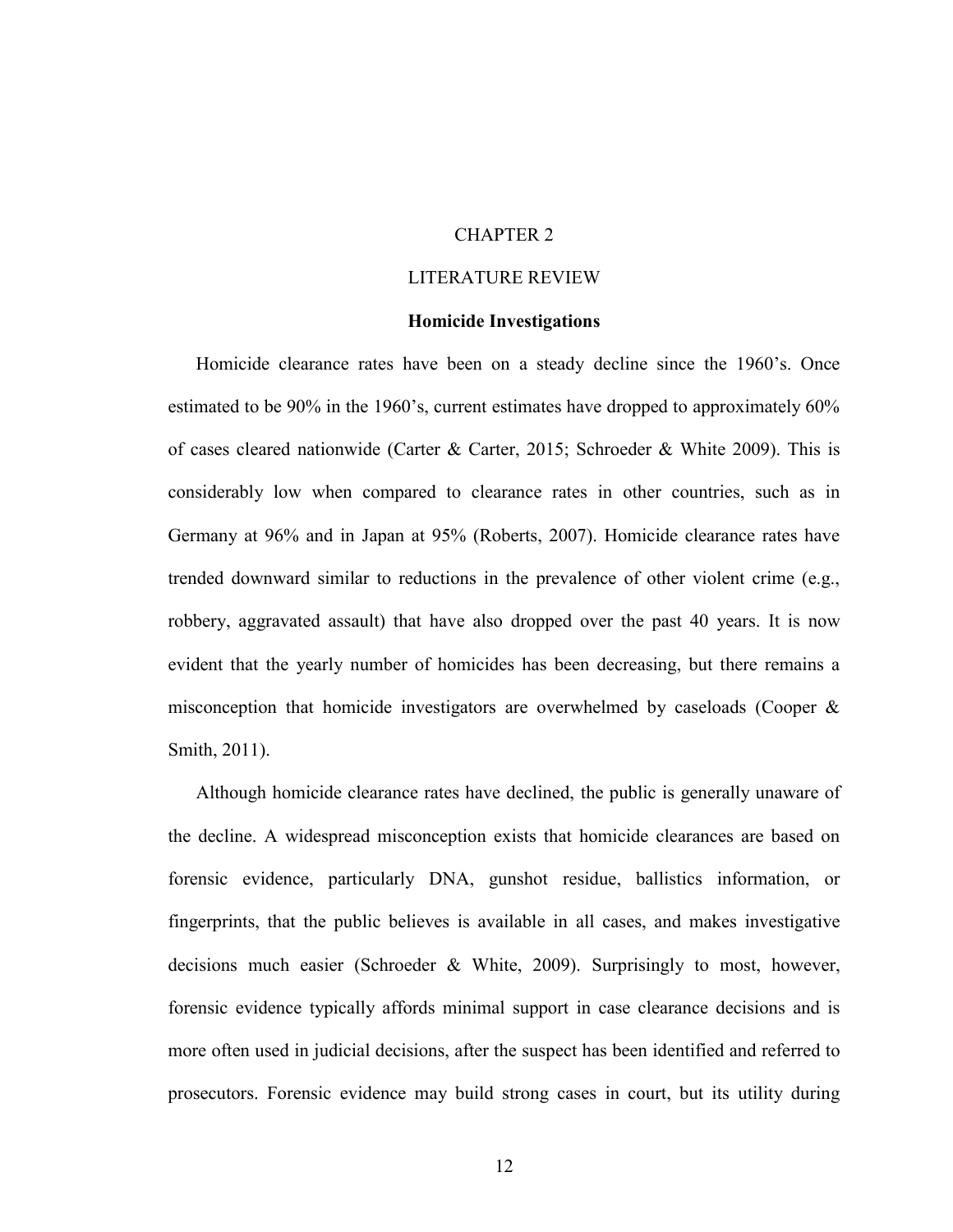investigations is limited (Baskins & Sommers, 2010; McEwen & Regoeczi, 2011). For instance, Baskins and Sommers (2010) concluded that forensic evidence is an auxiliary and non-determinative for homicide case, and instead, cases were significantly more likely to result in arrest, referrals, and charges when a witness provided information to investigators. Forensic evidence works to keep pace with various homicide types and characteristics.

Homicide investigations have been characterized as dynamic; meaning, their nature and circumstances have changed dramatically throughout the years. The major homicide types and situational characteristics are seen within two primary types, which can be broken down into categories such as, instrumental and expressive (Alderden & Lavery, 2007). Instrumental homicides occur when the offender is motivated by gain (i.e. monetary, material, or social), which incorporate robberies among other situations. Expressive homicides develop from emotionally stimulating confrontations, which include an offender killing a lover or a friend during a heated verbal exchange (Fox  $\&$ Allen, 2014). Expressive homicide incorporates IPH, which have the highest clearance rates among expressive and instrumental homicides, and is examined in-depth in the present study.

The higher rate of clearance for IPH cases has been attributed to the nature of these cases. For instance, perpetrators of IPH are more likely to utilize contact weapons (i.e. hands, feet or rope) during the act or have the act occur indoors, both of which have been associated with higher clearance rates in homicide investigations because these two characteristics increase the probability that physical evidence can be recovered and preserved (Addington, 2006; Alderden & Lavery, 2007). It follows that since IPH often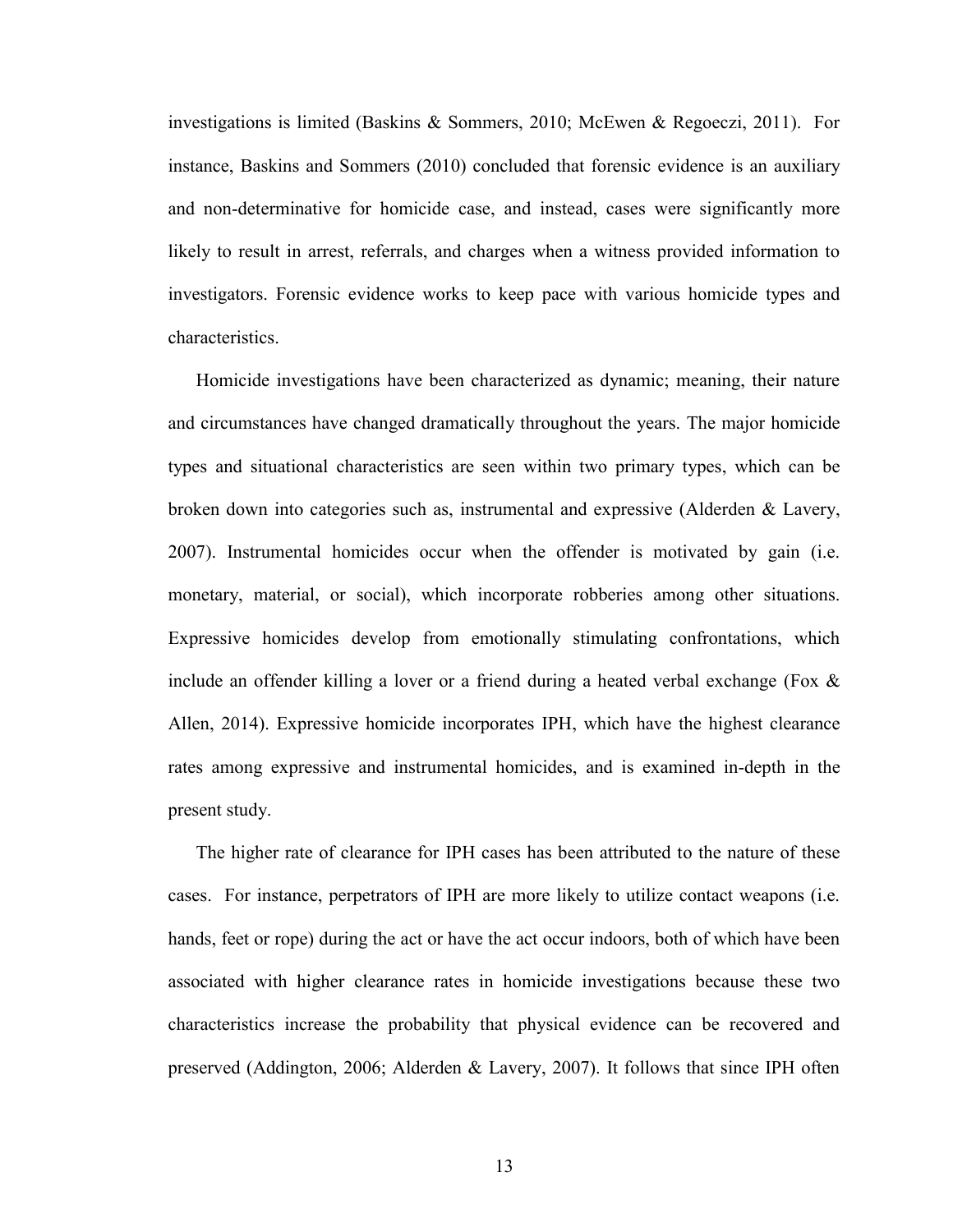occur indoors, physical evidence will remain protected from outdoor elements that threaten to destroy or eradicate evidence. Also, homicides in which a motivation was disclosed increase clearance odds by 2.5, which are also relatively easy to discover within IPH (Davis, Jensen, Burgette, & Burnette, 2014). Quinet and Nunn (2014) developed a motivation typology to measure the clearance rates and occurrences for homicides (N-221). Among the motivational types (i.e., argument/fight, domestic, drug related, gang related, noncriminal, other motive, revenge robbery/money and unknown), drug related (32.1%), and unknown (29.9%) were the most unsolved cases amid the typology. Furthermore, the authors reported only 0.9% of domestic motivated homicides remained unsolved.

### **Situational Characteristics**

**Manner of death.** Discovering motive and manner of death is essential for understanding the homicide, and produces a course of action for interviewing suspects and witnesses. Each homicide type is different by nature and understanding their unique characteristics assists investigations (Carter & Carter, 2011). Homicide investigators (particularly lead detectives) closely cooperating with medical examiners and attending autopsy is substantial to understanding the manner of death (Carter  $\&$  Carter, 2011), ultimately helping determine the direction of an investigation. However not all studies conclude this notion, and some research shows the opposite, displaying significantly negative impacts when investigators are present (Schroder & White, 2009). The negative impact is potentially due to a "Whodunit" case investigation (Simons, 1991), where the detective is thirsty for any additional existing evidence. If it is necessary for investigators to attend the autopsy, then there is probably no clear manner of death at the crime scene.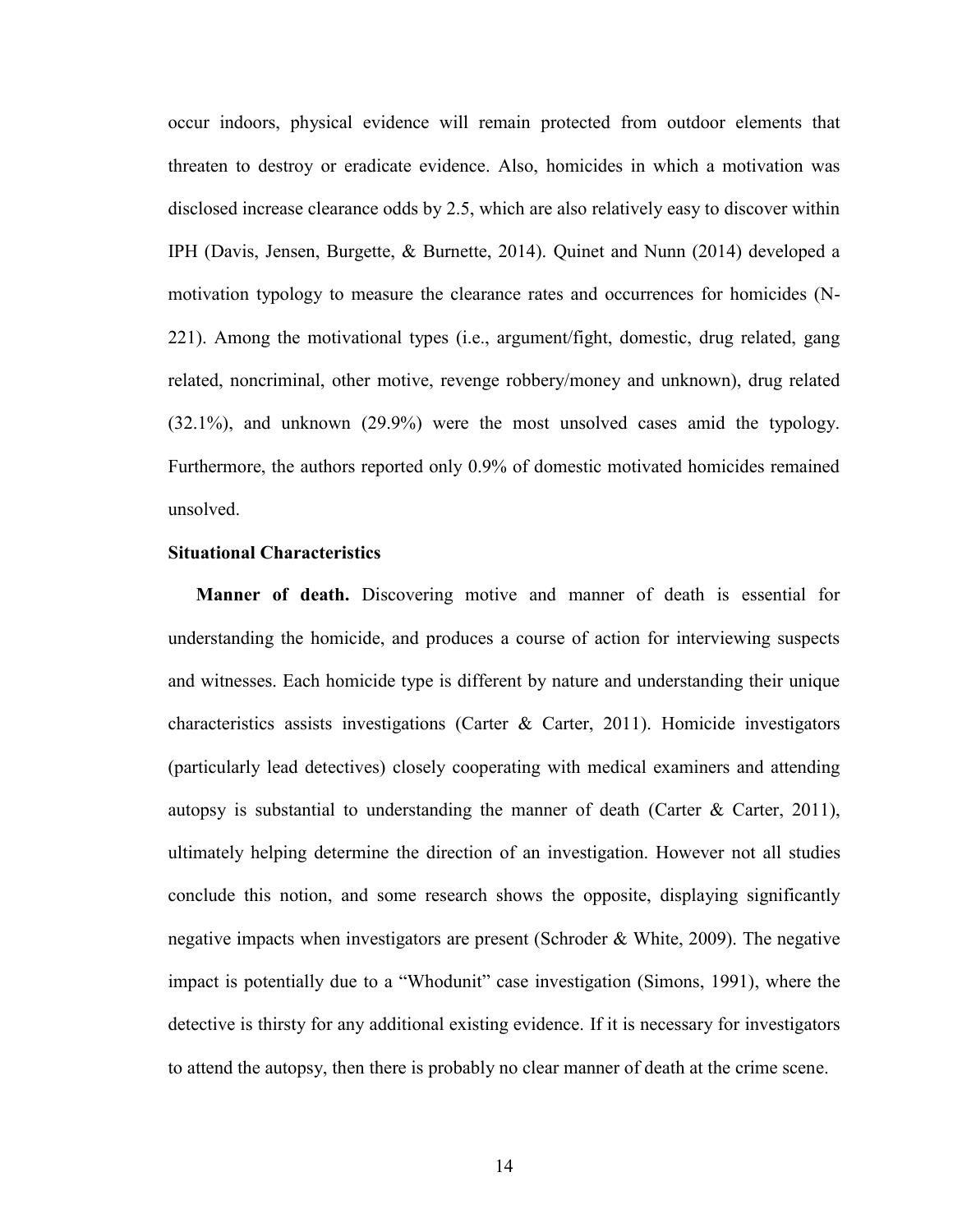Often times consulting with medical examiners is unnecessary, and a motive and manner of death is apparent based upon evidence from the scene. Regardless of means and difficulty for identifying these fundamental aspects, the importance for accomplishing this is paramount to an investigation.

**Motive.** An essential key to successful homicide investigations is suspects' motive or the circumstances surrounding the event. Without a motive, investigations are at a statistically greater risk of remaining unsolved. Meaning, motive availability is often due to available witnesses and suspects to the homicide, and investigators are greatly disadvantaged when a motive is failed to be established. Homicide motive suggests what evidence is potentially available and directs the investigation's path. Once a motive is established, investigators may determine suspects and produce an insight into the circumstance.

Certain motives are readily exposed during the investigation, such those involving homicides of passion, robberies, or drug deals. Various murders yield various pieces of evidence, which can make identifying the motive simpler. Due to this, murder types maintain differing clearance rates, and past literature provides evidence for this notion (Litwin & Xu, 2007; Maxfield, 1989). Several studies test and examine demographics, searching for patterns in data for characteristics such as race, age, and gender. Although besides younger victims, and commonly female victims, results are not as clear when assessing victim characteristics as clearance predictors. For instance, Roberts (2007) found no correlation between victim characteristics and clearance after controlling for situational characteristics. But, other authors find that, though results are inconsistent between studies, race, age and gender correlated to clearance outcomes. Female victims,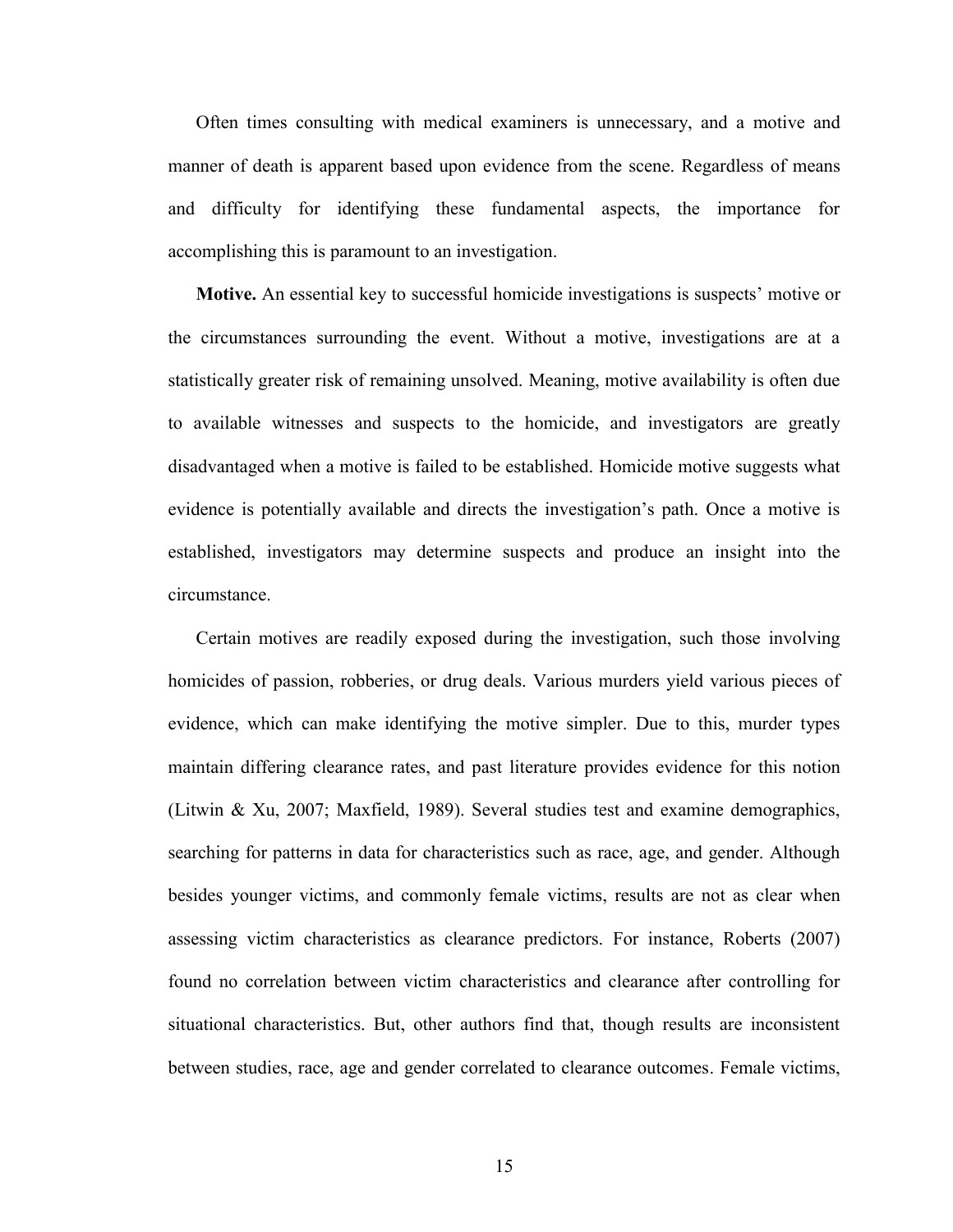younger and elderly victims, and white victims are more likely to be cleared (Litwin  $\&$ Xu, 2007; McEwen and Regoeczi, 2015; Jarvis & Riedel, 2008).

Victim characteristics, such as gender, race and age, show support linking the demographics to clearance rates. Results for age and gender have remained fairly consistent concerning clearance rates; however, evidence disputing these finds is available. Studies often refute the correlating findings, suggesting an alternate answer for the link that is found within situational characteristics of homicides (Roberts, 2007).

**Gender.** McEwen and Regoeczi (2015), using logistic regression analysis from 294 homicide cases in Cleveland, Ohio from 2008-2011, found the odds of a case being cleared were 2.5 times higher when the victim was a female. These findings parallel with prior research on victim characteristics that show female victims experience a greater likelihood for clearances (Roberts, 2007). Regoezci, Jarvis, and Riedel (2008) used a different analysis by applying survival analysis. The separate method rendered similar results, and survival analysis through Cox proportional hazard models, displays an increased likelihood of clearance involving females. Alternatively, research has demonstrated an increased likelihood of clearance for male victims rather than females (Litwin & Xu, 2007). There are discrepancies between studies; however, female victims are perhaps a clearance predictor due to the prominent risk of being victims of IPH (Cooper & Smith, 2011).

**Age.** Younger victims are a strong predictor to clearance rates, and commonly result in shorter investigations (Litwin & Xu, 2007; Regoeczi, Jarvis & Riedel, 2008). Younger victims, specifically under 12 years old, are more likely to be cleared, possibly due to increased likelihood of IPH involvement (Roberts, 2007). This consistent evidence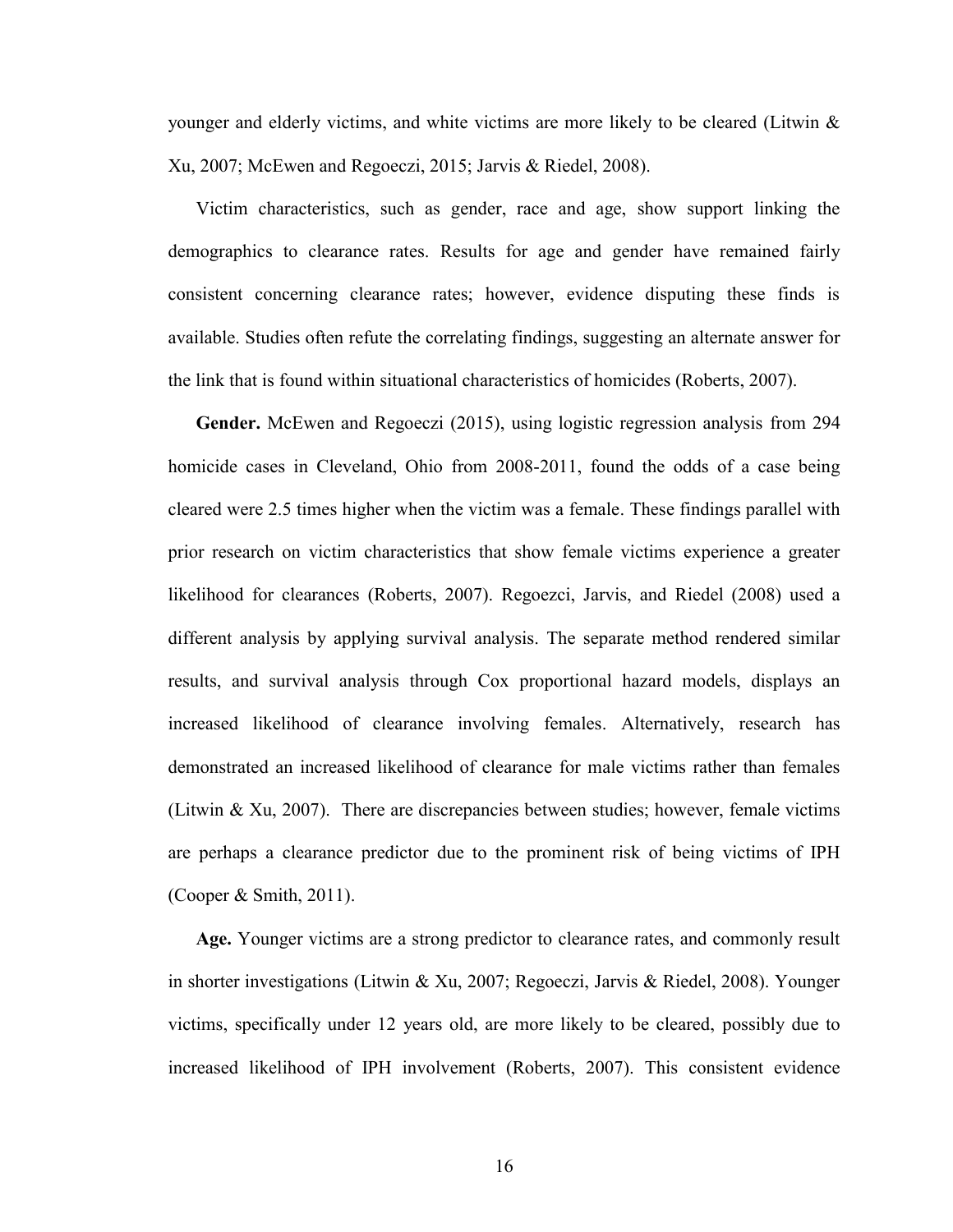suggests younger victims are at a greater risk of becoming victims of IPH. Intimate partner homicide commonly occurs within the suspect or victims' residence, elevating the odds of the child being in the residence during the incident. Suspects of IPH are prone to murder suicide, elevating the potentially for the suspect to kill those within the home during the incident. Furthermore, the potential for familial abuse—specifically child abuse—is often greater for victims of IPH (Pritchard & Butler, 2003). The defendants often perpetrate violence against the family prior to the homicide, and may decide to kill their children as well. Findings from US Department of Justice report "that most homicides of young children are committed by family members" (Finkelhor, Ormrod & Humphrey, 2001), providing further evidence that child homicide victims are more likely to be victims of IPH than other homicide types.

**Race.** The majority of research finds that non-white victims experience lower clearance rates when compared to whites (Keel, Jarvis, & Muirhead, 2009; Litwin & Xu, 2007), and researchers McEwen and Regoeczi (2015) collected data from 2008-2011 and report the odds of clearance for whites to be 3.3 greater than non-whites. However, when studies control for time to clearance there is no significant impact by race and no victim devaluation based on victim's race (Regoeczi, Jarvis & Riedel, 2008). Furthermore, studies appear to display that children, females, and whites are at an increased likelihood to be victims of homicides that are easier solved than other homicide types, circumstances include occurring indoors, involving contact weapons, and greater witness availability (Addington, 2006).

Uncovering a motive leads to discovering the surrounding case circumstances, and when this occurs, literature presents strong evidence for the case to become cleared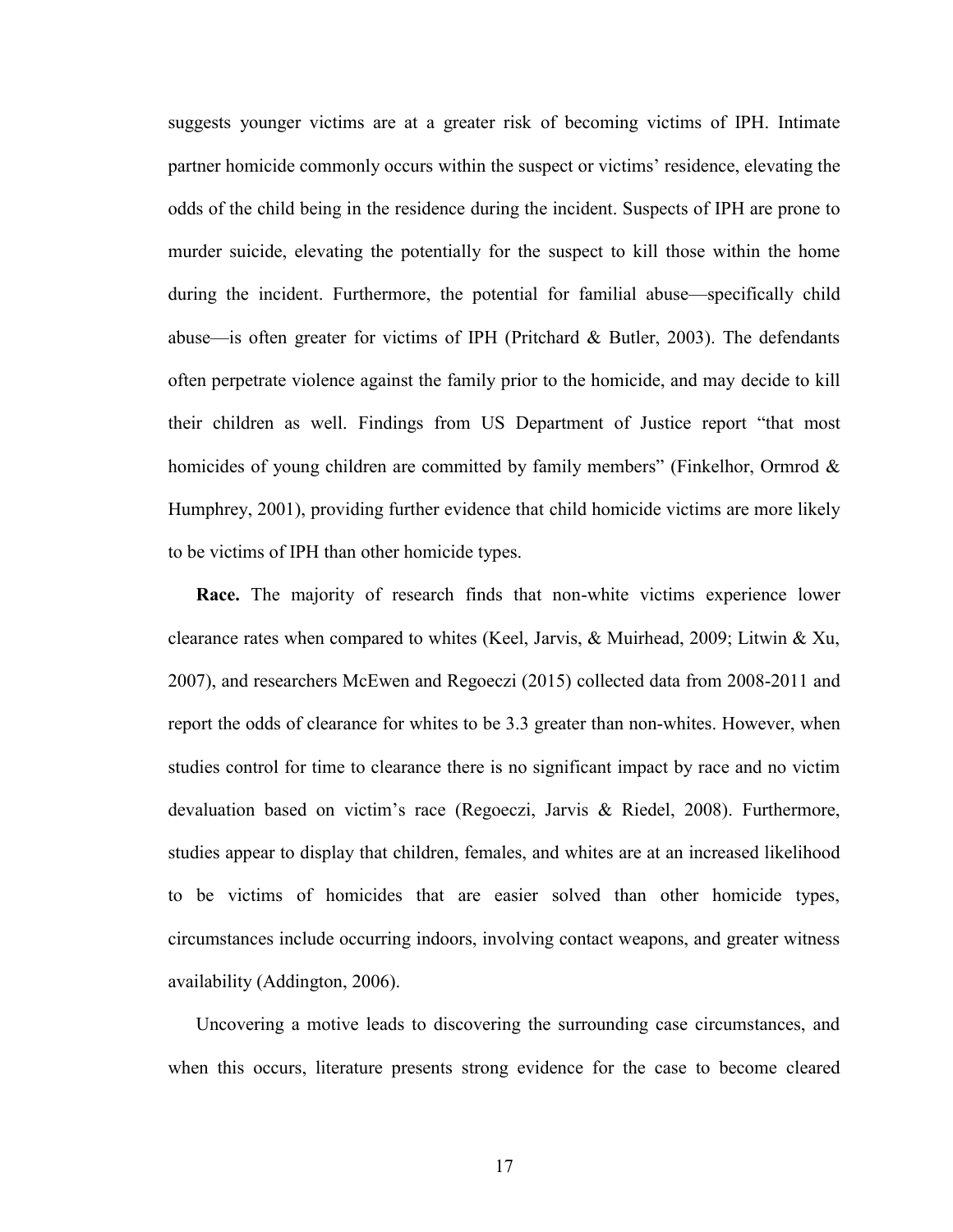(Litwin & Xu, 2007). Certain case types are correlated with higher clearances, and potentially explains the reasons for particular demographics linked to higher case clearances. For instance, younger victims and female victims were often found to be associated with higher clearance rates. However, these victims are commonly related to IPH, which is associated to higher clearance rates themselves. Therefore, the true correlation may lie within the homicide type, and not within the victim's demographics.

Using continuous Event History Analysis Clearance and hazard rates from Cox regression, Roberts (2007) found that the significant relationship between victim characteristics and clearance disappeared when controlling for situational characteristics. Further noting the importance of homicides' situational characteristics. When circumstances are unknown, cases are more likely to remain open longer and less likely to be cleared (Litwin  $\&$  Xu, 2007). This evidence is especially true when compared with circumstances resulting from arguments (Regoeczi, Jarvis, & Riedel 2008), and is possibly caused from larger amounts of victims and suspects engaging in confrontations with familiar people.

**Crime type, charge severity and sentence length.** Charge and sentencing is examined on multiple levels in attempts to ensure fair punishment across all contexts of homicide cases. Research concerning sentencing is prevalent, but largely focuses on offender characteristics and decisions within the judicial process. The offender approach to examining sentencing focuses the attention to the individual, and resulting in the "blameworthiness" of that individual (Steffensmeier, Ulmer & Kramer, 1998). However, little consideration is placed upon situational factors that possibly influence charges and sentencing.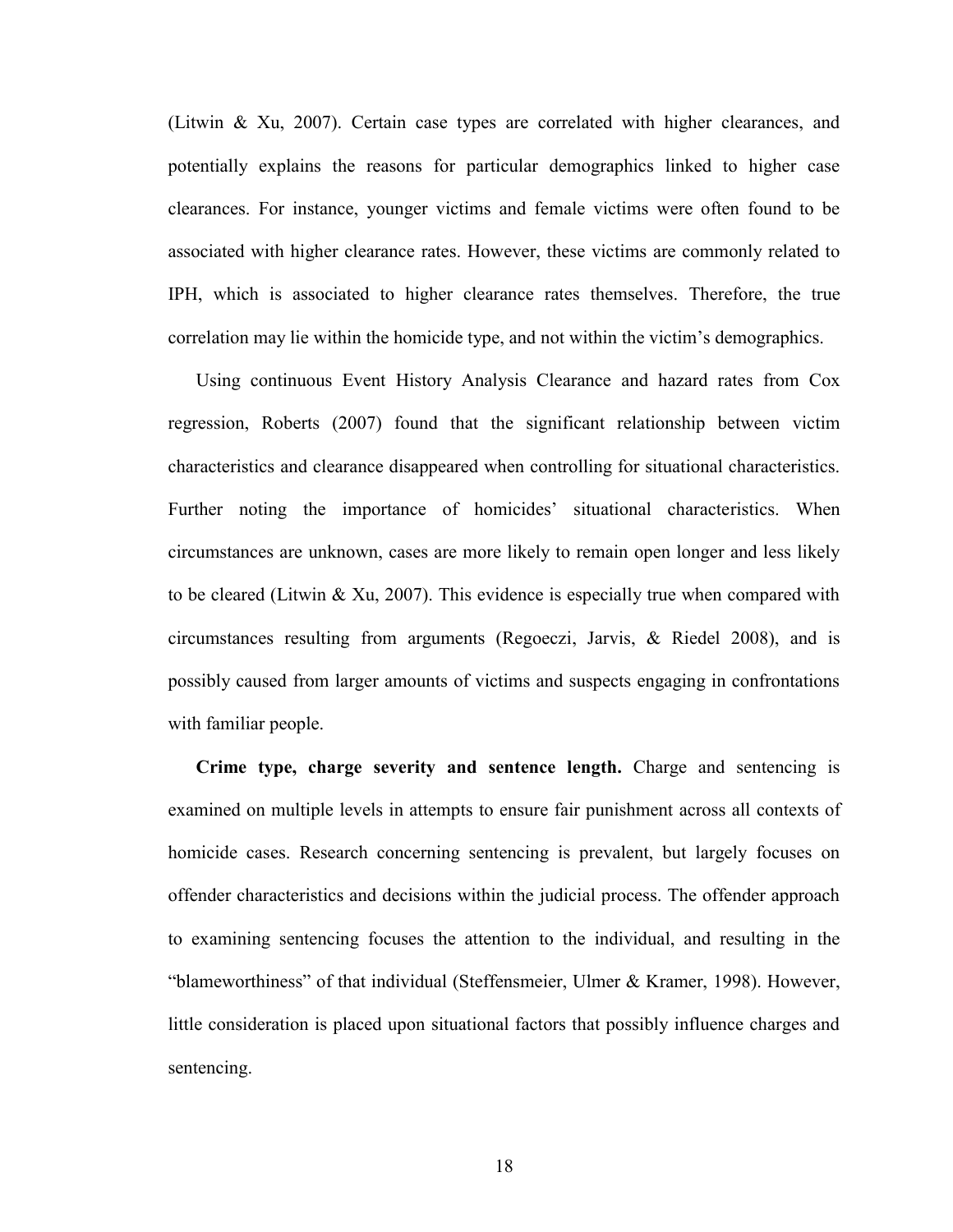A study by McEwen and Regoeczi (2015) indicated charge severity and sentence length increased when forensic evidence was available for prosecutors. Charge severity and sentence length also increased when the offender was female, when offender was black, and when the case was a stranger homicide. Furthermore, sentence length was revealed to be longer if defendants declined a plea offer and instead took their case to trial (Auerhahn, 2007).

**Victim/offender relationship.** Discovering victim/offender relationships is significant to the investigation and helps to direct the investigation. "Findings consistently pointed to difficulties of processing homicide incidents when the victim and suspect were strangers" (Baskin & Sommers, 2010, p. 1,154). Coinciding with motive is victim and offender relations. Knowing the relationship's dynamics is crucial to investigations, and potentially provides assistance to understanding motive. According to Roberts (2007) clearance hazard greatly increased during non-stranger cases. Incidents among family members increases hazard rates 85% greater than those involving strangers. When offenders and victims have an established relationship, detectives find themselves at an advantage to explore possible witnesses and gather information regarding the relationships, and possibly discover a motive within the dynamics of the homicide.

Dawson (2004), studying victim/offenders relations over a 22-year period, found that victim offender relationship has a significant impact on the processing of homicide cases. The author found charging decisions, type of adjudication and sentencing with IPH defendants influenced by the relationship. Furthermore, IPH offenders received lenient sentences at all three stages mentioned when compared to all other homicide types.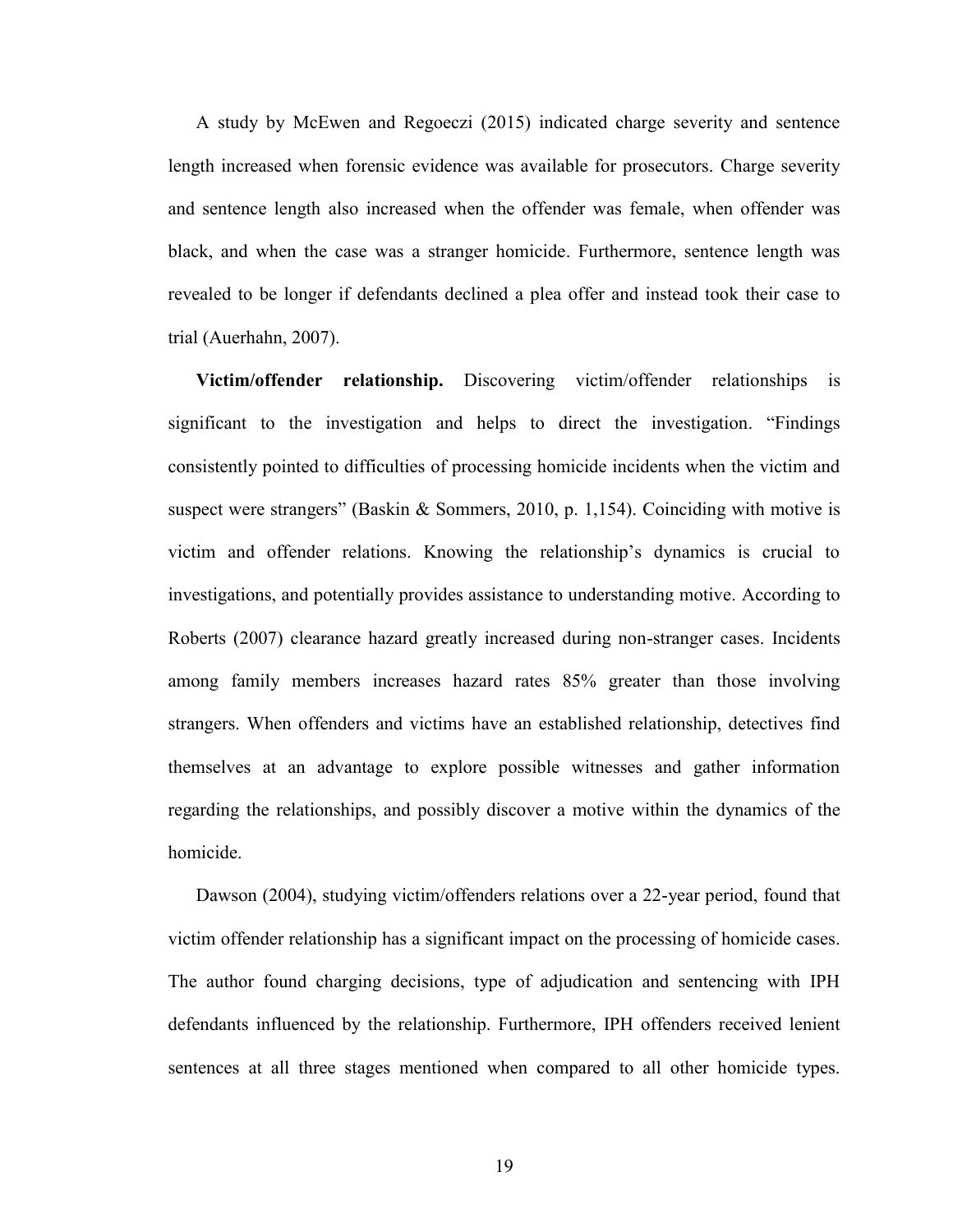Although courts granted leniency through those stages, no correlation between IPH and conviction was established.

This establishes further evidence that particular homicides are linked to stronger clearance predictors. Intimate partner homicide has the highest rates of clearance, and not surprisingly, will have information concerning offender and victim relationships. Victims of drug and gang-related activities are also more likely to know each other, and also increase odds of clearance (Roberts, 2007).

**Concomitant homicides.** Concomitant homicides transpire during the process of committing a felony crime. A majority of felony crimes are classified as instrumental, or when obtaining money or property is the offender's primary motive (Alderden & Lavery, 2007). Often felony-related homicides are committed during robberies or drug deals. Results concerning felony-related homicides are varied, but a general consensus is drawn from research that finds concomitant homicides to increase odds of clearance (Roberts, 2007; Regoeczi, Jarvis, & Riedel, 2008).

The study by Roberts (2007) found a significant 32% clearance hazard rate increase for concomitant, suggesting offenders are more likely to leave behind evidence due to multiple crimes being committed. This finding is both consistent and at odds with related studies regarding felony-related homicides by Regoeczi, Jarvis, and Riedel (2008). The authors examined clearance rates using survival analysis and discovered there was no significant relationship between clearance rates and felony-related homicides; however, using logistic regression the authors found significance between the two variables. This provides evidence that a greater level of difficulty is involved with felony-related homicides than previously thought.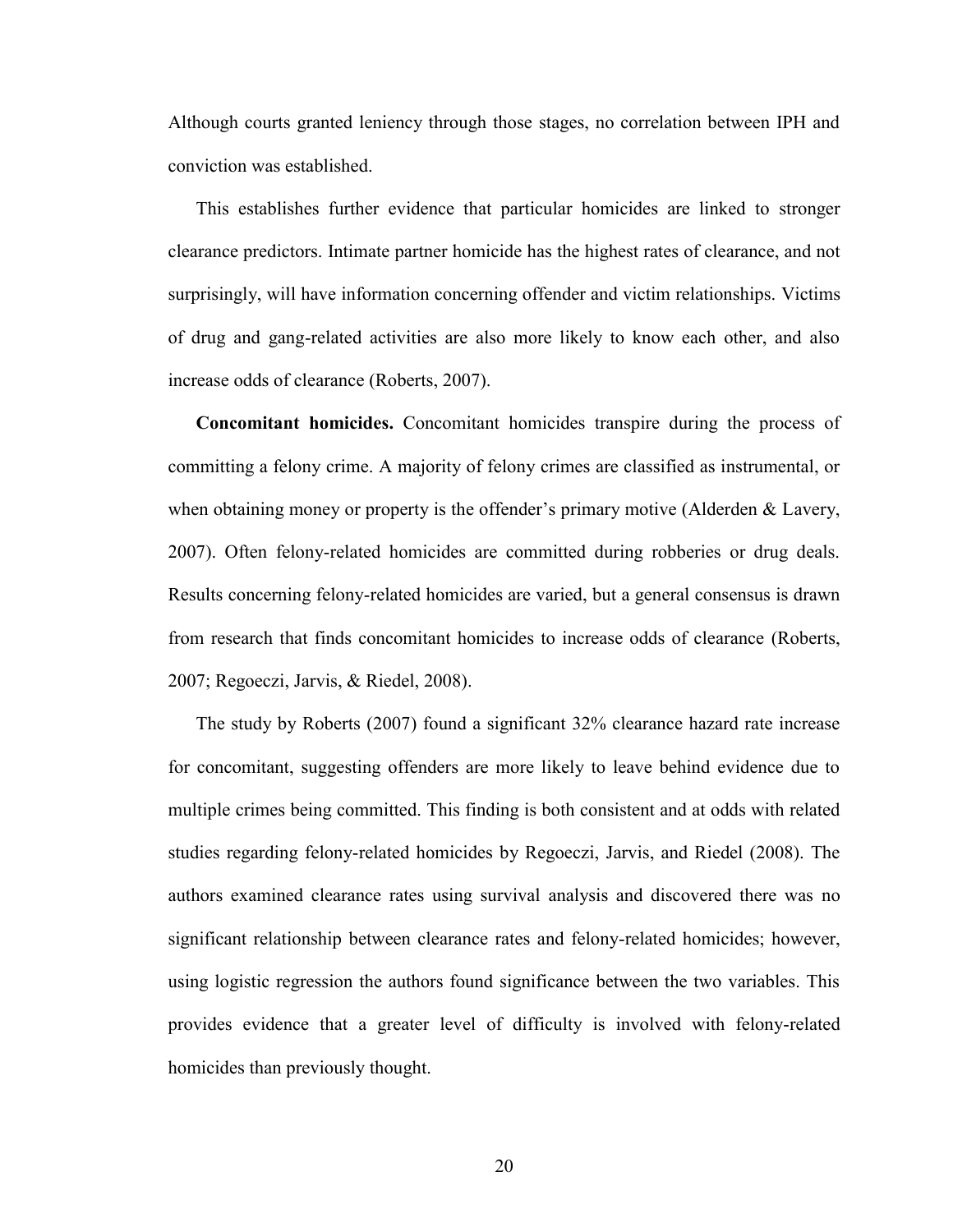Unlike IPH where a greater knowledge of relationships and motive is available, concomitant homicides believed to be easier solved than most due to evidence trails left behind. An offender is not committing a single crime, but multiple in the homicide's course and creating added evidence.

**Intimate/sexual partner/domestic.** Evidence repeatedly suggests a connection between intimate partner, or expressive homicides, and higher clearances (Alderden & Lavery, 2007; Jarvis & Regoezci, 2009; Litwin & Xu, 2007). This homicide category generally involves less forethought and happens during the heat of the moment or intense argument. These are always non-stranger homicide, which greatly increases odds for success. Characteristics, social circumstance and case outcomes diverge greatly from other homicides, and are correlated with high solvability factors. By their nature, IPH are quicker and easier to solve compared against other homicide types.

Details and incident characteristics of IPH are unique to homicide investigations. First, IPH always occur between victims/offenders that know each other and usually culminate due to high levels of intimacy between those involved. Second, differences in victims are fewer and females are more likely to be victims of IPH than any other homicide (Catalano, 2013; Jensen, 2001). Third, according to a national crime victimization survey from the Bureau of Justice Statistics, 39% of 3,032 females were murdered by intimate partners compared to 3% of the 10,878 males murdered in 2010 by an intimate (Catalano, 2013).

Studies indicate IPH are sanctioned less punitively than their counterparts while also resulting in greater likelihood for receiving death sentences (Auerhahn, 2007; Dawson, 2004). Black (2011) provides explanation for the contrasting punishments. Intimate

21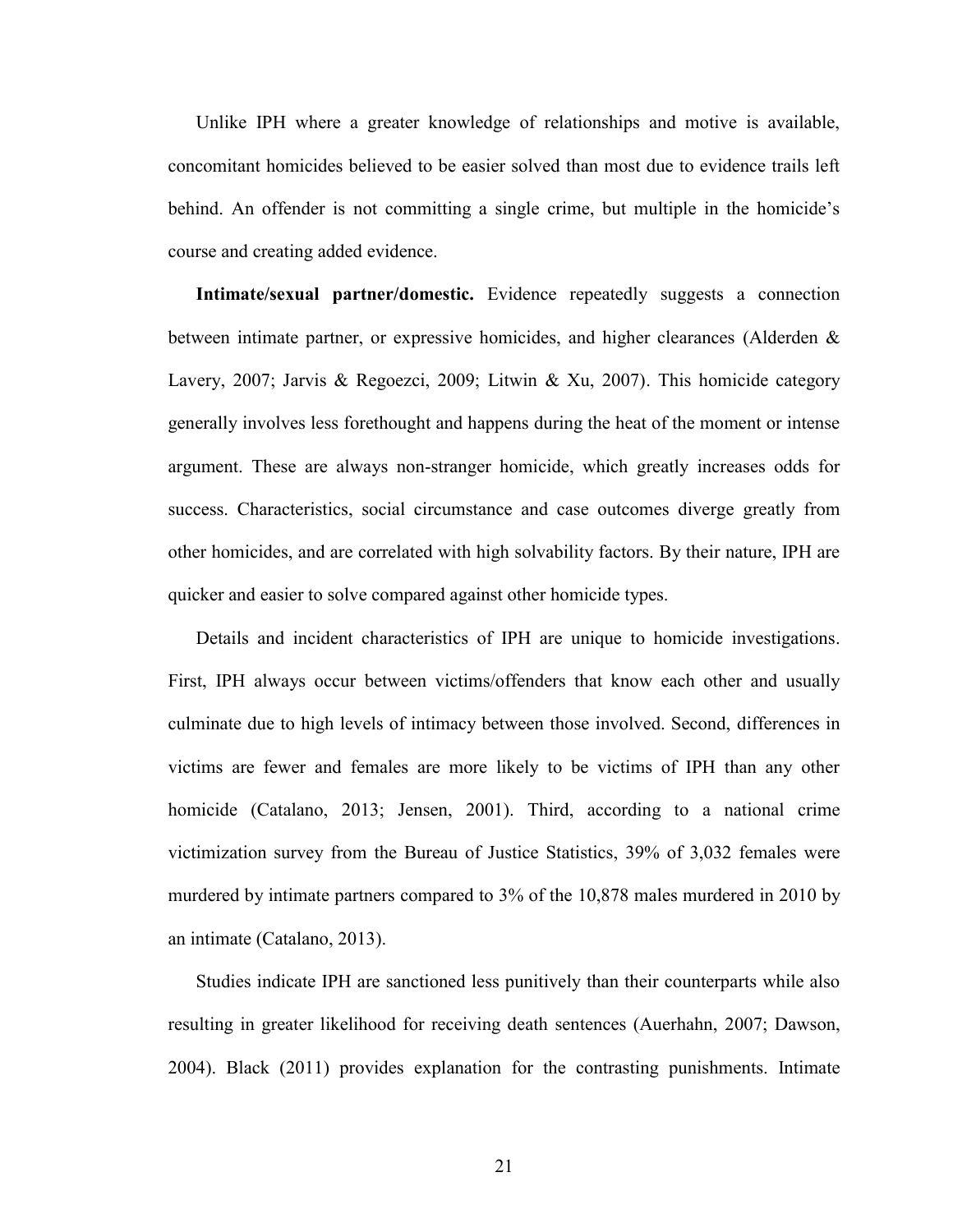partner homicides involve long and short relationships, and length of intimate relations alter effects to social space. An IPH involving a shorter relationship between victim/offender with no children would expect to provoke increased punishments when compared to a longer relationship involving children from the victim/offender. This is due to the greater intimacy expected from spouses with children and the drastic movements in social space once a child has lost a parent.

Auerhahn (2007) compared 1137 cases of IPH and non-IPH during the period 1995- 2000 in Philadelphia, and analyzed outcomes for defendants. The author noted no differences between race/ethnicity, victims were much more likely to be women and a gun was used at half the rate for IPH. Overall, intimate partner homicides are more likely to be convicted for the most and least serious homicide grades and sentenced to the most and least punitive sanctions. Meaning, the charge and sentence disparities for the sample were wide ranging, and either received the most lenient punishments or harshest punishments in the sample. There was a large standard deviation seen from the charges and sentences of IPH offenders.

Attention to adjudication for IPH is scarce, but few studies have explored their dynamics (Auerhahn, 2007; Catalano, 2013; Dawson, 2004). Research probes correlations among IPH and non-IPH as well as gender differences amid the studies. Results diverge when examining sentence lengths for IPH, but remain inconsistent when testing for gender. Stout and Brown (1995) concluded female defendants of IPH received harsher sentences than their male counterparts. The authors reported women at a 44% greater probability of receiving life sentences than males. No courts mandated a life sentence without the possibility of parole to a male, but females were sentenced for life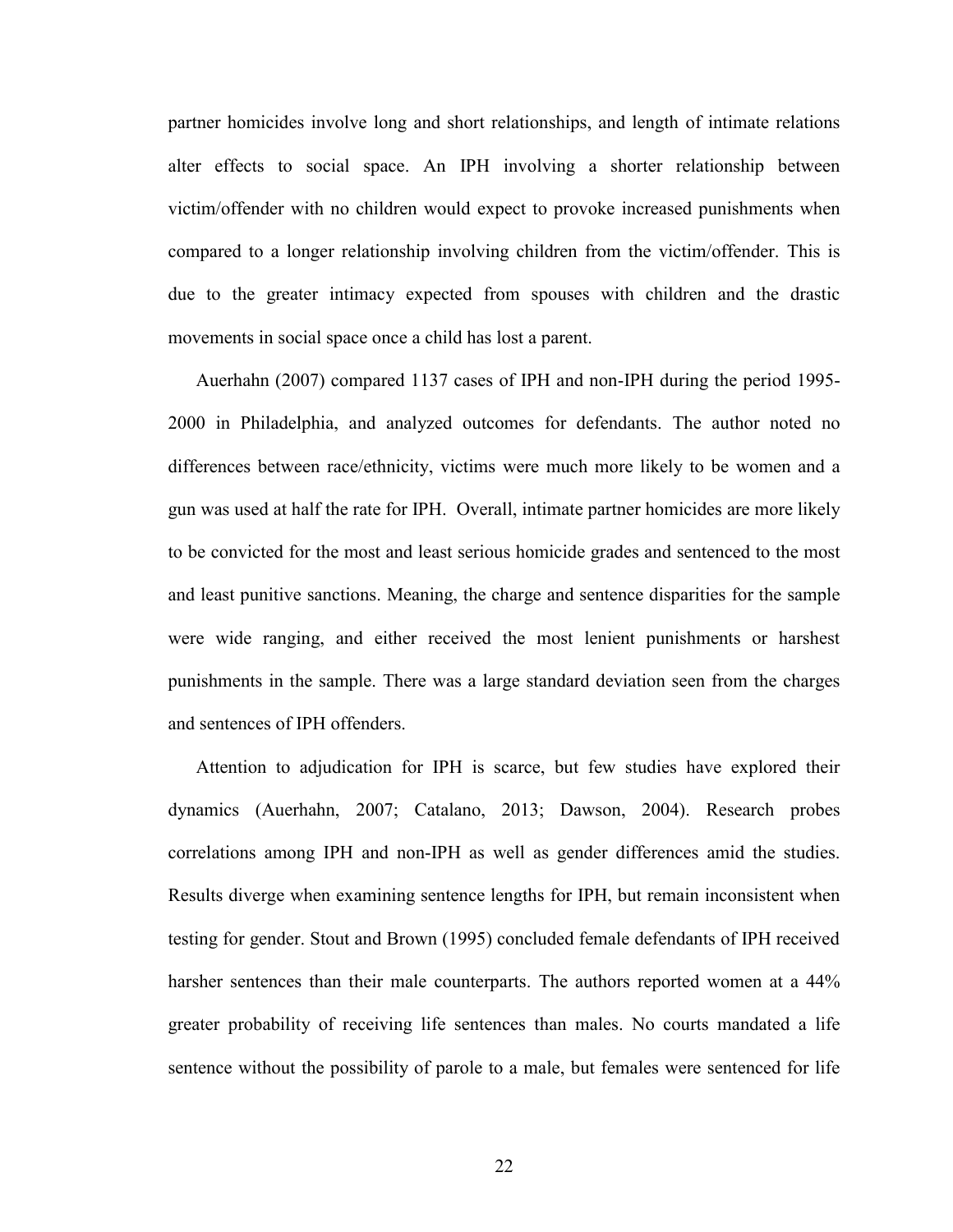without parole in 75% of cases (Stout & Brown, 1995). However, recent studies produce evidence that contradict findings that men are granted lenient sentences (Auerhahn, 2007; Koons-Witt, Sevigny, Burrow & Hester, 2014).

Literature indicates that not only are IPH criminal investigations dissimilar to other categories, but the adjudication process is too. Cases range from being most punitive and convictions for severest charges, and also for leniency in charges and sentencing. No other homicide category reveals this pattern. Explanations based from race/ethnicity and age does not appear relevant for findings; however, gender may play a role in disparities. Evidence for gender is conflicting and no decided answer is available.

### **Case Characteristics**

**Suspect criminal record.** Identifying and collecting as much information as possible on suspects is regarded as highly important for homicide investigations (Carter & Carter, 2011). As previously mentioned, research for race, gender, and age display varying affects for investigation outcomes. Furthermore, the criminal record of the suspect appears to be of evidentiary value. Clearance, for example, is significantly less likely when the victim has a criminal record (Schroeder & White, 2009). Cook, Ludwig, and Braga (2005) report similar results, 42.6% of 884 cases had at least one felony conviction and 71.6% had experienced any arrest before the alleged homicide occurred. Results such as these likely stem from risks associated with lifestyles lived by the suspects (Wolfgang, 1957), which can be seen when examining the various homicide motives; a large portion of homicides are instrumental (drug/money disputes) or concomitant (occurring during other crimes). If many suspects are involved with homicides such as these, the suspects are likely engaging in other forms of crime prior to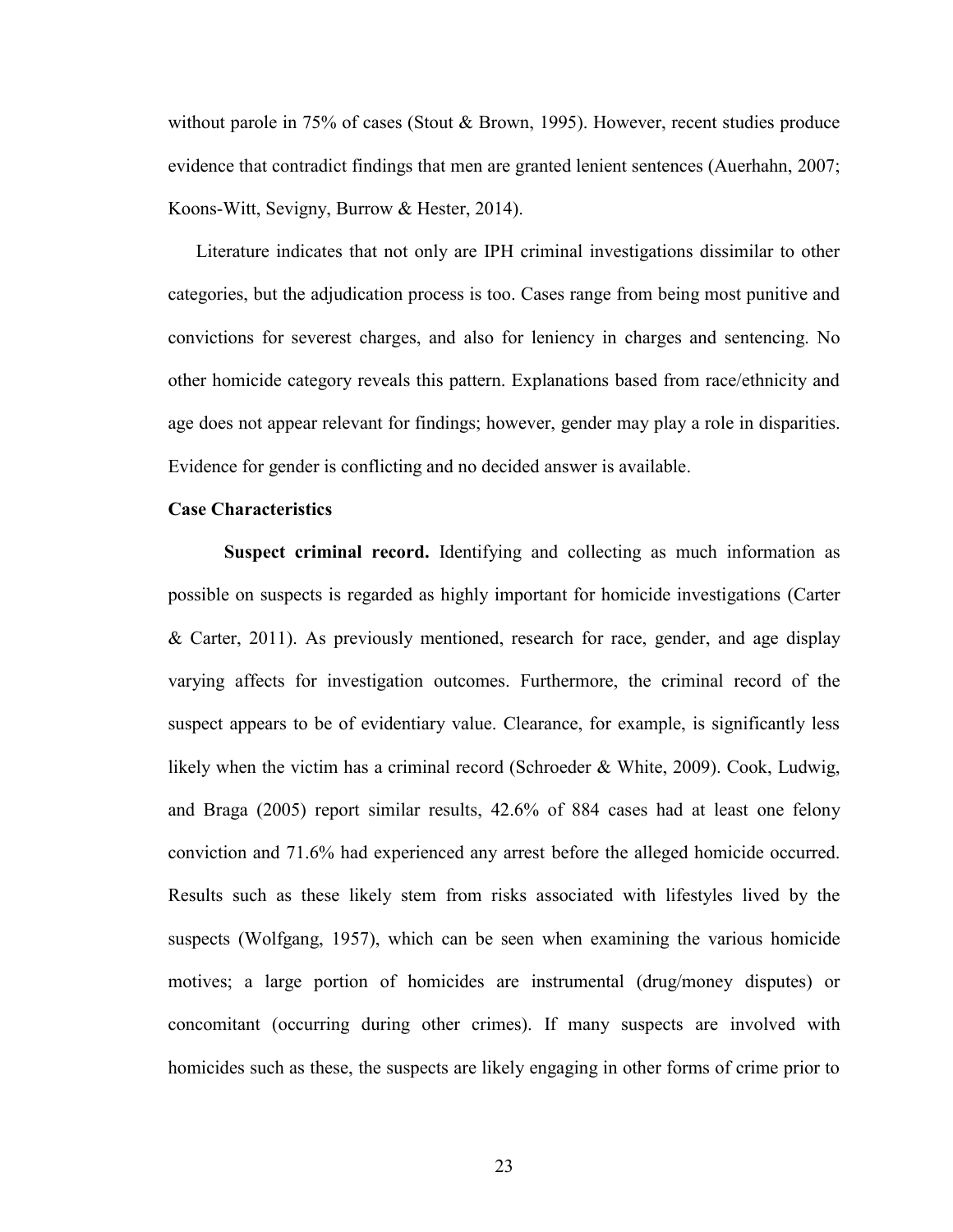the murder. This point is especially true given that estimates place the odds of arrest at 1 in every 11,000 crimes (Maher and Dixon, 1999).

**Weapon.** Contact weapons including knives, hands, or blunt objects have higher clearance rates than other weapons. Findings associate noncontact weapons, such as firearms or poison, with lower clearance levels (Roberts, 2007; Baskins & Sommers, 2010). A study by McEwen and Regoeczi (2015) reported 79.6% clearance rate when knives were the murder weapons, significantly higher than the study's overall clearance rate of 61.9%. Over half of these cases involved IPM. Prior research alludes to a greater probability of contact weapons used in IPH and increased chance of witnesses due to extra time necessary when a contact weapon in the homicide (Schroeder  $\&$  White, 2009).

Studies are consistent with findings concerning lower clearance rates for firearms (Litwin & Xu, 2007). Interestingly, a study revealed firearms do not prolong length of time to clearance, but hands and feet did by 26% (Regoeczi, Jarvis & Riedel, 2008). The lower increase is potential attributed a lack of physical evidence left by the suspect, or the ease at which a suspect may commit the murder and flee a scene. Firearms are increasingly more likely to be used in modern homicide.

**Body location and area.** Homicide clearance are consistently linked to locations where the victims' body was discovered. There is continual evidence that display cases occurring indoors, and especially occurring within a residence increases the likelihood for clearance (Litwin & Xu, 2007; McEwen & Regoeczi, 2015). Other research confirms this, and Regoeczi, Jarvis & Riedel (2008), concluded nonresidential indoor, outdoor, and other locations showed less odds of clearance than residences. Furthermore, authors Litwin and Xu (2007) discovered public areas are often associated with greater clearance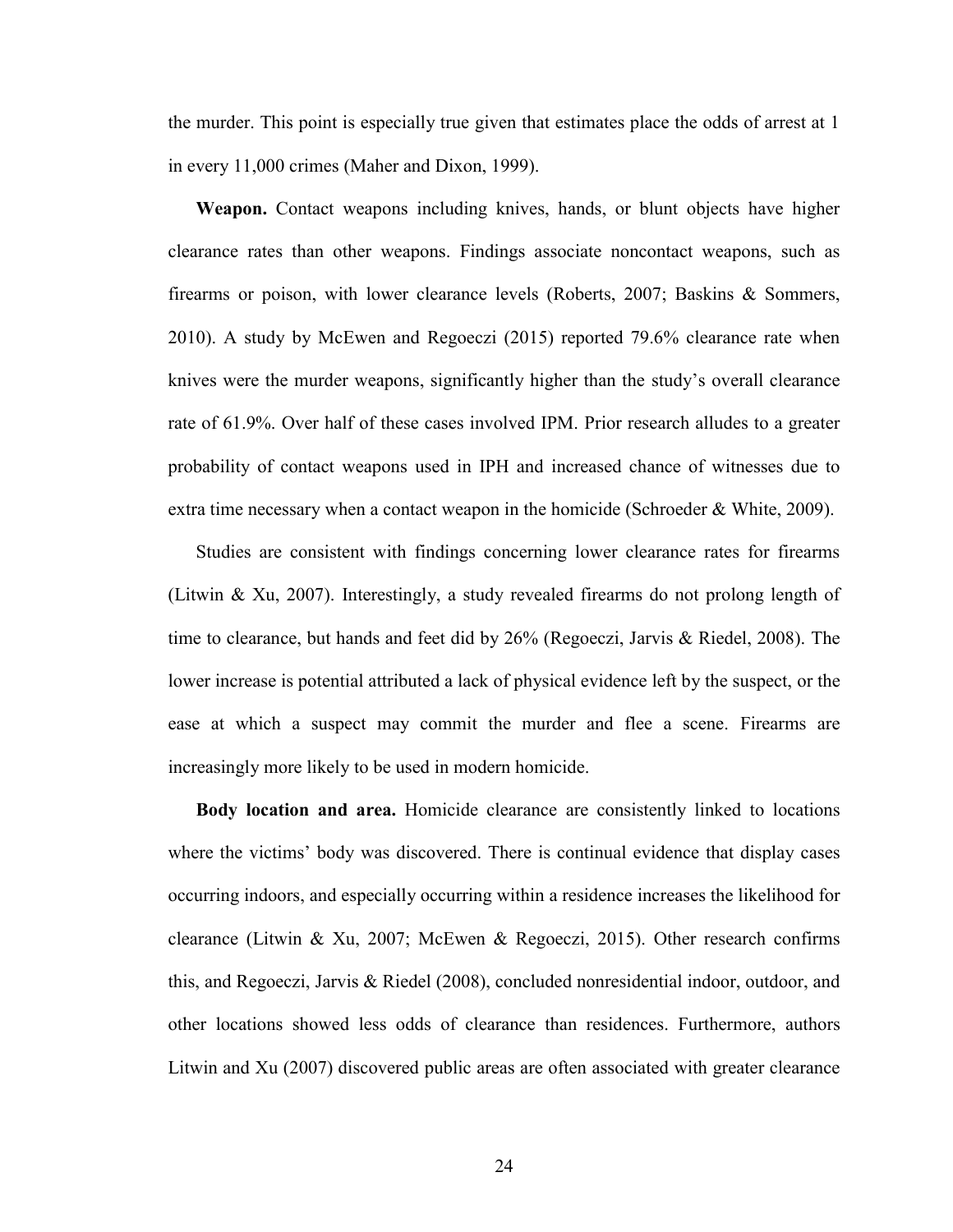due to improved visibility. The authors also determined victims found within vehicles were significantly less likely to have their case cleared.

The literature for homicide research examines a broader view of location. Rather than identifying clearance rates for specific locations from the crime scenes, this approach takes into account the community location from which the crime occurred. Incorporating numerous variables, including economic status, area homicide rates and population, in attempts to explore clearances rates from a community perspective.

**Area.** Research examining economic disadvantage from 1986 to 1995 has shown a significant relationship; indicating areas with lower economic status are at risk of lower clearance rates (Litwin & Xu, 2007). This finding potentially stems from the culture of the lower socioeconomic neighborhood rather than strain of police resources or devaluation of victims (Kurbin & Weitzer, 2003). Population size and density produces disputing results regarding their link to clearance rates. One might assume that with larger populations the clearance rate would decrease, but literature failed to show significance when tested against homicide rates (Litwin  $\&$  Xu, 2007). Results reject the notion that lower clearance rates are linked to strain from higher detective caseloads. While population size yielded no significance, population density impacted clearance probability (Keel, Jarvis, & Muirhead, 2009). Again, this is possibly due to the culture of the area studied (Natapoff, 2011).

**Time.** Time is crucial for homicide investigations; studies consistently show the need for quick response times and utilizing available witnesses and evidence (Carter  $\&$  Carter, 2011). Generally, this results in swift clearance, with reports showing about 50% of homicide arrests seen in 2.6 days and 80% within 20 days (McEwen & Regoeczi, 2015).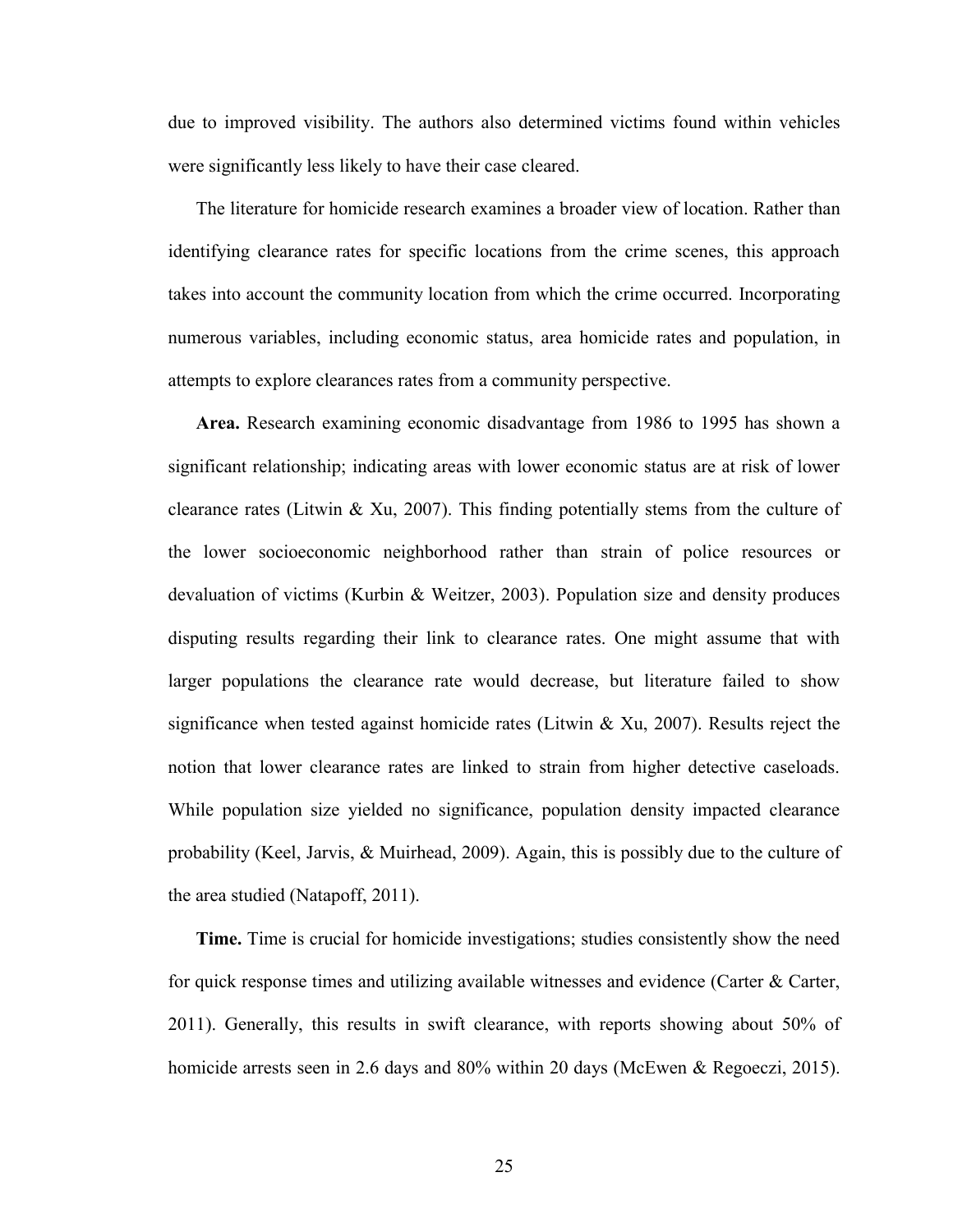Research shows time of day for a homicide's occurrence is not significantly correlated with higher clearances (Regoeczi, Jarvis, & Riedel, 2008).

### **Witnesses**

**Witness statements.** Investigators gather critical information from witnesses at scenes, including motive, location of suspect, identification of suspect and victim, and circumstances surrounding the incident. Factors mentioned, and neighborhood canvassing, are significant clearance predictors for homicide investigations (Baskins & Sommer, 2010). Identifying and obtaining witness statements before they leave the immediate area is of great importance (Carter & Carter, 2011). Helping prevent investigators from losing witnesses and gathering the most recent, accurate statements. McEwen and Regoeczi (2015) reported solved homicides average three eyewitnesses and one eyewitness increases case closure by 1.36, increasing with every available witness. The need for witnesses' statements extends to family members, hospital personnel and follows up interviews (Schroeder and White, 2009).

Essential information is provided through witnesses, and their cooperation remains vital for investigations, regardless of technological advancements. Contexts and incident details assist investigators and witnesses hold the answers for questions. Although a homicide may not produce an eyewitness, producing an incident's context and circumstances may become available through neighbors or family members (Baskin  $\&$ Sommers, 2010). Witnesses offer support by explaining possible motives, identifying or locating suspects. "The importance of witnesses cannot be understated" accurately represents the importance of witnesses importance during homicide investigations (Basin & Sommer, 2010, p. 1,154).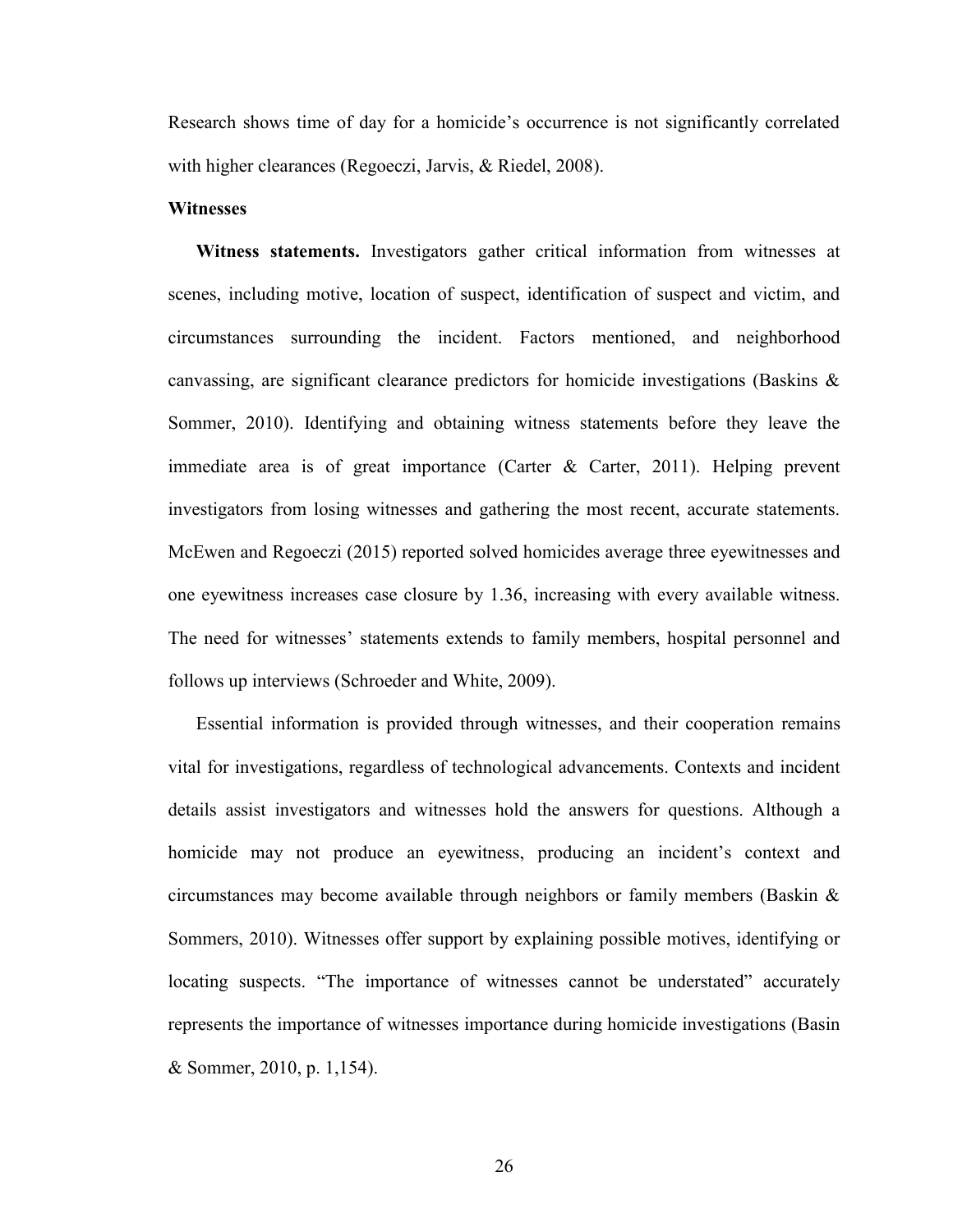**Community.** Lack of trust between community and law enforcement may cause a breakdown in communication, which results in lower clearance rates. Literature shows this distrust extending to witnesses protection agencies as well, revealing the true disconnect between the groups and decreasing clearance rates (Keel, Jarvis, & Muirhead, 2009). Carter and Carter (2011) discovered neighborhood canvassing and utilizing community-based patrol officers with good rapport with the citizens contributed to successful case outcomes. Furthermore, cities with lower clearance rates are correlated with witnesses and neighborhood trust. For instance, some officers stated that neighborhood canvassing "was a waste of time" and another stated, "the community does not trust us". Crime stoppers or tip hotlines often leads to valuable information. Their usefulness was linked to community's trust with law enforcement, displaying greater value for agencies with better community relations. Community trust is the foundation for many vital investigatory tools, including neighborhood canvassing and anonymous tip methods. Baskins and Sommers (2010) sampled 400 homicide incidents from five jurisdictions (Los Angeles County, California; Indianapolis, Indiana; Evansville, Indiana; Fort Wayne, Indiana; and South Bend, Indiana) from 2003-2006 and reported when witnesses provided information to police arrests, referral, and charges increased significantly. The authors noted a 34.5% clearance rate and no significance for any forensic evidence, forcing witness information to play a crucial role during the criminal investigation. Furthermore, the authors reported investigation difficulties due to disconnect between community and law enforcement, and reluctance to come forward with information. This is possibly attributable to distrust for law enforcement and fear of retribution (Natapoff, 2011).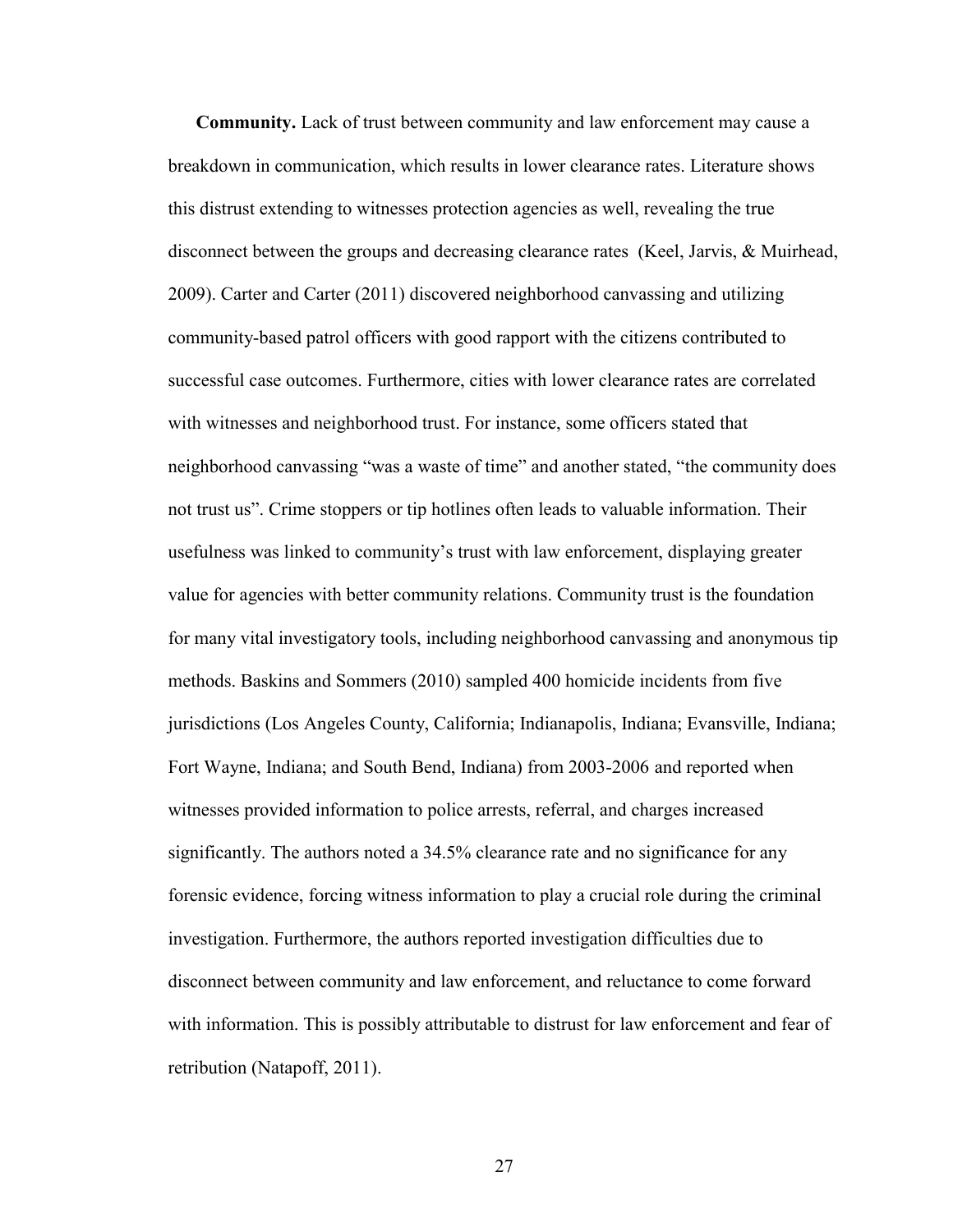# **Forensic Evidence**

Clearance value for forensic evidence collected at homicide scenes delivers mixed results for their usefulness. Even the best-equipped crime laboratory and well-trained staff can have limited value for homicide clearances (Carter & Carter, 2011). McEwen and Regoeczi (2015) examined 294 homicide cases, 315 victims, from 2008 until 2012 in Cleveland, Ohio and found the collection of knives, gunshot residue testing, and clothing at the scene to be significantly related to case closure; however, the forensic evidence only helped clear the case before judicial disposition in 23 of the 151 total closed cases. The collecting of DNA and ballistic evidence were negatively and significantly related to case closures, associated with lower clearance rates. Meaning, forensic evidence was significantly limited during the investigation processes. This is an unsurprising finding and consistent with related forensic evidence studies (Baskins & Sommers, 2010; Schroeder & White, 2009). The other categories tested by McEwen and Regoeczi (2015) found no significance, which included latent prints, drugs, trace, electronic, and other tangible evidence. Prior studies find fingerprints as a significant negative predictor to clearance (Schroeder & White, 2009).

Due to the vast majority of homicides being cleared within 1-2 weeks and forensic evidence testing lasting months, much forensic evidence is only utilized within judicial phases (McEwen & Regoeczi, 2015; Schroeder & White, 2009). Similarly, Baskins and Sommers (2010) reported 97% of homicide incidents had psychical evidence gathered from the crime scene, but at no stage of criminal processing were the forensic evidence significant in solving the homicide.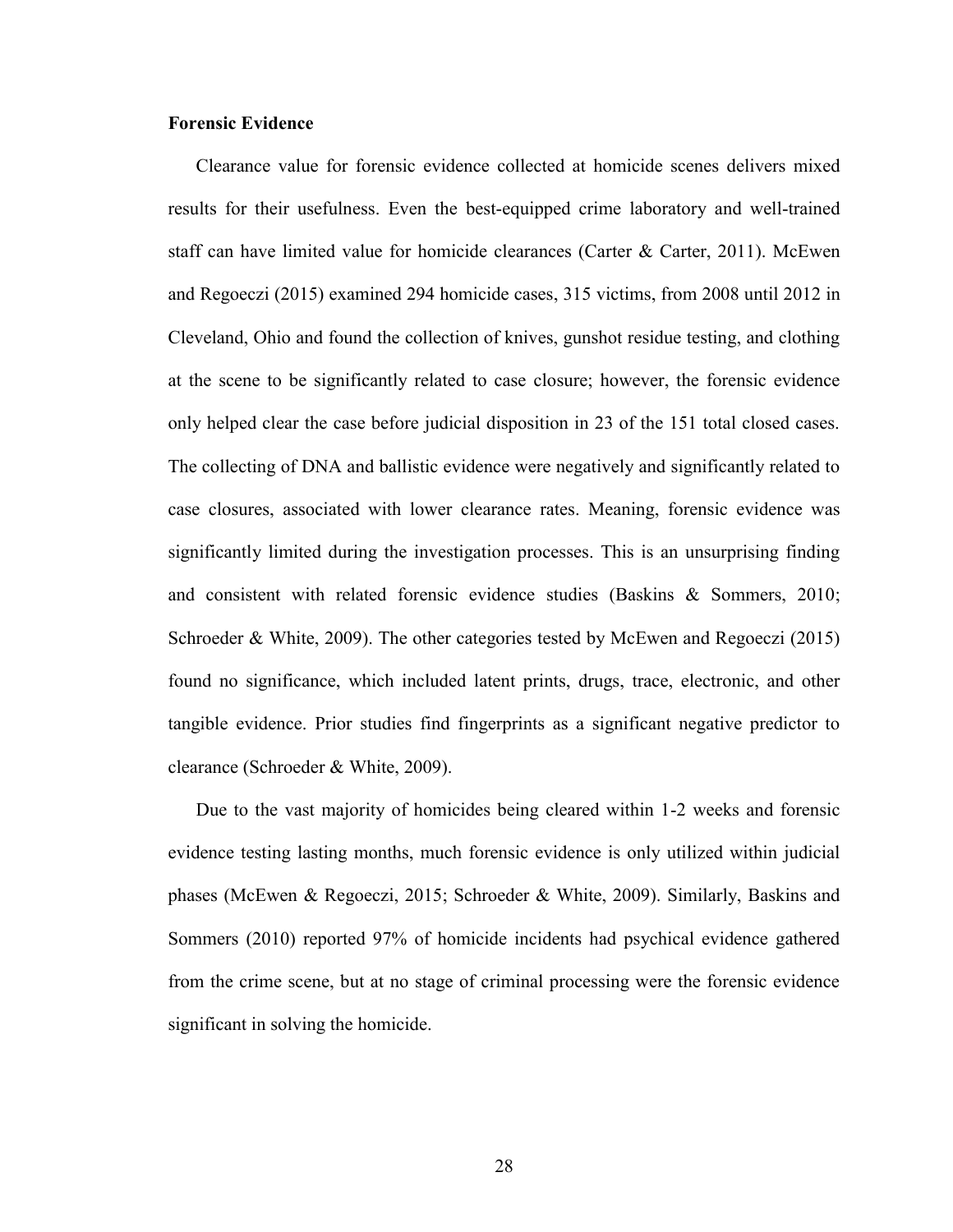**DNA** collection and testing. Deoxyribonucleic acid (DNA) testing is often viewed as the gold standard of forensic evidence, portrayed as being the most common unbeatable evidence in homicide investigations. DNA is the ultimate genetic indicator for humans and may be extracted from numerous fluids and objects of the human body. While the previous sentences are true, DNA testing is not a fast or simple process and can take several months to accomplish (McEwen & Regoeczi, 2015; Schroeder & White, 2009).

Schroeder and White (2009) examined 593 homicides cases that occurred in Manhattan from 1996 until 2003 and concluded "DNA evidence as a tool of last resort". The authors discovered that in 323 (54.5%) cases DNA evidence was never collected, 230 (38.8%) cases had DNA collected and submitted for analysis, and 40 (6.7%) cases had DNA collected, submitted, analyzed and available for the ongoing investigation. Although in 230 cases DNA was collected and submitted, the results were never made available for investigators. Similar to Baskins and Sommer (2010), the authors stated "the results clearly suggest that DNA evidence was largely irrelevant to pre-arrest homicide investigations conducted by the NYPD during the study period." Consistent with McEwen and Regoeczi (2015) was that lower clearances were correlated with DNA evidence collection, testing and availability for investigations. Also, Schroeder and White (2009) noted that of the 40 cases with DNA evidence available for investigators only 11 were cleared.

## **Investigative Activities**

**Strategies.** For a four-year period, Carter and Carter (2011) interviewed a diverse number of law enforcement personnel who provided investigatory support. The authors examined four projects and discovered what successfully assisted within the investigation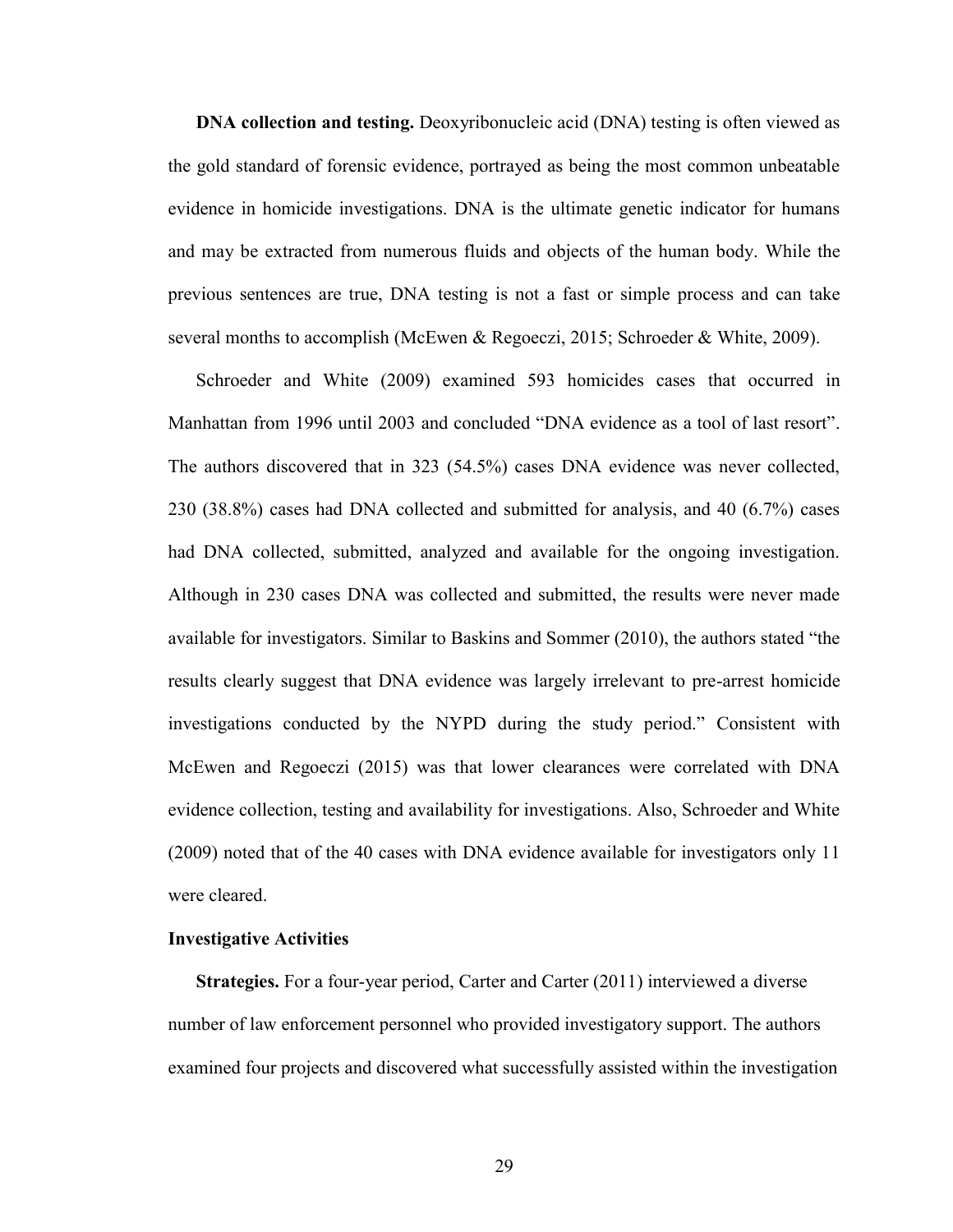process, finding that several approaches and strategies were successful where at least 24 homicides occurred per year in the cities with a median of 36 homicides across the cities included in the analysis. For example, a commonly successful tactic included one supervisor and four investigators, with investigators alternating as leading investigators. A separate approach was a team method, which was uncommon but effective. This method divided the team based on their strengths and allowed them to focus on their skills on each case. However, effectively allocating the officers and discovering strengths was often challenging.

The results above coincide with Keel, Jarvis, and Muirhead (2009), who demonstrate that managerial oversight only marginally improves clearance rates. As with Carter and Carter, results displayed a need for effectively mobilizing and allocating resources.

A primary aspect of these successful approaches was due to time saved with these approaches. Unsuccessful cities commonly scheduled their investigators based on day and evening shifts, ineffectively utilizing investigators and increasing time to crime scenes. Furthermore, officers that responded to the scene first displayed helpfulness when protecting the crime scene and locating witnesses until investigators could arrive. These first responders worked well as supplementary officers until homicide investigators arrived on scene, again proving importance for response time (Carter & Carter, 2011).

Collaborating with specialized units within their agency and with external agencies significantly increased the likelihood for clearance (Carter  $\&$  Carter, 2011). Homicide investigators that did this accomplished a higher clearance rate than those that failed. Working as a team approach with other units and agencies proves to benefit the investigations (Carter & Carter, 2011).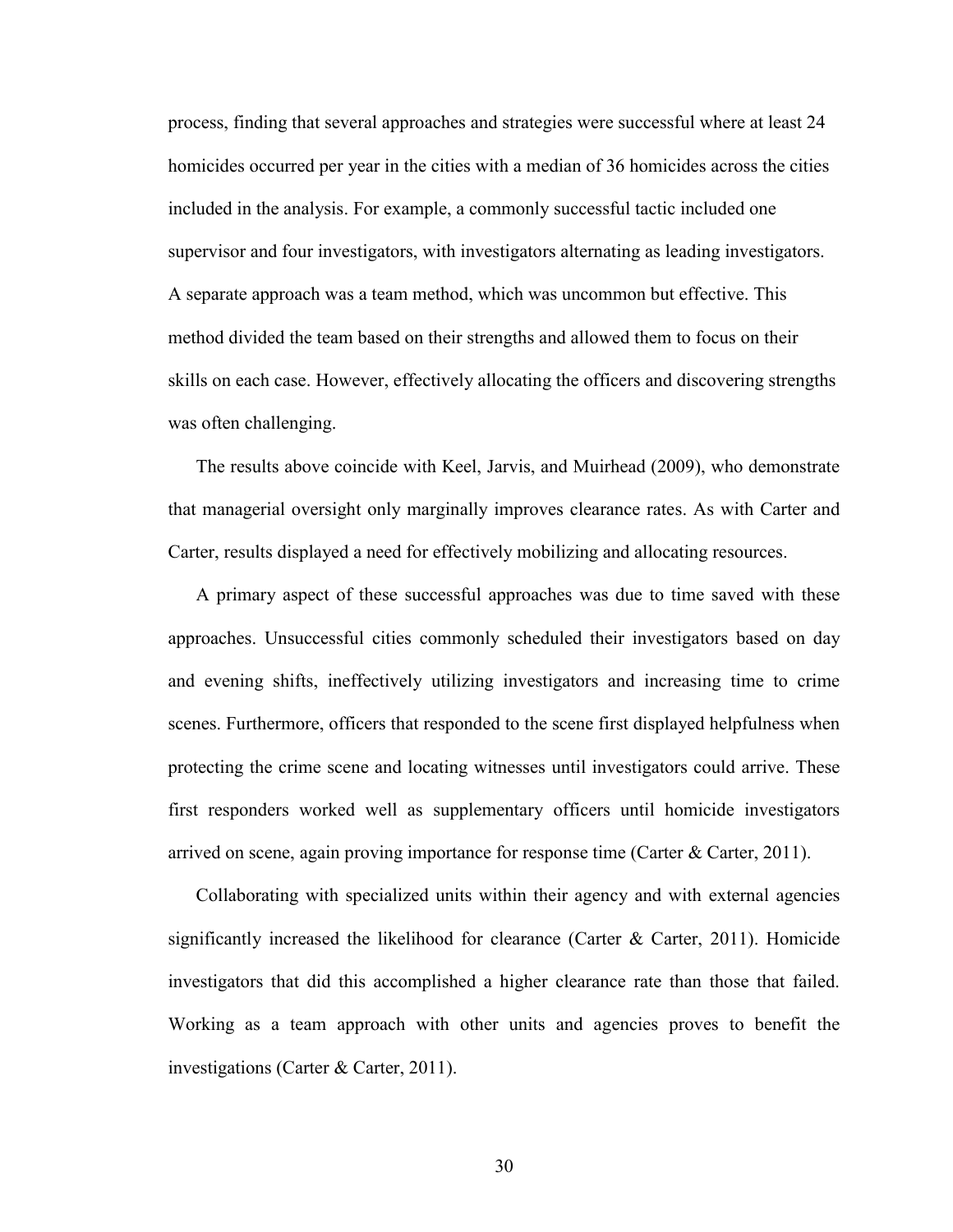### **Theoretical Framework**

While studies examining correlates of homicide clearance rates by investigators are prevalent in the literature, few studies have applied criminal justice theories to understand police decision making (Higgins, Vito, & Grossi, 2012; Steffensmeier, Ulmer, Kramer, 1998). The current study seeks to advance the literature by applying Black's theory of moral time to examine the impact of victim-offender relationship on investigative decisions. It is possible that by testing moral time (2011) further explanations into law enforcement decision-making will be available and as to why these decisions are made based on victim/offender relationships, specifically IPH. Thus, a more in-depth discussion of Black's theory is provided below.

Donald Black explains conflict through his theory of moral time (2011), which posits fluctuations and movements in social space are the foundation for all conflict at any given point in time. Aspects, relational time and space, focus on the changes of intimacy amid these relational aspects. The key to understanding these concepts and their subsequent effects on relationships is relational distance, which is the degree of intimacy between individuals. According to Black, any movement in relational space changes the level of intimacy between two or more individuals. If A increases intimacy with C, then A decreases intimacy with B; however, though A may decrease intimacy with B, B may still maintain the same levels of intimacy with A. These movements shift the balance of intimacy between persons, and create an imbalance that could lead to conflict. Anytime the intimacy between persons is too imbalanced between persons, overintimacy or underintimacy potentially ensues. Occasions such as these may lead to intimate partner homicides, and greatest social movement in relational space.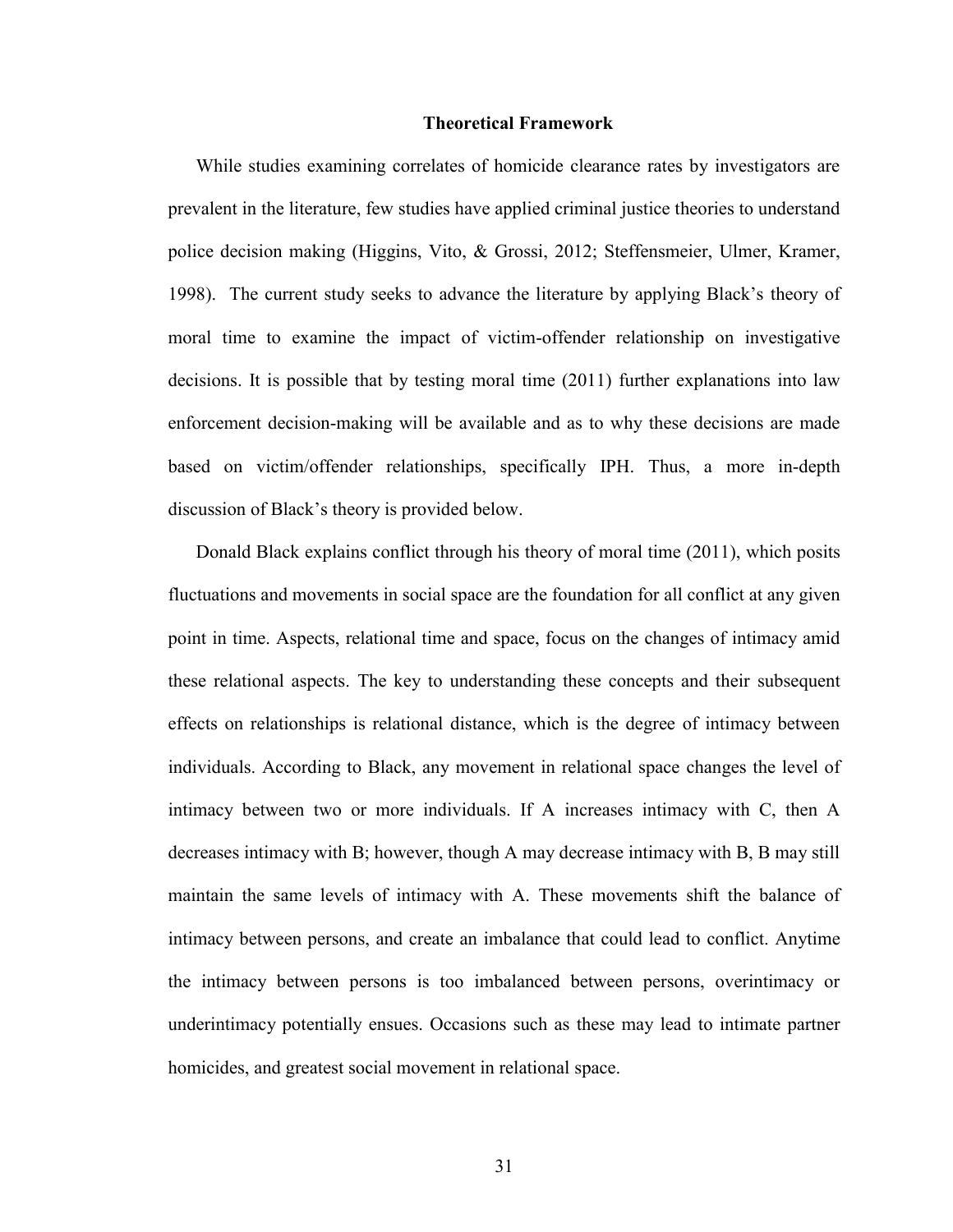According to Black (2011), relational movements in social space are in flux through social time; therefore, movements of relation space continue during punishments of the offending intimate partner. Meaning, punishments eventuate in social movements. When IPH occur, there are intense movements within social space, especially if incorporating children of the intimate partners. Again, the notion, "If you send my father to prison for killing my mother, for instance, I lose not only my mother but also my father and whatever he contributes to my family and life" (p. 9) is in effect regarding punishments and social movements.

If Black (2011) is correct, due to the degree of social movements resulting from IPH, IPH cases should receive less severe sanctions and sentences. This notion is in effect the antithesis of what one would expect given the relevant literature with respect to homicide investigations and charges. Intimate partner homicides inherently hold strong investigative evidence and relatively high clearance rates, but moral time contends IPH will be adjudicated less severely. To the author's knowledge, there is no existing literature testing moral time's relational time and space against IPH and non-IPH. Although, previous literature does exist that provides evidence of IPH defendants receiving harsher adjudication outcomes (Auerhahn, 2007). The current study uses cross tabulation s to provide a comparison of IPH and non-stranger, testing of moral time's concepts of IPH, and granting insight into law enforcement's decision making in IPH cases. In accordance with Black's theory, the study hypothesizes that IPH will receive more lenient sentence (charge severity and sentence length) than other homicides types. The study also hypothesizes that IPH and non-stranger cases result in less severe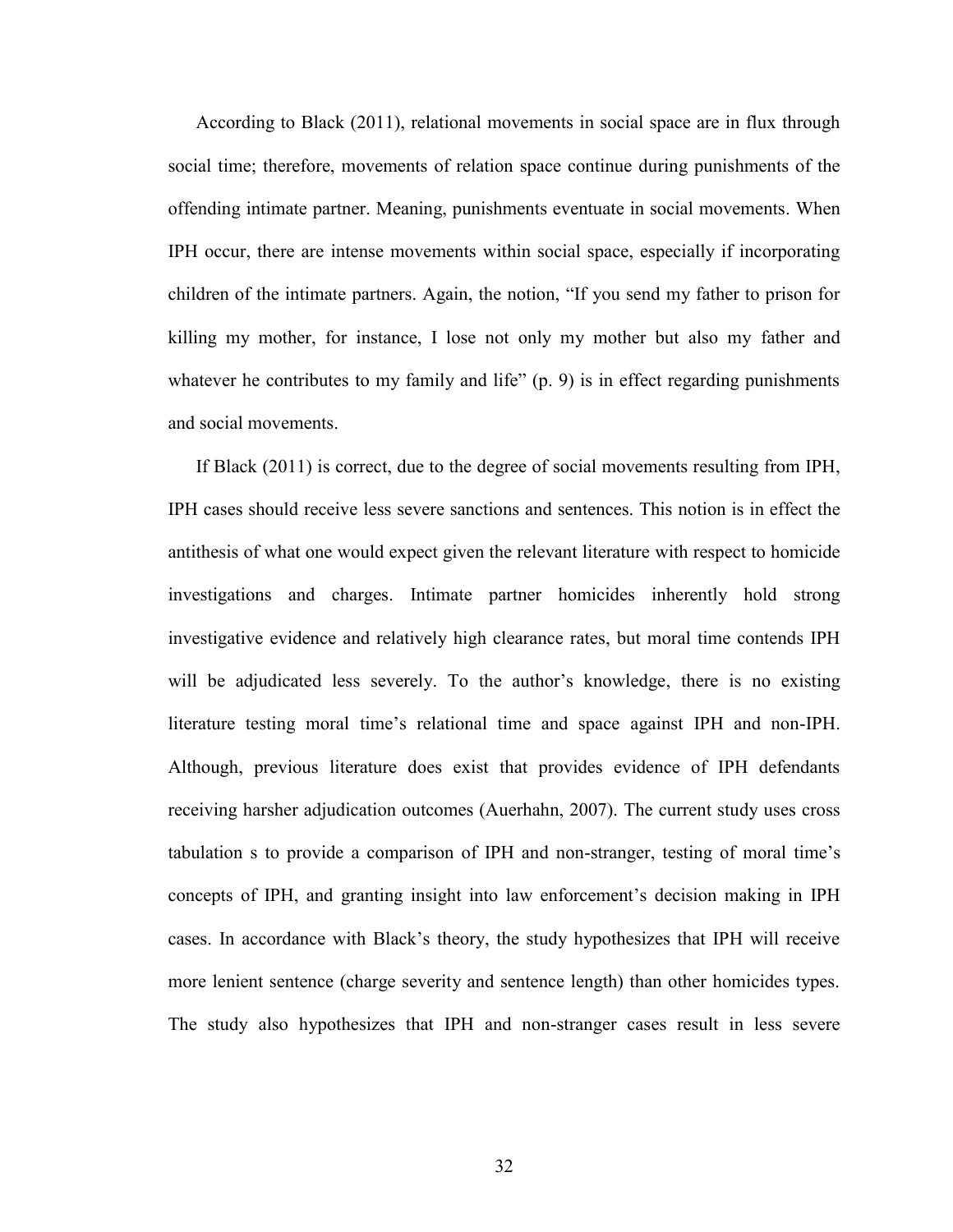punishments sought by law enforcement and prosecutors, despite holding greater evidence.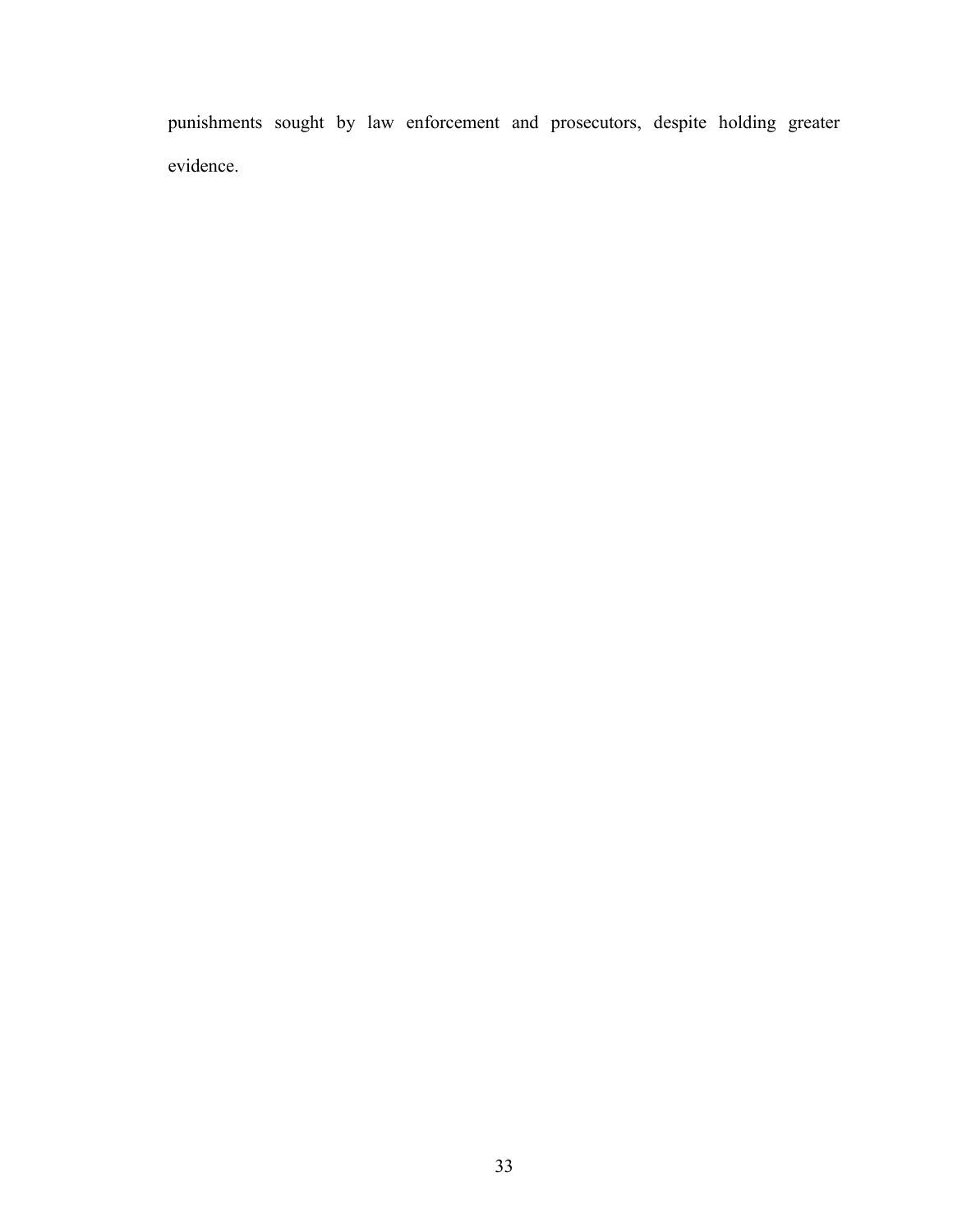#### CHAPTER 3

## METHODOLOGY

## **Collection and Analysis**

Researchers began to collect data from closed homicide cases investigated by the Louisville Metropolitan Police Department's Homicide (LMPD) unit in the spring of 2016. Data collection sought to incorporate all pertinent variables within the cases. For the current study, the adjudication process outcomes, relational variables and specific evidence variables examined using cross tabulation.

## **Data**

Participants. Louisville/Jefferson County, consisting of a population of 736,623, ranks as Kentucky's largest metropolitan area. The homicide unit is divided into three squads, consisting of the homicide squad, cold case squad and missing persons squad. The homicide squad carries the potential for current and future homicide investigations (missing persons suspected of victims of violent crimes), and worked to investigate 60 homicides in 2014, finding some to justifiable homicides of self-defense, and finishing 2014 with a clearance rate of 73% for criminal homicides. But, this percentage fell to 52% the following year (2014 Annual Report, 2014). Although LMPD reports their clearance rate to reach the national average in 2014 of 60% (Carter & Carter, 2015; Schroeder & White, 2009), Louisville witnessed a sharp incline in homicides as well as a sharp decline in clearance rates since. The *Courier-Journal*, for instance, described 84 homicides in 2015 with 54% of those cases reported closed, and a known stranger committed only five of which (Wolfson, 2016). The changing statistics aforementioned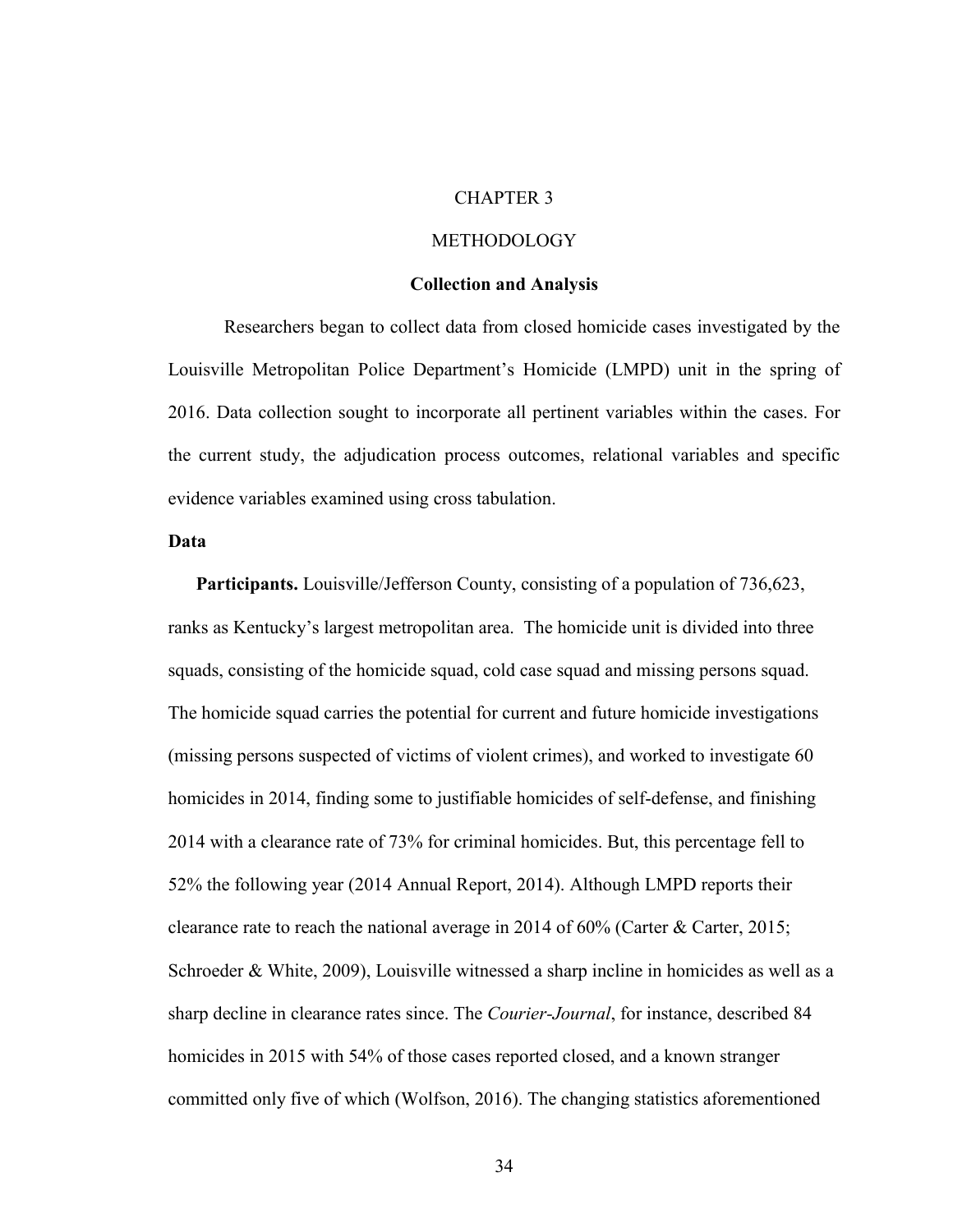means Louisville is currently experiencing changes in the prevalence of homicides and is seeing a reduction in clearance rates.

**Sample.** The sample includes 68 closed homicide cases investigated by the LMPD homicide unit from 2009 to early 2015. The sample was derived from a list of closed homicides investigated during the seven-year period, excluding open cases from the sample. Cases in the sample differed in their nature and required caution to filter cases that failed to meet study criteria. For instance, often times archives included cases that necessitated death investigation but were not declared homicides. The vast majority of these cases were suicides or accidental deaths, which were initially treated as potential homicides. These preliminary investigations were completed so that no potential homicide was mistakenly deemed suicide or accidental.

Data regarding open cases was denied by LMPD due to the sensitive nature of providing information on open cases. This limited potential analysis and opportunities to compare case correlates between successful and unsuccessful homicide investigations. However, this limitation is one that protects prospective harm to victims and their families.

**Data collection.** Five separate researchers completed data collection. Data collectors differed greatly in both research experience and law enforcement experience. The experience ranged from thirty plus years law enforcement experience to a decade's worth of policing research experience. Law enforcement knowledge allowed for better data collection from the homicide files. The five researchers double coded the initial ten cases to determine coding accuracy. So, some initial cases were coded at least three times by the research team, and subsequently compared for consistency in coding. Researchers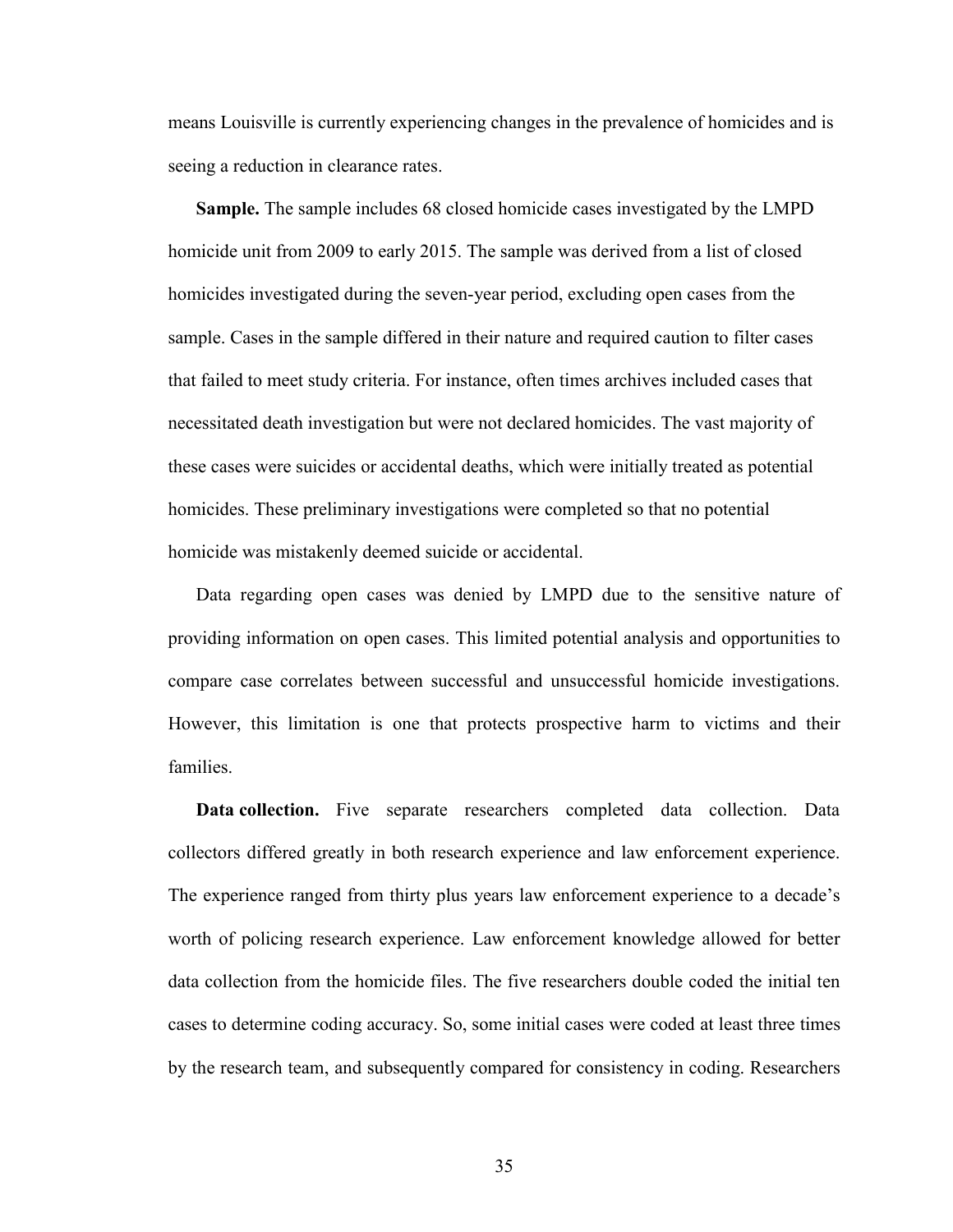concluded the cases contained both consistency and accuracy in coding and collection methods. Once validity was established, collection was assigned to two of the researchers. This, too, contributes to validity by ensuring coding consistency between the two primary data collectors.

The double, sometimes triple, coding methods prevented any differing ideas or inconsistencies in coding variables. The collection method was necessary to prevent any differing discretions, which is critical when determining such aspects as value of evidence within a case. Research validity greatly increased due to these careful coding methods.

The data was collected directly from LMPD's investigation files and allowed for complete examination into the inner workings and details from the homicide investigations. The homicide files were the completed works of lead investigators that incorporated all relevant information from the cases. Case information ranged from interviews, witness statements, crime scene photographs and videos, autopsy report, investigator reports, subpoenas, evidence and crime scene unit report, Kentucky State Police Lab reports, criminal backgrounds, criminal charges, criminal outcomes and all other pertinent investigation information.

**Coding instrument.** In furtherance of a complete, representative sample, researchers utilized a 27-page instrument that gathered all relevant information, such as individual and social circumstance. As previously mentioned, case files incorporated hundreds of pages of information and researchers designed an instrument thorough and comprehensive data collection and coding. The coding instrument gathered data aimed at collecting virtually all information contained in case files. While much of the information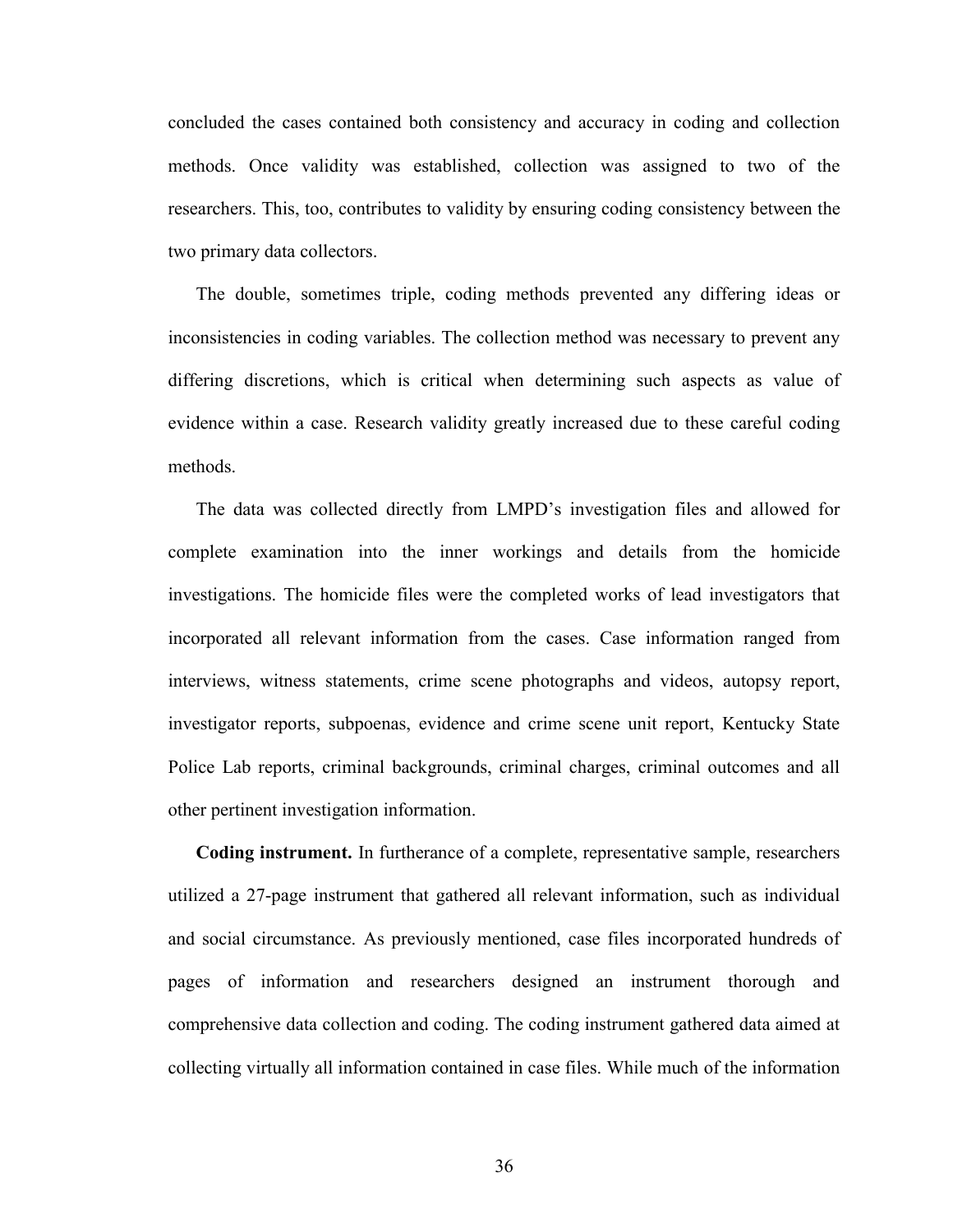was not utilized in the study, it was important for possible future studies and for researchers to learn and work with the data firsthand.

Table 1

*Variable Measurements*

| Variable                         | Operationalization                                                                   | Level of Measurement |
|----------------------------------|--------------------------------------------------------------------------------------|----------------------|
| Age                              | Age=Years                                                                            | Ratio                |
| Gender                           | Male, Female, other                                                                  | Nominal              |
| Race                             | White, Black, Hispanic<br>Asian, Other                                               | Nominal              |
| Offender role                    | shooter, combatant,<br>lookout, driver                                               | Nominal              |
| Homicide location                | Where did homicide<br>occur?                                                         | Nominal              |
| Victim/Offender relations        | Social relationship between<br>victim and offender                                   | Nominal              |
| History of confrontation         | History of confrontation<br>Between victim/offender                                  | Nominal              |
| Event to Initiate Incident       | Verbal insult, physical<br>altercation, weapon brandished,<br>threat response, other | Nominal              |
| Who initiated event?             | Suspect, victim, witness, other<br>unknown                                           | Nominal              |
| Social circumstance of<br>event? | Social circumstances<br>surrounding event                                            | Nominal              |
| Personal motive<br>Weapon used   | What was personal motive?<br>Type of weapon used                                     | Nominal<br>Nominal   |
| Witness statements               | Did statements provide<br>value?                                                     | Nominal              |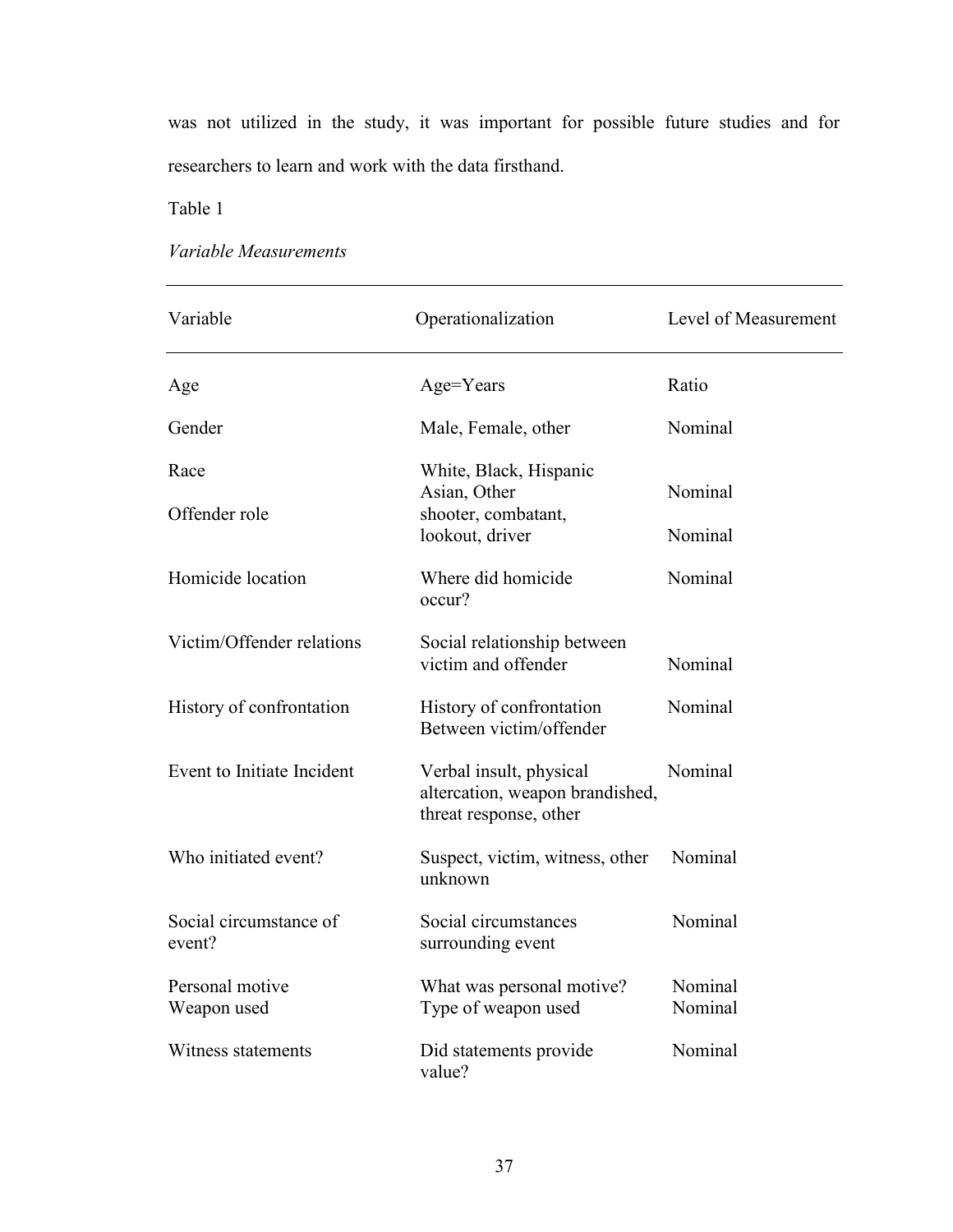| Phone records                   | Did records provide<br>value?            | Nominal |
|---------------------------------|------------------------------------------|---------|
| Finger prints                   | Finger prints provide Value?             | Nominal |
| Co-Victim testimony             | Did testimony provide value?             | Nominal |
| 3 <sup>rd</sup> Party testimony | Did $3rd$ party provide value?           | Nominal |
| <b>DNA</b>                      | Did DNA provide value?                   | Nominal |
| Suspect confession              | Did suspect confession<br>provide value? | Nominal |
| Vehicle                         | Did vehicle provide value?               | Nominal |
| <b>Gun Shot Residue</b>         | Did GSR provide value?                   | Nominal |
| Body                            | Did autopsy provide value?               | Nominal |
| Anonymous tip                   | Did tip provide value?                   | Nominal |
| Cleared exceptionally           | Was homicide cleared<br>exceptionally?   | Nominal |

The coding instrument was designed to collect data regarding all aspects from the homicide investigation, which incorporate individual characteristics (age, gender, race.), situational aspects (social circumstance, motivations, victim/offender relationship), case characteristics (weapon, location), and evidence (DNA, finger prints, phone record). For purposes of clarity, Table 1 operationalizes the variables and data collected in the study. Table 1 displays a condensed version of the over nine hundred variables collected from the coding instrument. The condensed table assists to simplify research by reporting only those variables relevant to the study. For example, some individual characteristics are excluded due to their limited usefulness to the current study.

# **Variables**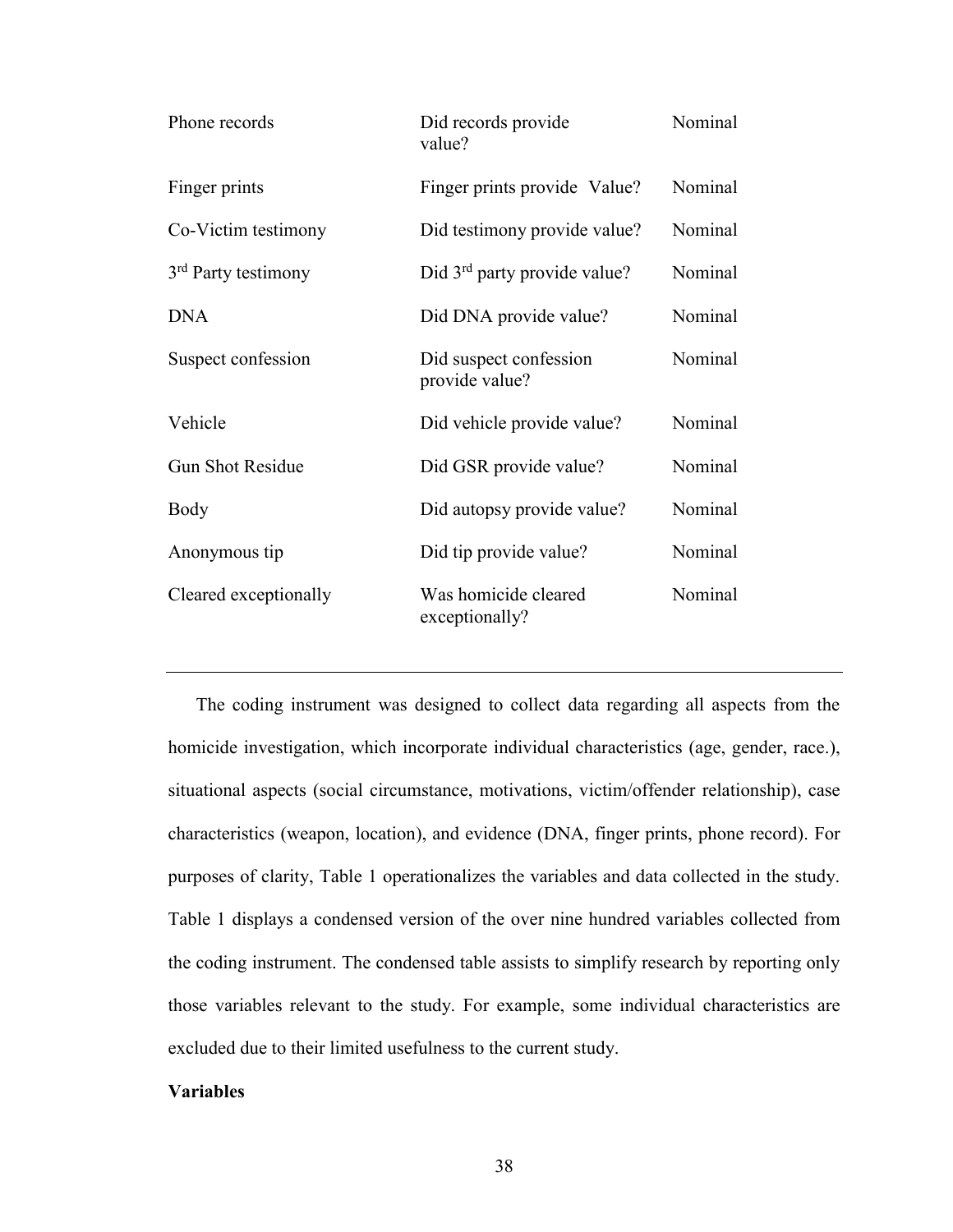The following discussion described the researcher's decision to exclude and simplify many variables, only utilizing variables that contribute to answer the study's hypotheses and research questions. The reasoning for this decision was to restrict the analysis to variables that directly tested the hypotheses. The study operated two outcome variables to test and determine the first hypothesis: charge severity and sentence length. These dependent and independent variables work best to test and answer the first proposed hypothesis.

Primary outcome variables include sentence length and charge severity, while the study's principal independent variables include homicide type, victim/offender relationship, witness value, DNA value and type of primary weapon. Homicide type and victim/offender relationship worked conjointly as both independent variables and dependent variables, thus enabling the author's examination of situational and evidence variables. The author concluded that applying and measuring these variables would work best to test moral time.

**Outcome variables.** The outcome variables measure sanction severity by law enforcement and prosecutors. The outcome variables measure sentence length and charge severity to test whether IPH and non-stranger cases hold greater evidentiary value; the current study examined two different outcome variables, which use homicide type and victim offender relationship. These outcome variables were then tested with witness value, DNA value and contact weapon. These dependent and independent variables are the best variables to test and answer the second proposed hypothesis.

The outcome variables are important measures to determine whether specific cases contain innately greater evidentiary value, as proposed in the second hypothesis. The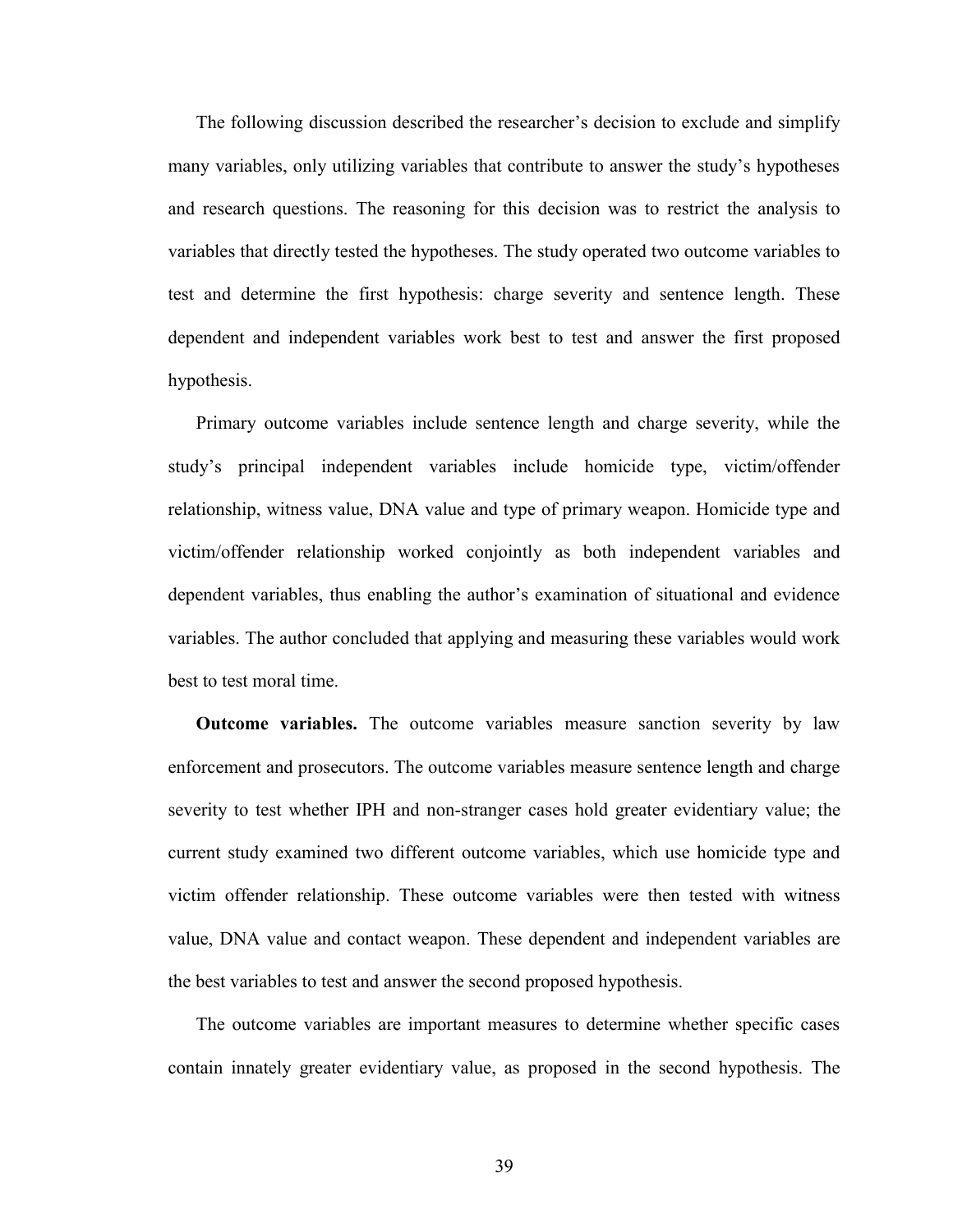evidence selected are recognized to be important evidentiary value for both law enforcement and prosecutors, and known to be common within IPH.

As with homicides themselves, charge and sentences differed greatly; therefore, dichotomous dependent variables were best for statistical analyses. Only the primary charge and associated sentence were analyzed in the study. Primary charges were reduced to homicide and non-homicide charges. With homicide being the most severe, and less severe charges ranged from first-degree manslaughter assault under extreme condition. For sentence length, the variable formed into short and long, using the mean sentence length (M=184.0 months) to separate the variable into a binary option.

**Relational variables.** Dichotomous variables were completed for relational variables, also. The study's intimate partner homicide variable necessitated recoding due to high rates of murder/suicide, restricting analyses against independent variables. Instead, IPH was recoded to include expressive homicides, still containing high levels of intimacy (commonly intimate partners, former intimate partners and family members). Expressive homicides were based from circumstances and motives surrounding romance, domestic violence and/or love interest. All other homicides were then recoded as non-expressive homicides. Victim/offender relationship was condensed to stranger and non-stranger homicides. By dichotomizing these variables, the authors could measure intimacy levels against dependent variables and gather evidence variables with clearance.

**Evidence variables.** Evidence variables, too, were dichotomized, thus simplifying their true effectiveness in homicide cases. DNA evidence and witness statements were further simplified to report their true value for cases. Weapon used was recoded into contact and non-contact in an attempt to compare results to previous findings that contact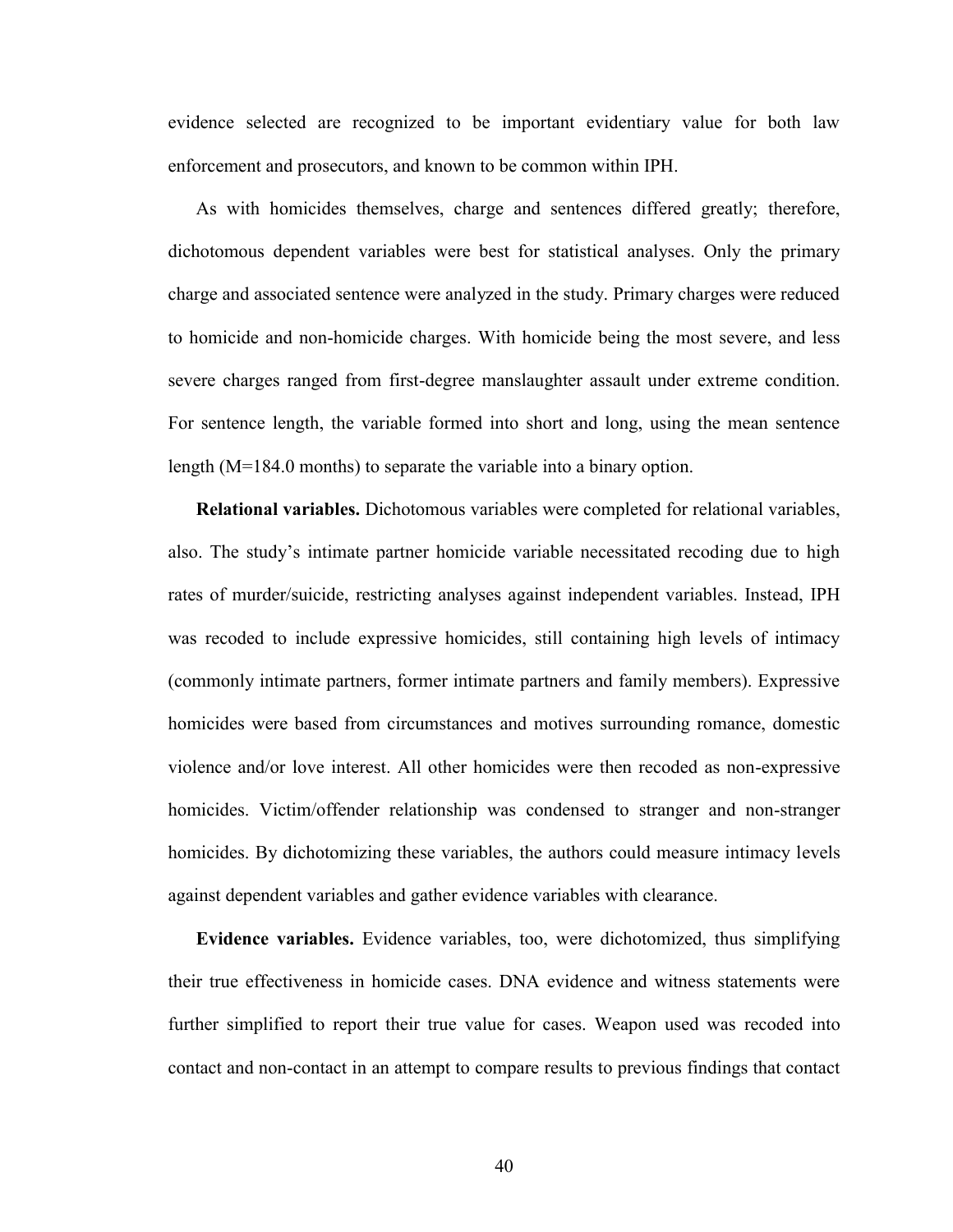weapons are stronger clearance predictors and commonly associated with IPH. Contact weapons are often considered more intimate weapons and may be associated to more intimate homicides. Dichotomizing independent evidence variables permitted superior analyses against all other previously discussed variables.

### **Analysis**

The study analyzed the sample population through cross tabulation to present baseline statistics and percent comparison from the homicide case files. The sample size limited statistical power and impending analyses, preventing the researcher from measuring by other statistical means. However, relative to the preponderance of all crimes, the tendency for homicides are rare and study standards resulted in restricted potential cases—2009-2015—time frame and access to only closed cases. The majority of desired information was available for collection during the coding process, but occasionally cases failed to report anticipated information. Instances of missing information were often associated with cases involving juvenile victims/offenders and were sanitized of sensitive information. Although sanitized cases limited data collection, the vast majority of necessary information was acquired for the research study.

Cross tabulation analyses were used to compare results of an array of variables, focusing primarily towards social/relational and situational characteristics of the crimes in order to test variables against charge severity and sentence length. Relational/social and situational variables adhere to moral time's existing variables and work to explore under-tested variables associated with sentence length, charge severity and clearance rates. These statistical measures allowed researchers to test the hypotheses for charge severity and produce findings regarding unanswered research questions; are intimate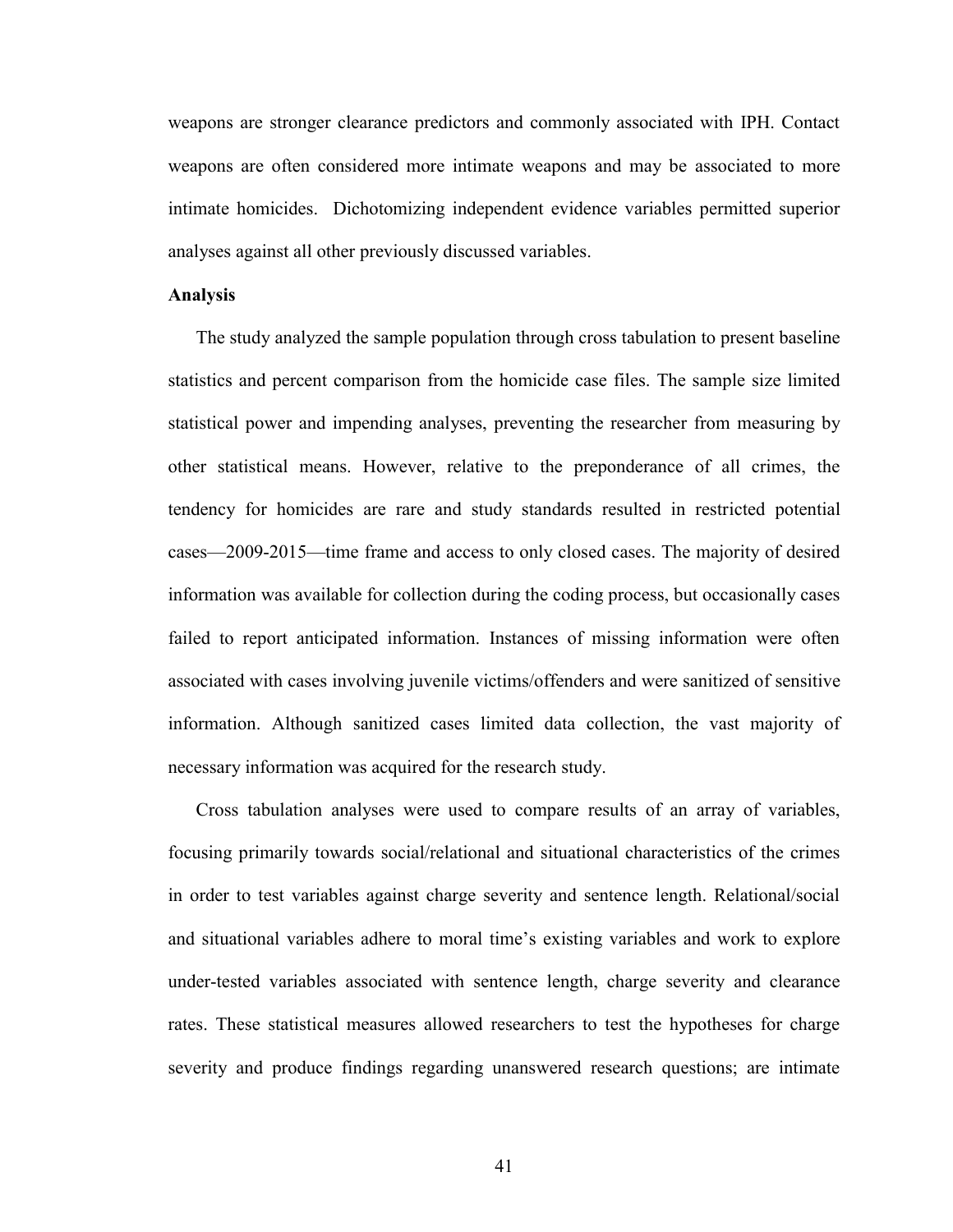partner homicides incorporated with inflating clearance rates? And, whether specific situational homicides produce cases with greater evidentiary value (witnesses, DNA evidence, and contact weapons).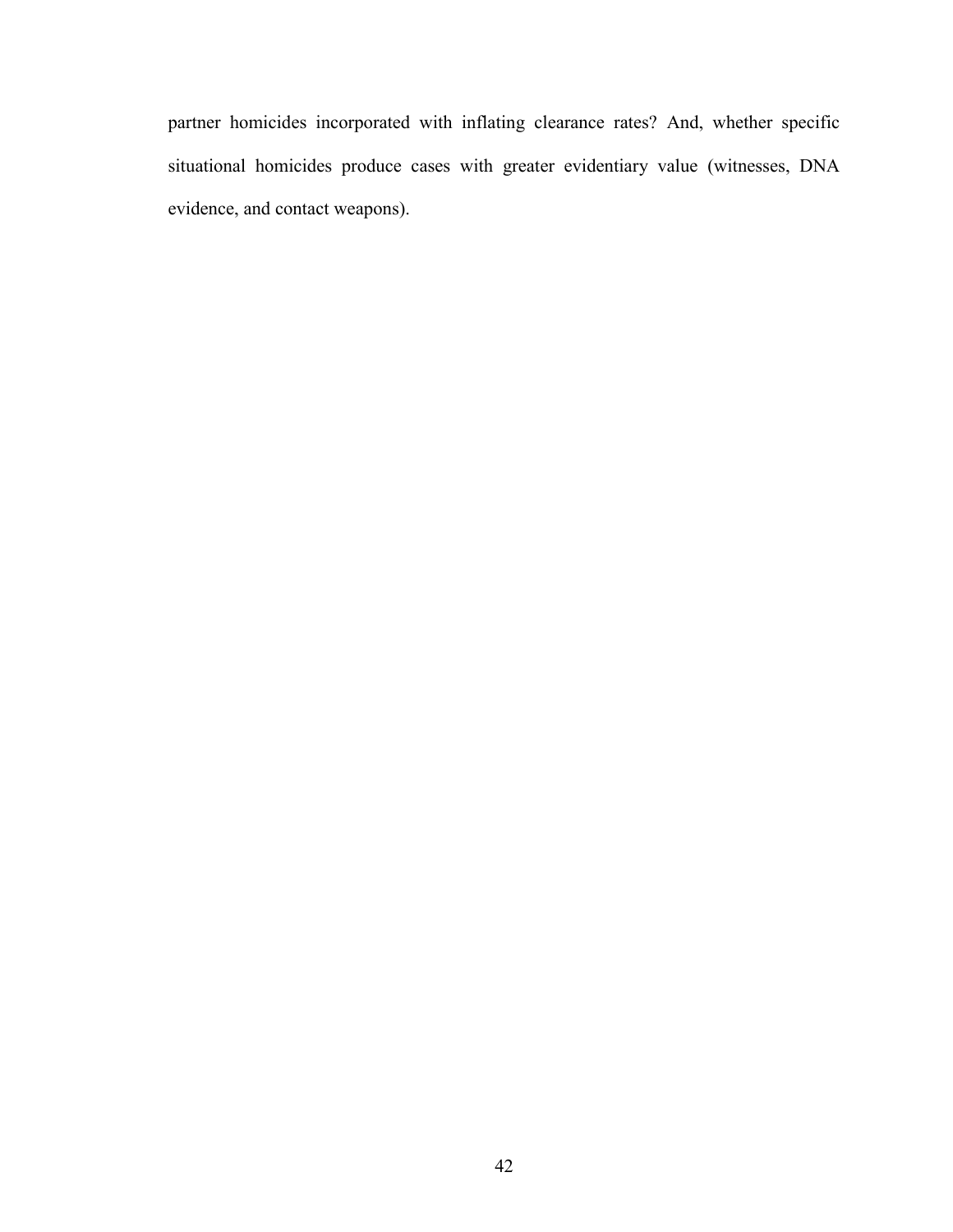# CHAPTER 4

# RESULTS

#### **Frequencies**

Data results provide meaningful insights into IPH sanction severity and clearance predictors, along with confirming the evidentiary of many investigative variables. Importantly, the sample allows deeper understandings into relational variables (victim/offender relationship), evidence variables (witness value, DNA value, contact weapon) and their relationships with charge severity and sentence lengths. Furthermore, the data facilitates examination of intimacy's role and interaction with investigative and judiciary processes.

The current thesis hypothesized greater levels of intimacy between victims and offenders would, despite the fact holding greater evidentiary value, result in less severe sanctions and shorted sentences. Frequencies are reported for all relevant outcome and independent variables, and cross tabulation were performed as bivariate analyses to determine the relationships between variables. Some, but limited, support is found for Black's Theory of moral time (2011); although, failing to display a large sample, there may be support for the notion that IPH carrying greater evidentiary value than other homicide types.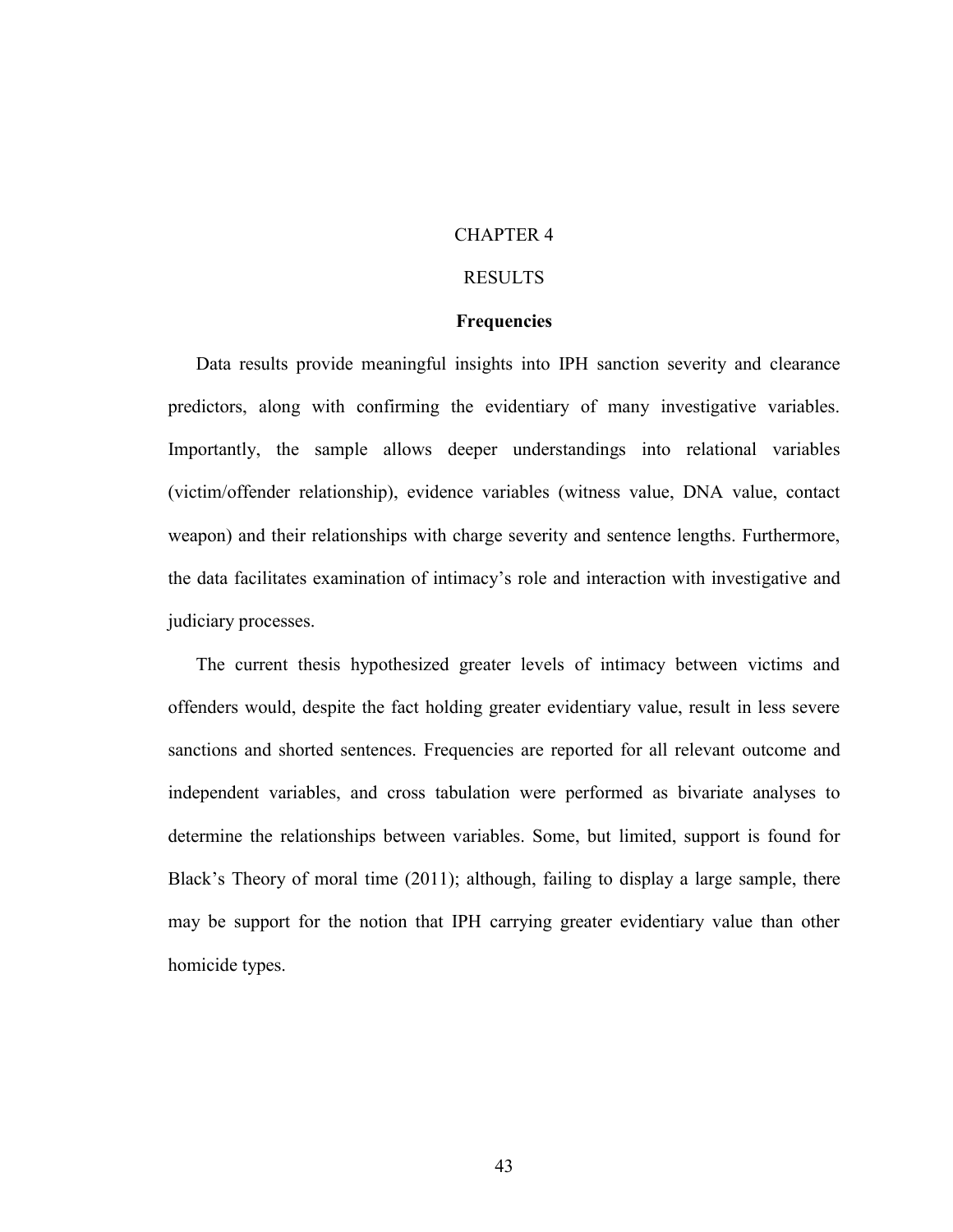# Table 2

| Variables                | N  | Percent |  |
|--------------------------|----|---------|--|
| <b>Outcome Variables</b> |    |         |  |
| Sentence Length          |    |         |  |
| Short                    | 15 | 22.1    |  |
| Long                     | 10 | 14.7    |  |
| Valid Total              | 25 | 36.8    |  |
| Missing                  | 43 | 63.2    |  |
| Total                    | 68 | 100.0   |  |
| Charge Severity          |    |         |  |
| Homicide                 | 24 | 35.3    |  |
| Non-Homicide             | 21 | 30.9    |  |
| Valid Total              | 45 | 88.2    |  |
| Missing                  | 6  | 11.8    |  |
| Total                    | 51 | 100.0   |  |
|                          |    |         |  |

*Frequency of Dependent Variables* 

As shown in Table 2, sanction severity proved difficult to produce a substantial sample partly as a result of exceptional clearances (i.e. murder/suicides and justifiable homicides) and a large number of sentencing information missing. This could be due to investigators neglecting to update the file after the case moves to the courts. Overall, the sample size reached a valid total of N=25 after accounting for exceptional clearances and missing data. Short sentences ( $x \le M = 184.0$  months) totaled N=15 (60%) of valid cases, with long sentences  $(x>M=184.0)$  accumulating the remaining N=10 (40%). Charge severity sample reached a valid total of N=45. Homicide charges, the most severe charge, summed N=24 (53.3%) of all valid cases, while less severe charges numbered N=21 (46.7%) of all valid cases.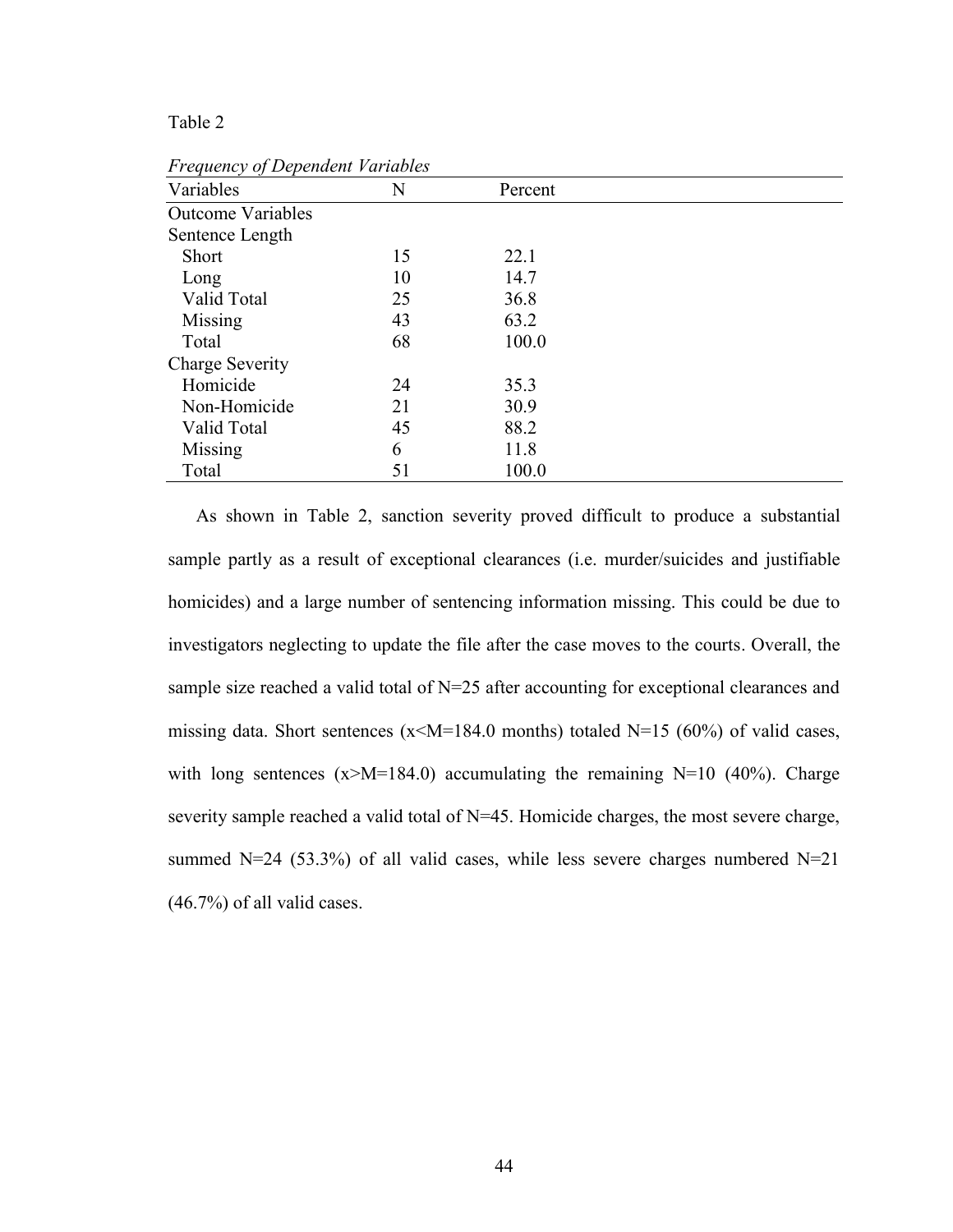# Table 3

# *Frequency of Variables*

| $\boldsymbol{\mathcal{J}}$<br>Variables | N              | Percent |  |
|-----------------------------------------|----------------|---------|--|
| <b>Independent Variables</b>            |                |         |  |
| Homicide Type                           |                |         |  |
| Expressive                              | 36             | 52.9    |  |
| Non-Expressive                          | 32             | 47.1    |  |
| Valid Total                             | 68             | 100.0   |  |
| Victim/Offender Relations               |                |         |  |
| Stranger                                | 8              | 11.8    |  |
| Non-Stranger                            | 55             | 80.9    |  |
| Valid Total                             | 63             | 92.6    |  |
| Missing                                 | 5              | 7.3     |  |
| Total                                   | 68             | 100.0   |  |
| <b>Witness Statement Value</b>          |                |         |  |
| Yes                                     | 54             | 79.4    |  |
| N <sub>o</sub>                          | 5              | 7.4     |  |
| Valid Total                             | 59             | 86.8    |  |
| Missing                                 | 9              | 13.2    |  |
| Total                                   | 68             | 100.0   |  |
| <b>DNA Evidence Value</b>               |                |         |  |
| Yes                                     | 8              | 11.8    |  |
| N <sub>o</sub>                          | 60             | 88.2    |  |
| Valid Total                             | 68             | 100.0   |  |
| Contact Weapon                          |                |         |  |
| Yes                                     | 22             | 32.4    |  |
| N <sub>0</sub>                          | 42             | 61.8    |  |
| Valid Total                             | 64             | 94.1    |  |
| Missing                                 | $\overline{4}$ | 5.9     |  |
| Total                                   | 68             | 100.0   |  |
| Cleared Exceptionally                   |                |         |  |
| Yes                                     | 20             | 29.4    |  |
| N <sub>0</sub>                          | 48             | 70.6    |  |
| Total                                   | 68             | 100.0   |  |
| <b>History of Confrontation</b>         |                |         |  |
| Yes                                     | 42             | 61.8    |  |
| N <sub>o</sub>                          | 17             | 25.0    |  |
| Valid Total                             | 59             | 86.8    |  |
| Missing                                 | 9              | 13.2    |  |
| Total                                   | 68             | 100.0   |  |
| <b>Initial Event</b>                    |                |         |  |
| Verbal Insult                           | 14             | 20.6    |  |
| Physical Altercation                    | 13             | 19.1    |  |
| Weapon Brandished                       | 8              | 11.8    |  |
| <b>Threat Response</b>                  | $\overline{4}$ | 5.9     |  |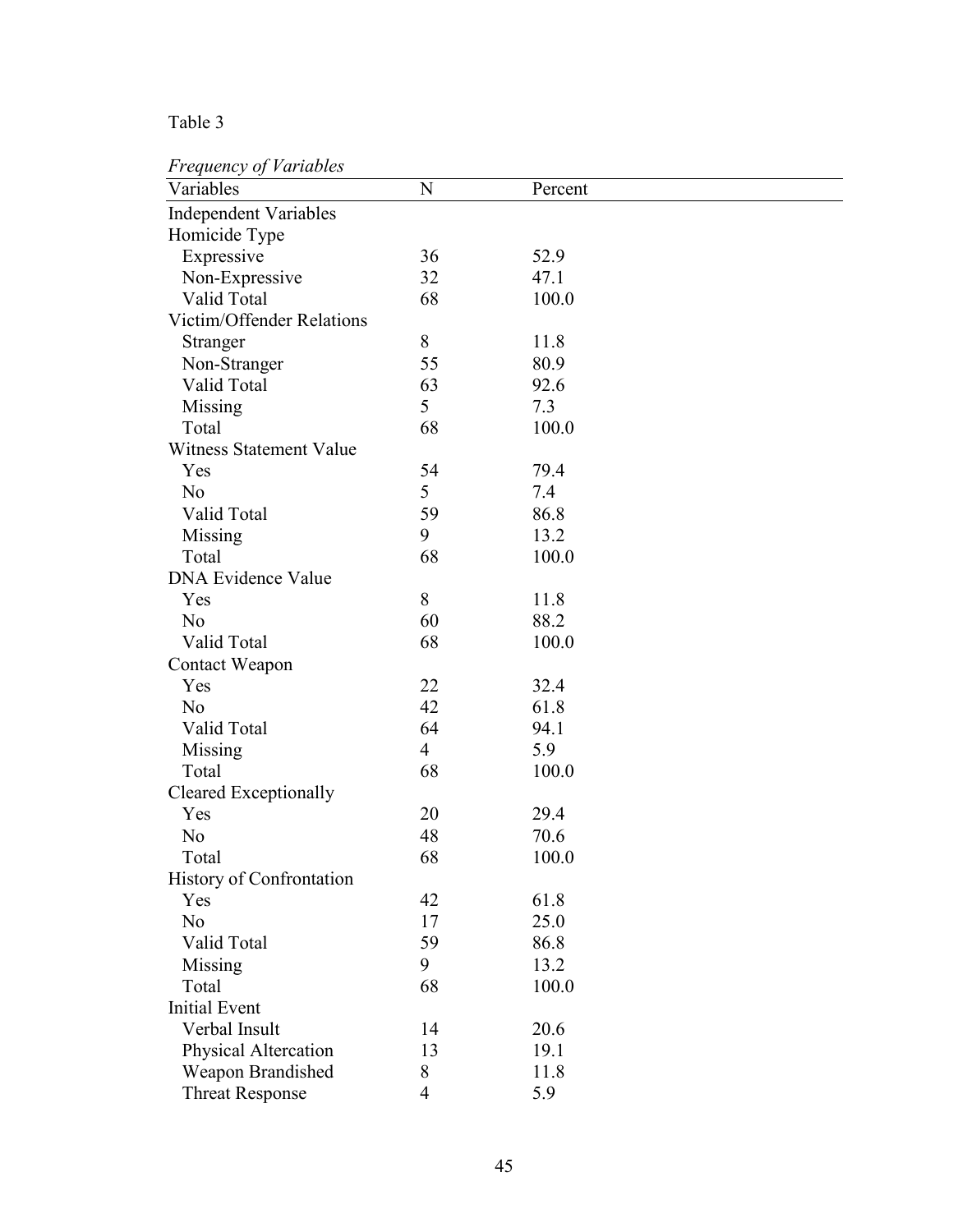| Other                                 | 17                                         | 25.0  |
|---------------------------------------|--------------------------------------------|-------|
| Unknown                               | 12                                         | 17.7  |
| Total                                 | 68                                         | 100.0 |
| Weapon Type Used                      |                                            |       |
| Handgun                               | 35                                         | 51.5  |
| Shotgun                               | 5                                          | 7.4   |
| Knife                                 | $\overline{7}$                             | 10.3  |
| Automobile                            |                                            | 2.9   |
| Sharp Object                          |                                            | 2.9   |
| <b>Blunt Object</b>                   | $\begin{array}{c} 2 \\ 2 \\ 7 \end{array}$ | 10.3  |
| Hands/Feet                            | $\overline{3}$                             | 4.4   |
| Other                                 | $\overline{3}$                             | 4.4   |
| Unknown Weapon                        | $\overline{4}$                             | 5.9   |
| Valid Total                           | 68                                         | 100.  |
| <b>Phone Record Value</b>             |                                            |       |
| Yes                                   | 14                                         | 20.6  |
| N <sub>o</sub>                        | 22                                         | 32.4  |
| Total                                 | 36                                         | 53.0  |
| Missing                               | 32                                         | 47.0  |
| Total                                 | 68                                         | 100.0 |
| <b>Finger Print Value</b>             |                                            |       |
| Yes                                   | $\overline{4}$                             | 5.9   |
| N <sub>o</sub>                        | 21                                         | 30.9  |
| Valid Total                           | 25                                         | 36.8  |
| Missing                               | 43                                         | 63.3  |
| Total                                 | 68                                         | 100.0 |
| Co-Victim Testimony Value             |                                            |       |
| Yes                                   | 7                                          | 10.3  |
| N <sub>o</sub>                        | $\mathbf{1}$                               | 1.5   |
| Valid Total                           | 8                                          | 11.8  |
| Missing                               | 60                                         | 88.3  |
| Total                                 | 68                                         | 100.0 |
| 3 <sup>rd</sup> Party Testimony Value |                                            |       |
| Yes                                   | 24                                         | 35.3  |
| N <sub>o</sub>                        | 6                                          | 8.8   |
| Valid Total                           | 30                                         | 44.1  |
| Missing                               | 38                                         | 55.9  |
| Total                                 | 68                                         | 100.0 |
| <b>Suspect Confession Value</b>       |                                            |       |
| Yes                                   | 23                                         | 33.8  |
| N <sub>o</sub>                        | $\mathbf{1}$                               | 1.5   |
| Valid Total                           | 24                                         | 35.3  |
| Missing                               | 44                                         | 64.7  |
| Total                                 | 68                                         | 100.0 |
| Vehicle Value                         |                                            |       |
| Yes                                   | 10                                         | 14.7  |
|                                       |                                            |       |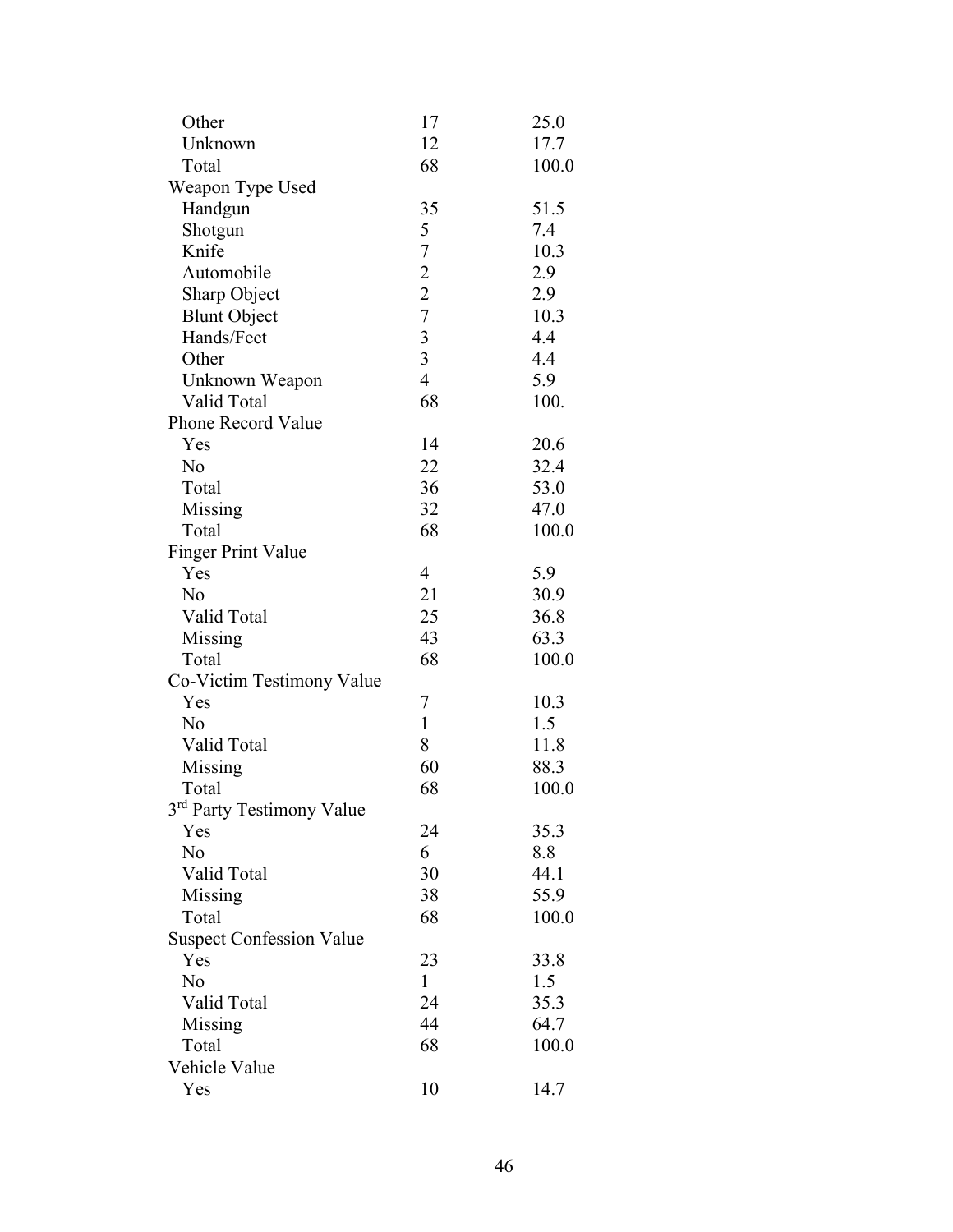| N <sub>o</sub>       | 29 | 42.6  |  |
|----------------------|----|-------|--|
| Valid Total          | 39 | 57.4  |  |
| Missing              | 29 | 42.6  |  |
| Total                | 68 | 100.0 |  |
| <b>GSR</b> Value     |    |       |  |
| Yes                  | 3  | 4.4   |  |
| N <sub>o</sub>       | 19 | 13.6  |  |
| Valid Total          | 22 | 32.4  |  |
| Missing              | 46 | 67.6  |  |
| Total                | 68 | 100.0 |  |
| <b>Autopsy Value</b> |    |       |  |
| Yes                  | 22 | 32.4  |  |
| N <sub>o</sub>       | 27 | 39.7  |  |
| Valid Total          | 49 | 72.1  |  |
| Missing              | 19 | 27.9  |  |
| Total                | 68 | 100.0 |  |
| Victim's Gender      |    |       |  |
| Female               | 30 | 34.5  |  |
| Male                 | 57 | 65.5  |  |

Frequencies in Table 3 establish counts and percentages for key independent variables and baseline variables to illustrate essential characteristics from the sample, focusing on relational and evidence based variables, as well as others relevant to homicide investigations (weapons and exceptional clearances etc.). The majority of cases resulted in expressive homicides  $N=36$  (52.9%), leading to  $N=32$  (47.1%) cases coded as non-expressive homicides. Not surprisingly, non-stranger homicides N=55 (80.9%) dominated the majority of homicides, and only N=8 (11.8%) of coded cases were committed by strangers. Above all other evidence, witness statements reported considerably higher levels of value. Fifty-four cases (79.4%) described witness statements being valuable to the investigation. DNA evidence, though collected at all crime scenes, seldom produced value N=8 (11.8%). Contact weapons, known to increase case solvability, were used in N=22 (32.4%) of cases. Guns comprised the majority of primary weapons used in 35 cases. As previously mentioned, a sizeable portion of cases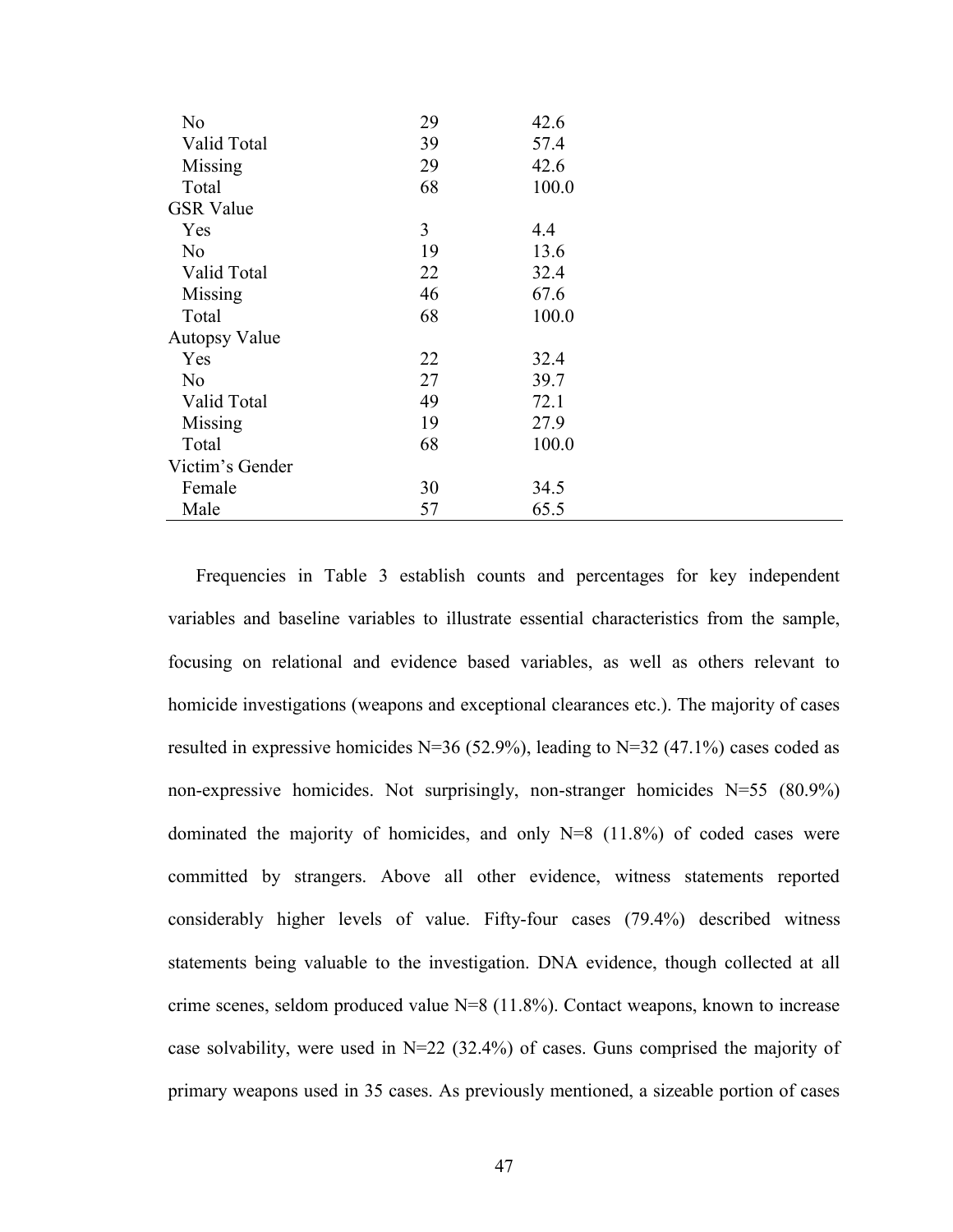were classified as exceptionally cleared N=20 (29.4%), limiting outcome variable sample size.

Table 4

|  | Cross tabulation for Sentence Length |  |
|--|--------------------------------------|--|
|  |                                      |  |

| <b>Variables</b>             | <b>Sentence Length</b> |              |              |  |
|------------------------------|------------------------|--------------|--------------|--|
|                              | Short                  | Long         | Total        |  |
| Relational                   |                        |              |              |  |
| Victim/Offender Relationship |                        |              |              |  |
| Non-Stranger                 | $9(47.4\%)$            | $10(52.6\%)$ | 19           |  |
| Stranger <sup>a</sup>        | $2(100\%)$             | $0(0.0\%)$   | 2            |  |
| Total                        | $11(52.4\%)$           | $10(47.6\%)$ | 21           |  |
| Homicide Type                |                        |              |              |  |
| Expressive                   | $11(84.6\%)$           | $2(15.4\%)$  | 13           |  |
| Non-Expressive               | $4(33.3\%)$            | $8(66.7\%)$  | 12           |  |
| Total                        | $15(60.0\%)$           | $10(40.0\%)$ | 25           |  |
| Evidence                     |                        |              |              |  |
| <b>Statements Value</b>      |                        |              |              |  |
| Yes                          | $15(71.4\%)$           | $6(28.6\%)$  | 21           |  |
| N <sub>0</sub>               | $0(0.0\%)$             | $1(100.0\%)$ | $\mathbf{1}$ |  |
| Total                        | $15(68.2\%)$           | $7(31.8\%)$  | 22           |  |
| <b>DNA Value</b>             |                        |              |              |  |
| Yes                          | $1(33.3\%)$            | $2(66.7\%)$  | 3            |  |
| N <sub>0</sub>               | $14(63.6\%)$           | $8(36.4\%)$  | 22           |  |
| Total                        | $15(60.0\%)$           | $10(40.0\%)$ | 25           |  |
| Contact Weapon               |                        |              |              |  |
| Yes                          | $7(70.0\%)$            | $3(30.0\%)$  | 10           |  |
| N <sub>0</sub>               | $7(50.0\%)$            | $7(50.0\%)$  | 14           |  |
| Total                        | 14 (58.3%)             | 10 (41.7%)   | 24           |  |

Stranger sample was limited due to exceptional clearances and missing sentencing information within case files

# **Cross tabulation and Percent Comparisons**

Table 4 presents cross tabulation results for sentence and independent variables. Nonstranger homicides reported slightly higher results for longer sentences, while the two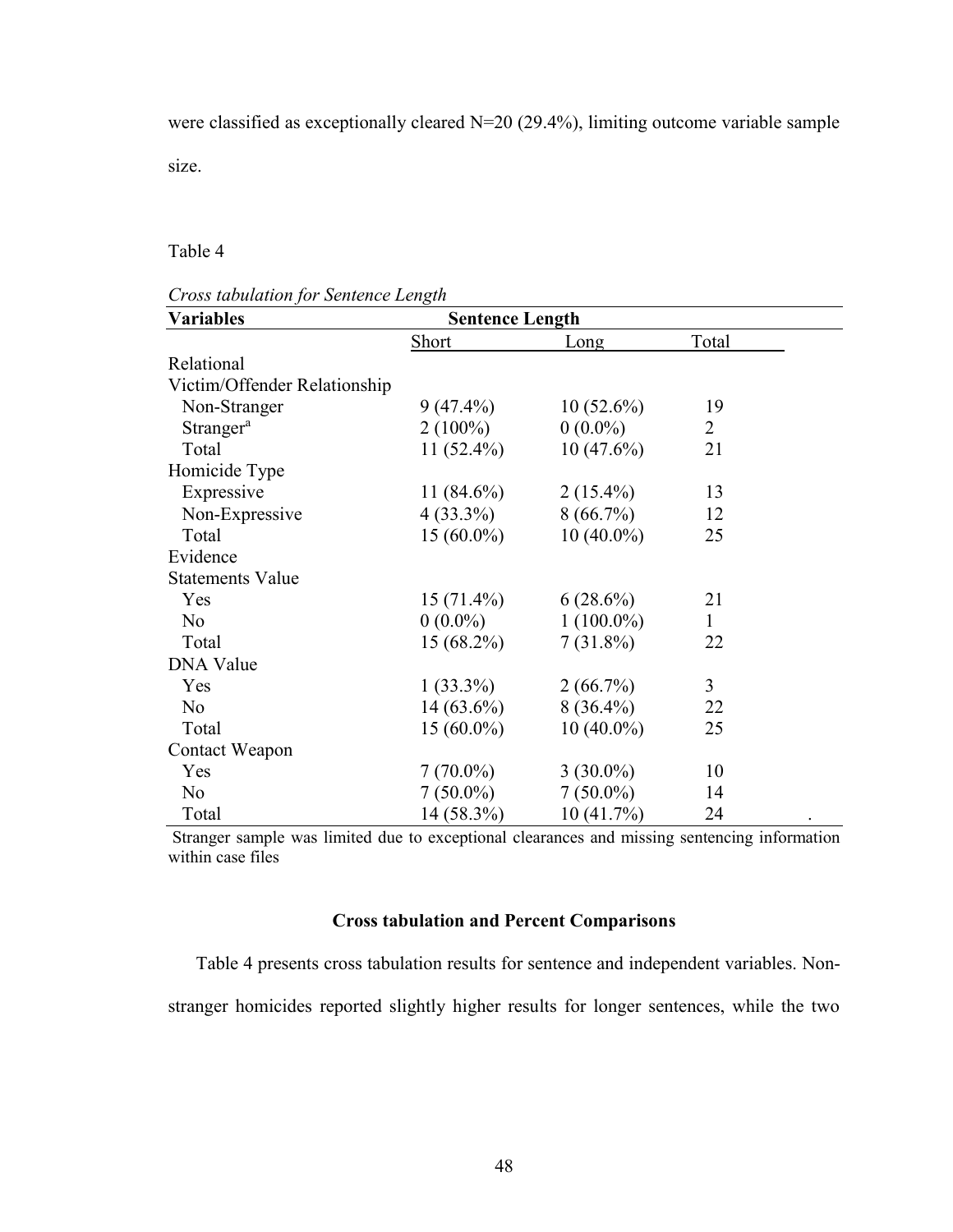stranger cases were reported to have short sentences. Expressive homicides were far more likely to receive shorter, lenient sentences and non-expressive homicides received twice as many longer sentences as they did short. Statement value was displayed more often in shorter sentences, which is probably due to the sample population and that only closed cases with greater evidentiary value were collected. Aligning with prior research, DNA value was slightly more likely to result in a longer sentence, though DNA availability is limited during the investigation stages. Contact weapon was more likely to receive shorter sentences and is possibly a result of the sample population. Contact weapons are used more often during IPH and is potentially why it occurs more often with shorter sentences.

Table 5

| Variables                    | Charge Severity |              |                |
|------------------------------|-----------------|--------------|----------------|
|                              | Homicide        | Non-Homicide | Total          |
| Relational                   |                 |              |                |
| Victim/Offender Relationship |                 |              |                |
| Non-Stranger                 | $20(55.6\%)$    | $16(44.4\%)$ | 36             |
| Stranger                     | $3(60.0\%)$     | $2(40.0\%)$  | 5              |
| Total                        | $23(56.1\%)$    | 18 (43.9%)   | 41             |
| Homicide Type                |                 |              |                |
| Expressive                   | $13(48.1\%)$    | $14(51.9\%)$ | 27             |
| Non-Expressive               | $11(61.1\%)$    | $7(38.9\%)$  | 18             |
| Total                        | $24(53.3\%)$    | 21 (46.7%)   | 45             |
| Evidence                     |                 |              |                |
| <b>Statements Value</b>      |                 |              |                |
| Yes                          | $18(47.4\%)$    | $20(52.6\%)$ | 38             |
| N <sub>o</sub>               | $2(100\%)$      | $0(0.0\%)$   | $\overline{2}$ |
| Total                        | $20(50.0\%)$    | $20(50.0\%)$ | 40             |
| <b>DNA Value</b>             |                 |              |                |
| Yes                          | $5(62.5\%)$     | 3(37.5%)     | 8              |
| N <sub>o</sub>               | $19(51.4\%)$    | $18(48.6\%)$ | 37             |
| Total                        | $24(53.3\%)$    | 21 (46.7%)   | 45             |
| Contact Weapon               |                 |              |                |
| Yes                          | $8(40.0\%)$     | $10(60.0\%)$ | 18             |
| N <sub>0</sub>               | 14 (58.3%)      | $10(55.6\%)$ | 24             |

*Cross tabulation for Charge Severity*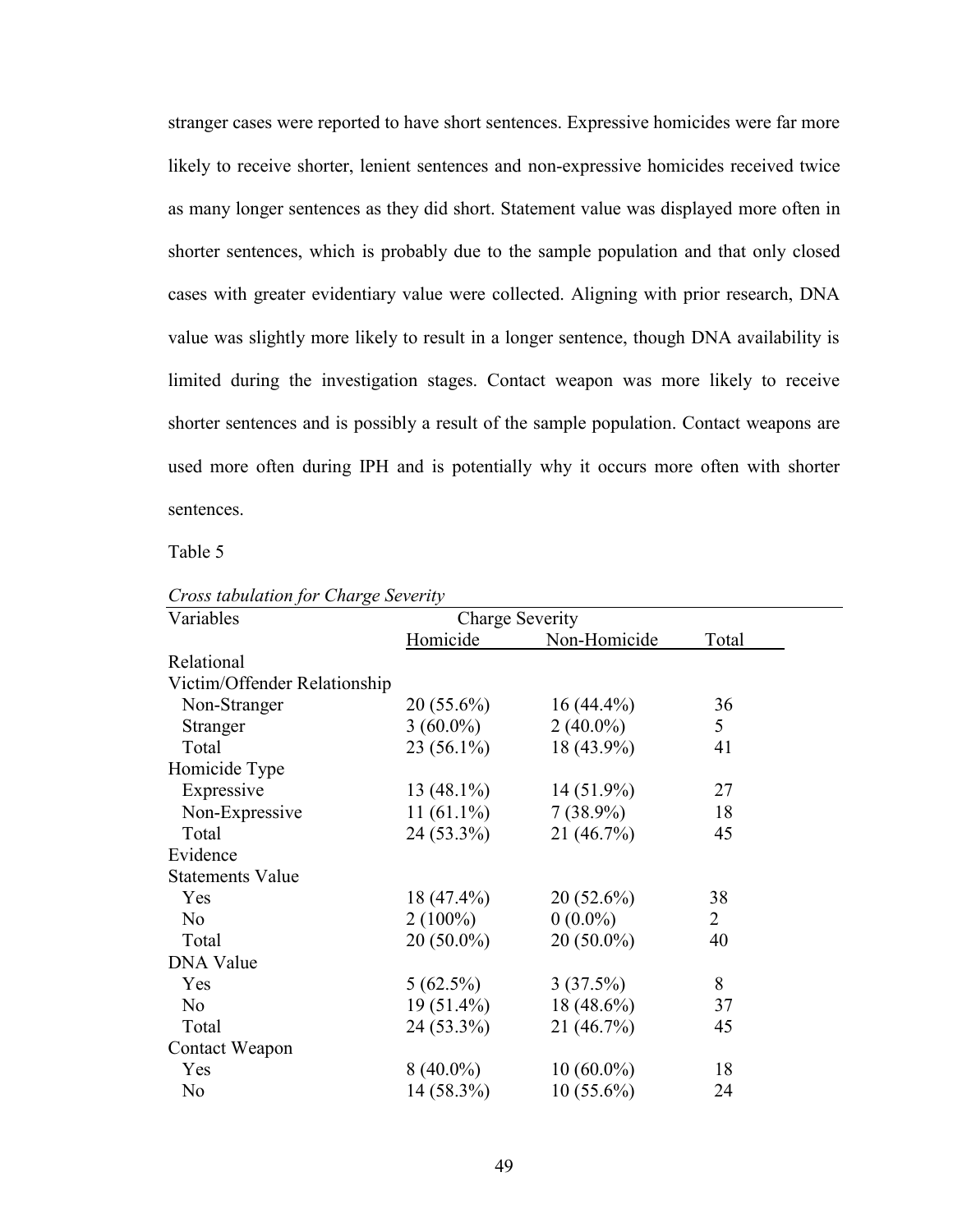Table 5 exhibits cross tabulation for charge severity, finding non-stranger relationships were given more severe sentences in  $N=20$  (55.6%) of cases. While Black would expect them to receive more lenient sentences than stranger cases, there were a very small number of stranger cases to compare with. Also, non-stranger cases incorporate varying levels of intimacy and could be a result of the sample population. Expressive, as moral time (2011) argues, received less severe charges than did nonexpressive homicides. Fifty-two percent of expressive homicides received non-homicide charges, while 61.1% of non-expressive received homicide charges. Witness statement value led to a greater number of non-homicide charges, but is likely a product of the sample population being majority IPH. As with prior research, when DNA evidence was available it led to greater charge severity. Contact weapons received less severe charges,

and is possibly due to increased use in IPH and that IPH comprised the sample's majority.

Table 6

| Variables               | Victim Offender/Relationship |             |               |
|-------------------------|------------------------------|-------------|---------------|
|                         | Non-Stranger                 | Stranger    | Total         |
| Evidence                |                              |             |               |
| <b>Statements Value</b> |                              |             |               |
| Yes                     | 43 (91.5%)                   | 6(85.7%)    | 49 (90.7%)    |
| No                      | $4(8.5\%)$                   | 1(14.3%     | $5(9.3\%)$    |
| Total                   | 47                           |             | 54            |
| <b>DNA Value</b>        |                              |             |               |
| Yes                     | 7(12.7%)                     | $1(12.5\%)$ | $8(12.7\%)$   |
| N <sub>0</sub>          | 48 (87.3%)                   | 7(87.5%)    | 55 (87.3%)    |
| Total                   | 55                           | 8           | 63            |
| Contact Weapon          |                              |             |               |
| Yes                     | 17(32.7%)                    | $2(28.6\%)$ | $19(32.2\%)$  |
| N <sub>0</sub>          | 35(67.3%)                    | $5(71.4\%)$ | 40 $(67.8\%)$ |

*Cross tabulation for Victim/Offender Relationship*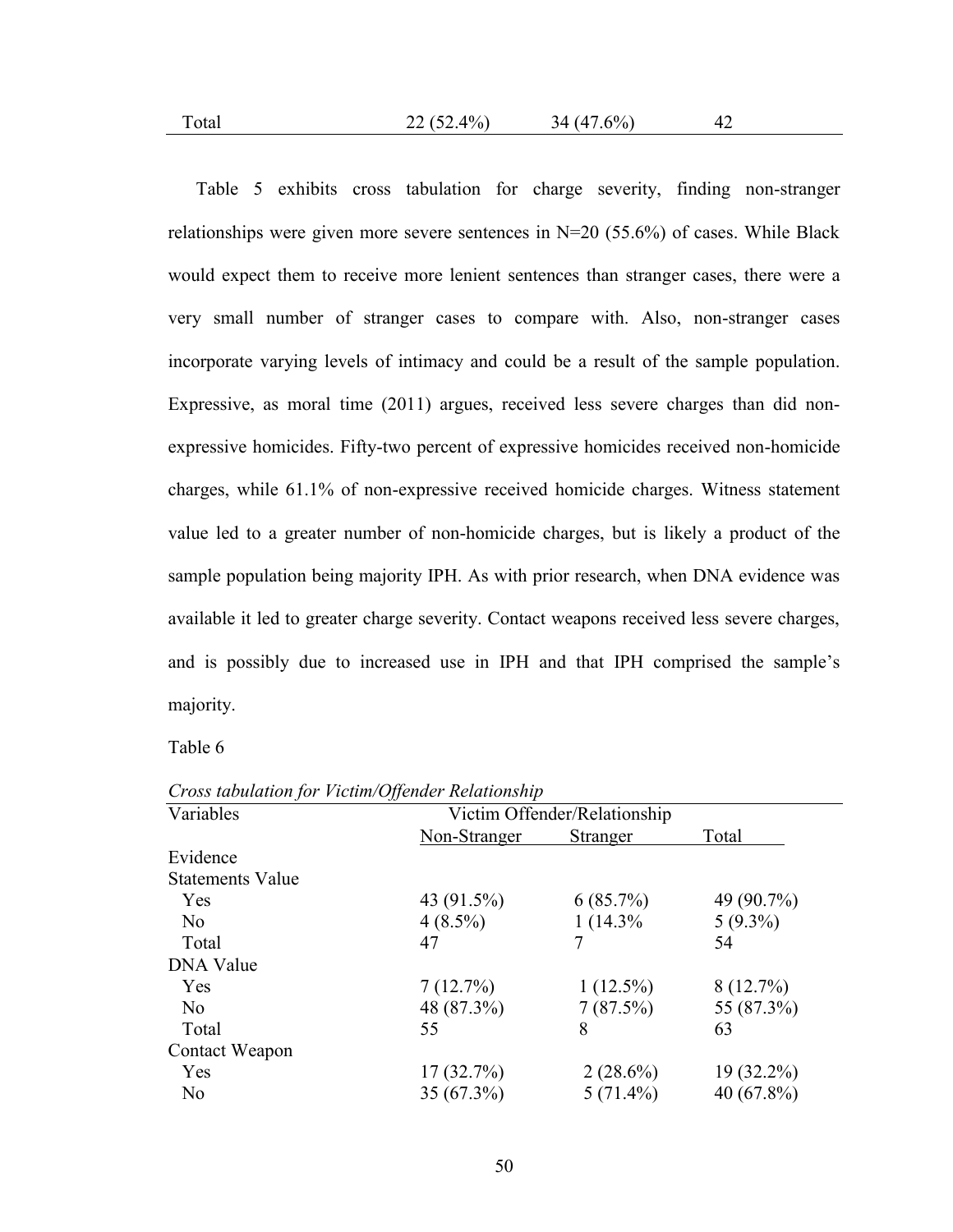| .,<br>1 Otal | . . |  |
|--------------|-----|--|
|              |     |  |

Evidence variables were analyzed with victim/offender relationship in Table 6. This was completed to analyze cross tabulation to find the prevalence of evidence in each relational variable. The small stranger sample size greatly limited testing between the variables. Valuable witness statements reported far large numbers than other variables for both dependent variable categories. Witness statements were valuable in N=43 (91.5%) of non-stranger cases,  $N=6$  (85.7%) of stranger cases and  $N=49$  (90.7%) of all cases examined in Table 6. DNA value provided minimal value and contained value in N=7  $(12.7%)$  of non-stranger case, N=1  $(12.5%)$  of non-stranger cases and overall N=8 (12.7%) of all cases for the victim/offender relationship variable. As expected, contact weapons were used less frequently than non-contact weapons, but were more likely to occur in non-stranger homicides N=17 (32.7%). Overall, contact weapons were involved in N=40  $(67.8\%)$  of cases shown in Table 6.

Table 7

*Cross tabulation for Victim/Offender Relationship* 

| Variables               | Homicide Type |                |              |
|-------------------------|---------------|----------------|--------------|
|                         | Expressive    | Non-Expressive | Total        |
| Evidence                |               |                |              |
| <b>Statements Value</b> |               |                |              |
| Yes                     | $30(90.9\%)$  | $24(92.3\%)$   | 54 (91.5%)   |
| N <sub>0</sub>          | $3(9.1\%)$    | $2(7.7\%)$     | $5(8.5\%)$   |
| Total                   | 33            | 26             | 59           |
| <b>DNA</b> Value        |               |                |              |
| Yes                     | $6(16.7\%)$   | $2(6.2\%)$     | $8(11.8\%)$  |
| N <sub>0</sub>          | $30(83.3\%)$  | $30(93.8\%)$   | 60(88.2%)    |
| Total                   | 36            | 32             | 68           |
| Contact Weapon          |               |                |              |
| Yes                     | 11 $(33.3\%)$ | 11 $(35.5\%)$  | $22(34.4\%)$ |
| N <sub>0</sub>          | $22(66.7\%)$  | $20(64.5\%)$   | $42(65.6\%)$ |
| Total                   | 33            | 31             | 64           |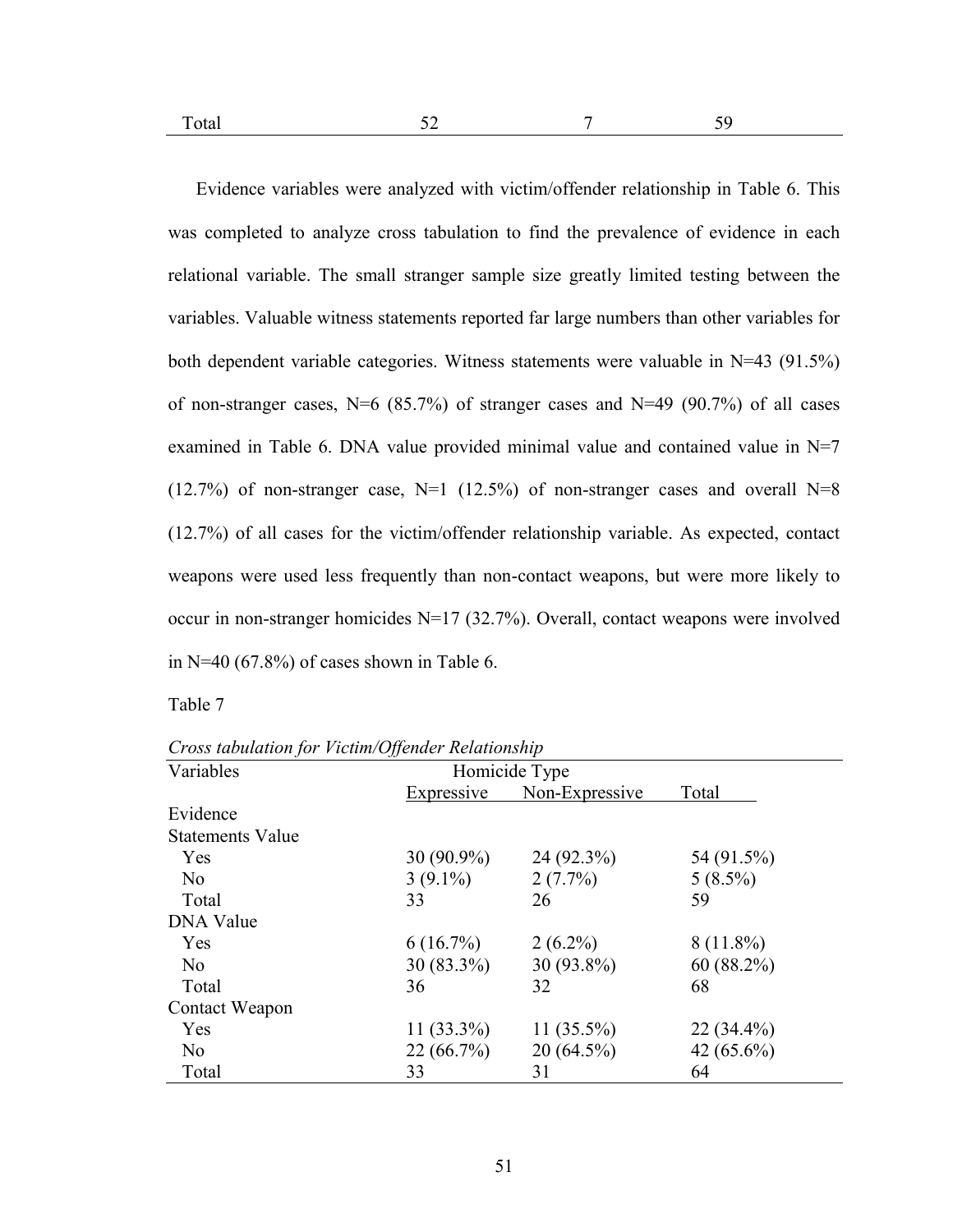Table 7 illustrates the relationship between evidence variables and homicide type. Cross tabulation allows for frequencies to be shown between the variables. Valuable witness statements comprised the vast majority of expressive  $N=30$  (90.9%) and nonexpressive homicides N=24 (92.3%). The witness statement was of no value in only N=5 (8.5%) of all expressive and non-expressive cases. In contrast, DNA value was only present in N=6 (16.7%) of expressive, 2 (6.2%) of non-expressive homicides, and only valuable in N=8 (11.8%) of all homicide type cases. Contact weapons occurred with similar frequency between homicide types and were present in  $N=11$  (33.3%) of expressive and 11 (35.5%) of non-expressive homicides. Contact weapons were used in a total of N=22 (34.4%) of cases examined in table 7.

Cross tabulation and variable frequencies offer notable insights into situational and case characteristics. The study was comprised of mostly IPH and a very limited number of stranger homicides. Expressive received lenient charges and sentences when compared against non-expressive homicides. Non-stranger relationships received a larger number of homicide charges and longer sentences, but we might expect these percentages to be smaller than stranger homicides if a larger sample was available for stranger homicides. Additionally, the findings express the importance of specific evidence and limitations of others. Witness statements proved to be crucial evidence for all relational variables (victim/offender relationship and homicide type), and, in agreement with prior research, DNA evidence was of minimal value during investigations.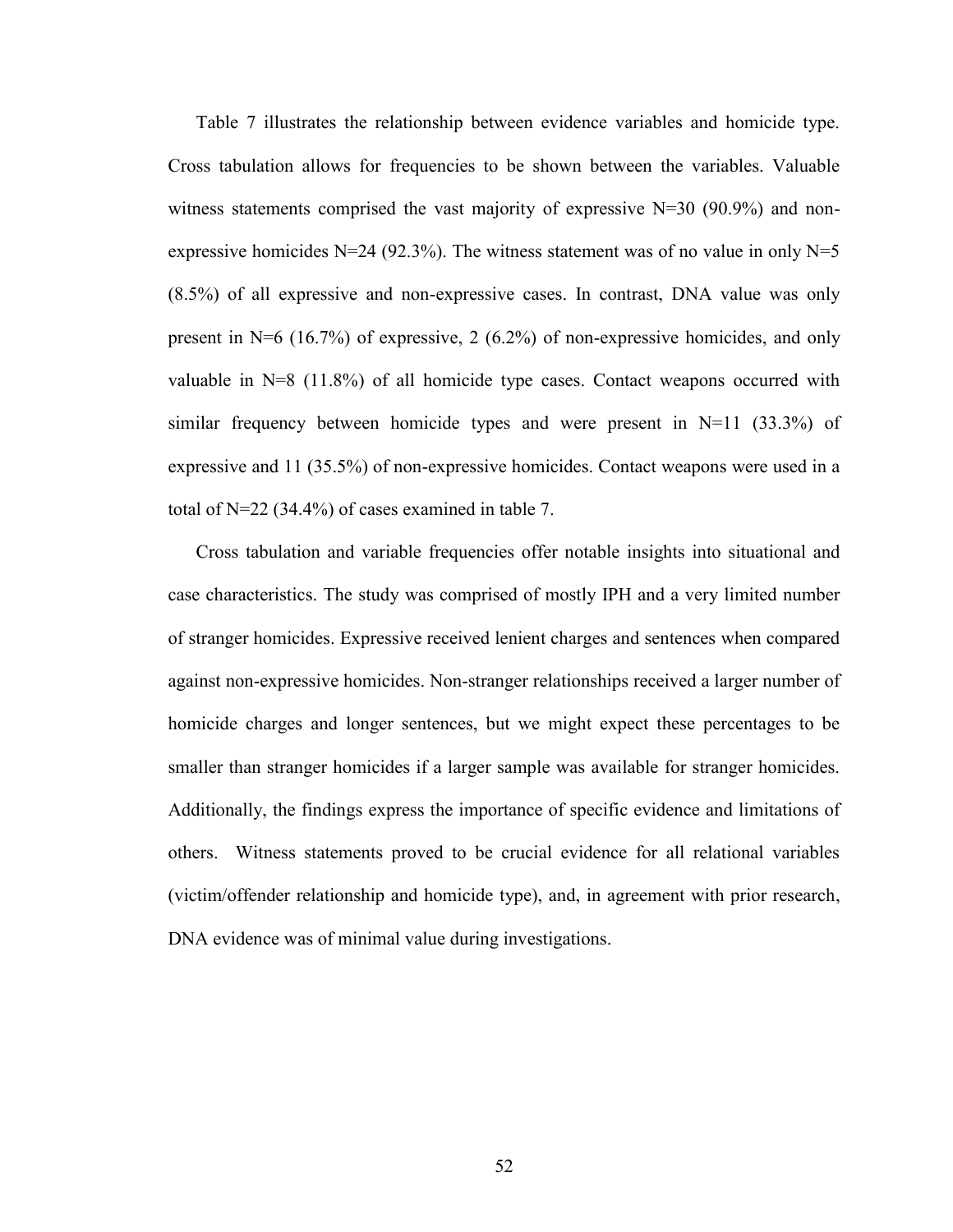# CHAPTER 5

# DISCUSSION

## **Introduction**

By utilizing percent comparison, the study displayed that expressive homicide received greater numbers of less severe charges and shorter sentence. Non-expressive homicides were shown to receive more severe charges and longer sentences. Both of these findings are in support of Donald Black's theory of moral time (2011). Evidence variables coincided with past research, finding that witness statements were valuable within the vast majority of cases, DNA evidence produced limited availability but increased charge and sentence, and that guns were the most common weapons used by offender.

## **Outcome Variables**

**Victim/offender relationship.** Non-stranger and stranger were done with aims to test a relationship with varying intimacies to one with absolutely no intimacy. The method seemed a logical means to analyze intimacy from a unique spectrum, any level of intimacy (non-stranger) and absolute no intimacy (stranger). Notwithstanding the logic, the sample was too small to accurately measure relationships between victim/offender relationship and outcomes variables using chi-square analysis. In accordance with moral time, if the same sample increased, stranger relationships would certainly represent the most severe charges and longest sentence lengths. With the absence of intimacy within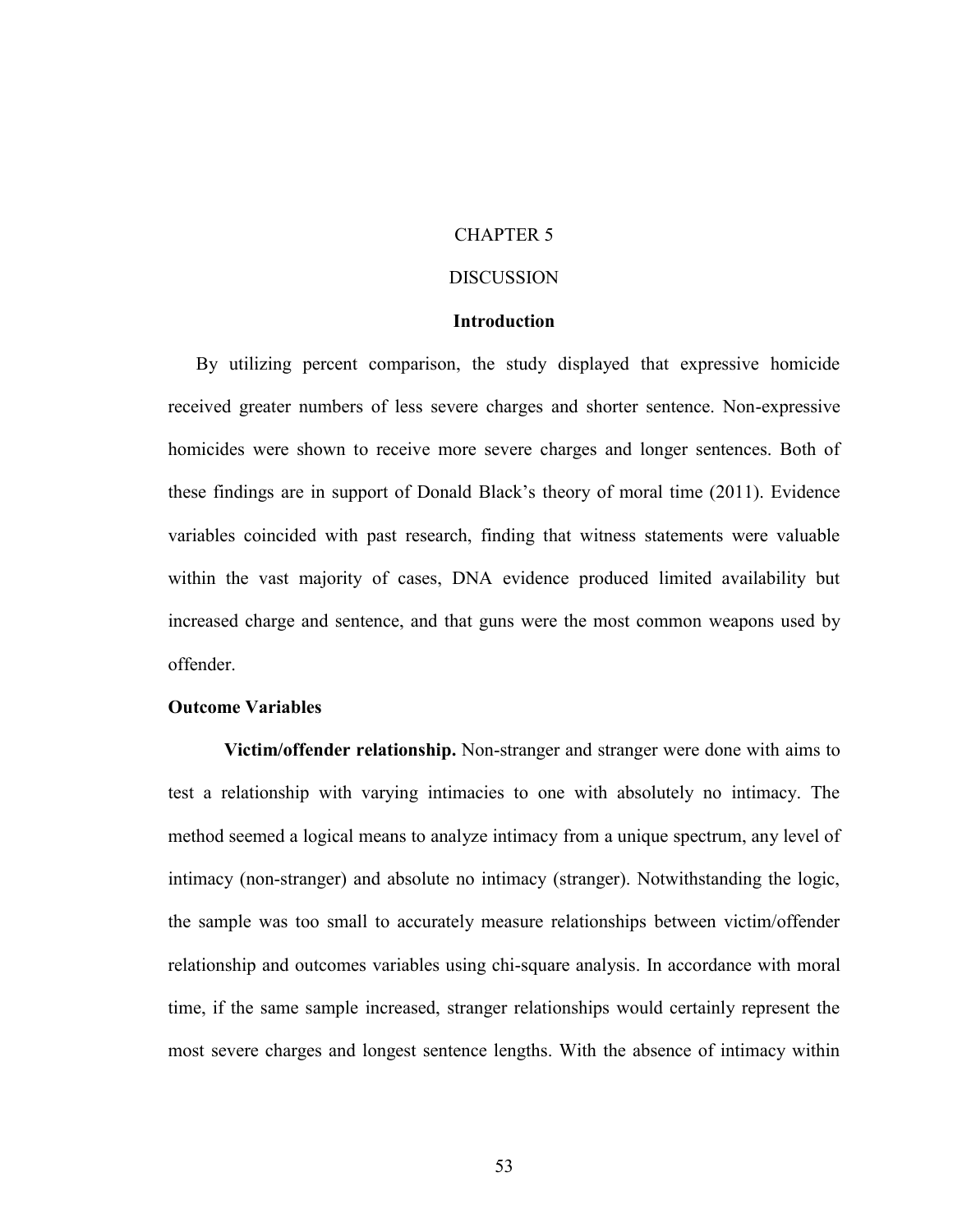the homicides and minimal movement of social space, there would be no motivation to lessen charges or sentence length.

The study reported an overall sample population of  $N=68$ , but closed cases for stranger homicide are difficult to gather. The difficulties stem from stranger homicides occurring and being solved at lesser rates compared to other homicides (Baskin & Sommers, 2010; Roberts, 2007). These facts help to explain why such a smaller stranger homicide sample was seen in the study. The study obtained a much larger sample when examining homicide type.

**Homicide type.** By breaking down homicide type into expressive and non-expressive homicides, researchers were able to examine IPH against murders involving lesser intimacy from a broad spectrum. It is impossible to measure intimacy levels of different relationships, but it is logical to assume homicides surrounding romantic relationships, domestic violence and/or live interest contain greater intimacy levels than other circumstances (drug/dealer buyer, acquaintance, co-worker). Expressive homicides encompass victim/offender relationships that move beyond intimacy observed in colleagues, business associates or those whom barely know each other. Regardless, love or romantic relationships most commonly involve the highest forms of intimacy. This is largely due to the relationships reaching emotional and sexual elements. Non-expressive homicides cover a broad spectrum and contain varying levels of intimacy, but never reaching levels near expressive.

The fact that expressive homicides receive decreased punishments is a meaningful finding and evidence for Donald Black's theory that homicides with greater intimacy receive lesser punishments. Showing that intimacy may in fact play a role in charges and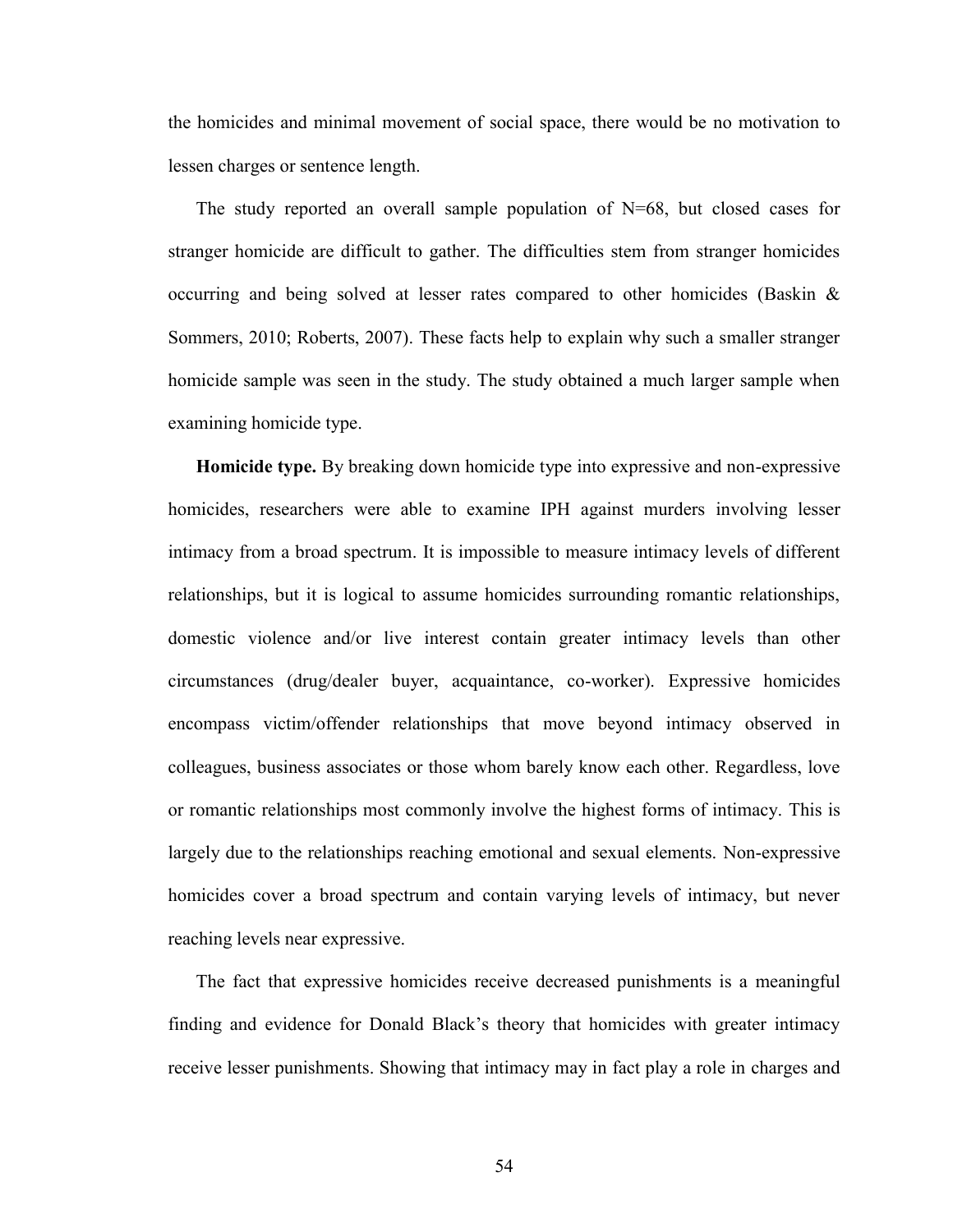sentencing. The conclusion coincides with prior research and the roles relationships have with charging and sentencing phases. According to Dawson (2004), IPH offenders received not only lighter sentences, but also leniency in charging decisions and types of adjudication.

Expressive homicides received a greater number of shorter sentences than they received less severe charges. One would expect the variable to present an equal number of short sentences and less severe charges since sentences are generally based on the charges. However, this finding is possibly a result of prosecutorial confidence. Prosecutor powers include the ability to select a lighter charge due to varies reasons—generally evidence availability—with expectations that an offender receives the charges maximum sentence, or a sentence close to the maximum (Spohn, Beichner & Davis-Frenzel, 2001). Rather than increasing charges and elevating burdens to convict the offender, prosecutors often elect lighter charges and aim for eliciting a maximum sentence.

The reasoning above potentially explains the lack of relationship between the victim/offender relationship and offender type with charge severity, but simultaneously explaining why shorter sentence length was present more often in results. Furthermore, in terms of punishments and criminal sanctions, sentence length's consequences outweigh that of charge severity.

Sentence length, one might argue, is of greater importance than charge severity when exploring Donald Black's theory. A homicide charge affects offenders in society through a multitude of ways, but sentence length is the best measure for overall severity. Sentence length determines the length of time an offender is devoid of freedoms and absent from their family members, which, Black would argue, is the primary reason why an IPH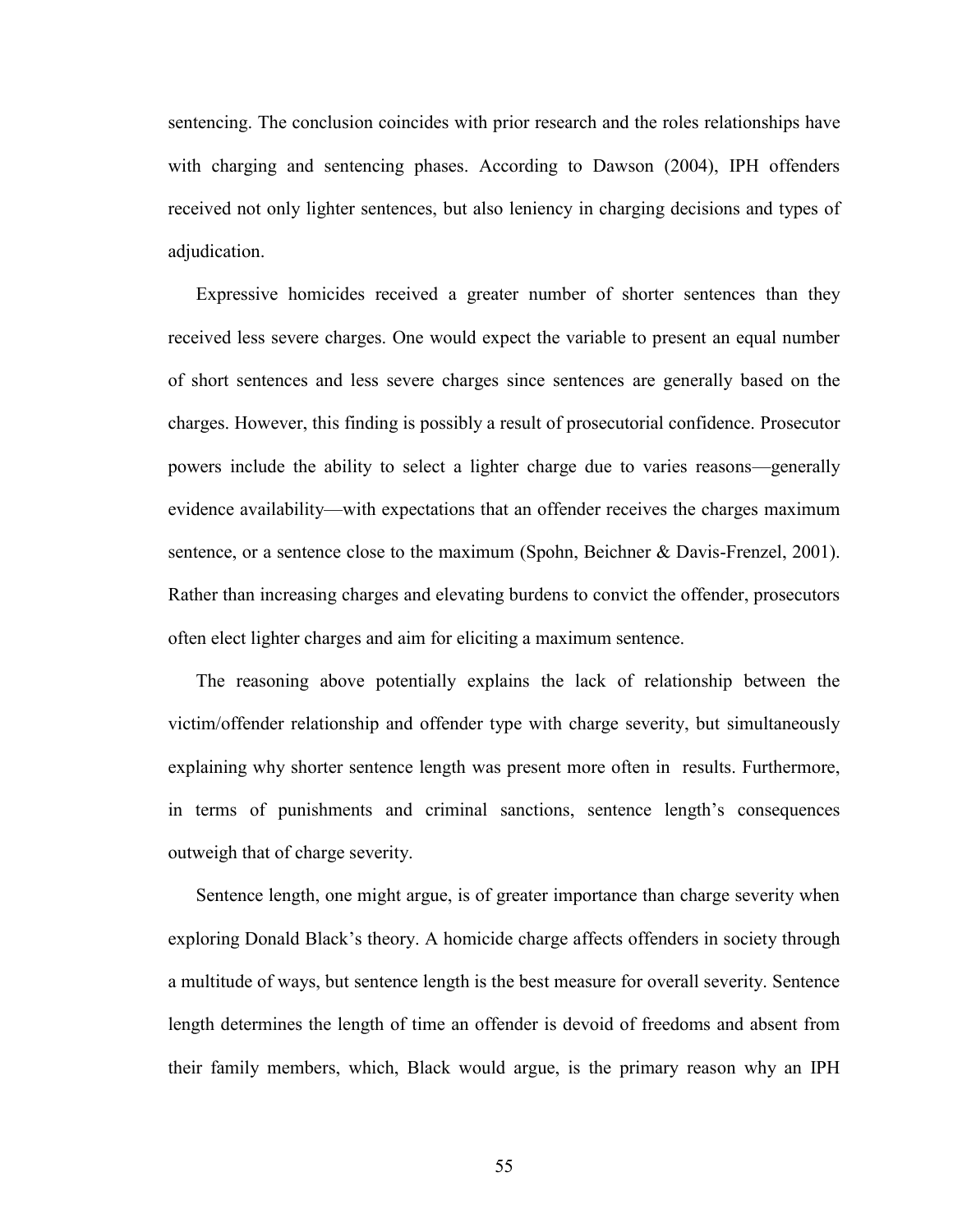offender would be sentenced to less time in prison than their counterpart. This reasoning was stated best by Black himself, "If you send my father to prison for killing my mother, for instance, I lose not only my mother but also my father and whatever he contributes to my family and life."

If capable of quantifying intimacy between victim/offenders, increased support for moral time may be found. For instance, expressive and non-expressive, in effect, measures intimacy around basic criteria. Separating expressive homicides (romantic relationship, domestic violence and/or love interest) and non-expressive (any other circumstances and motives). If a scale was available to measure precise intimacy, then a more precise measure of intimacy between variables may be analyzed. The preceding results partially support the hypothesis of Donald Black's theory of moral time, specifically movements of social space in relational time by looking at offender punishment severity (charges and lengths).

**Theory.** The fact that expressive homicides received decreased punishments compared against non-expressive homicides signifies movements of social space in relational time affects sentence length to an extent. Expressive homicides carry the greatest movements in relational time due to their substantial impacts in social space; thereby, in some manner, influence sentencing decisions for offenders of expressive homicides. Limiting sentence lengths minimizes any further movements of social space in the recently obstructed relational space.

An aspect of moral time speaks about the culmination of conflict and how conflict generates more conflict. The idea of a perpetuation of conflict is stated by Black (2011), "every conflict is itself a movement of social time and every conflict therefore causes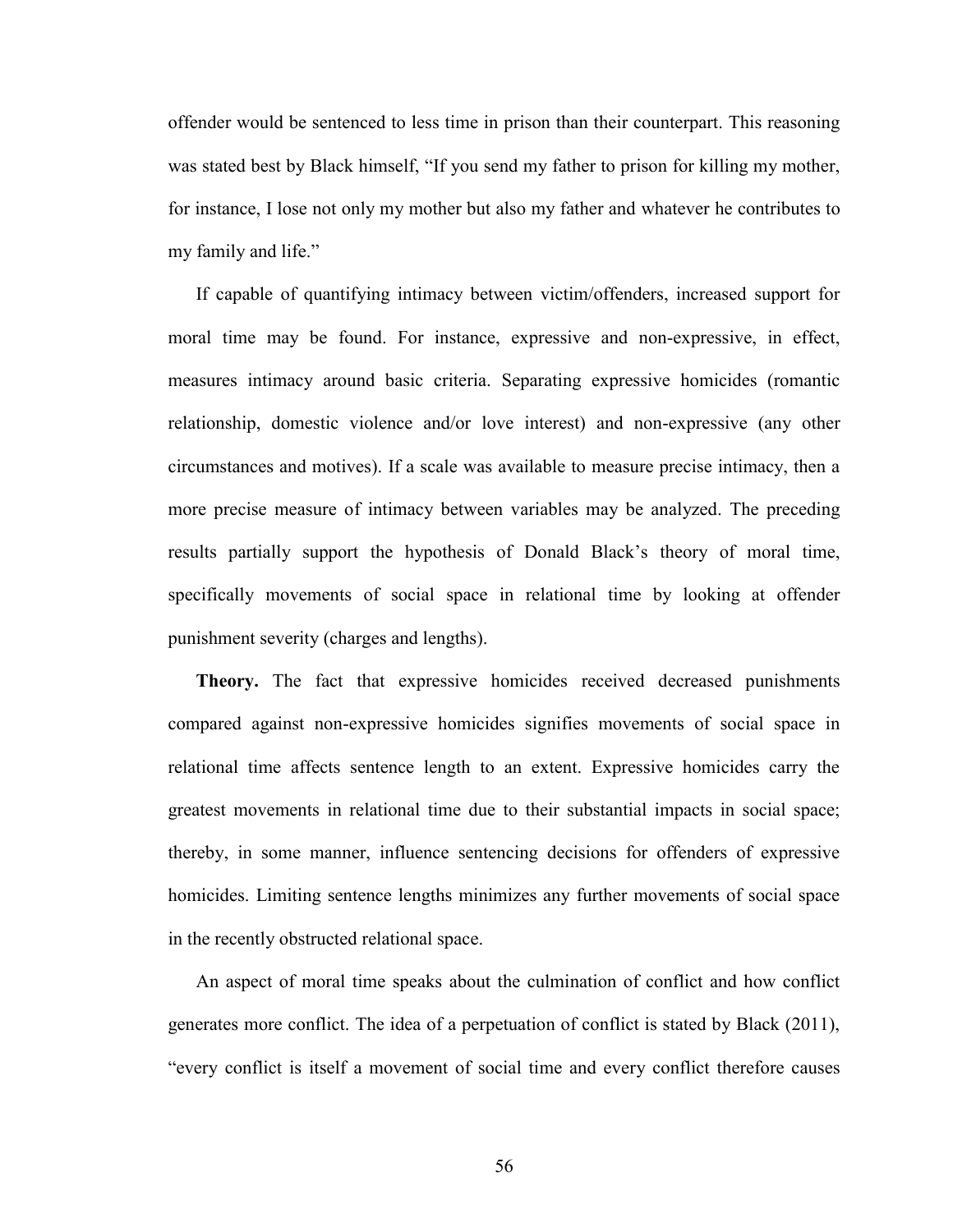more conflict" (p. 4). Interestingly, this idea may be evidence within the data given that 71.2% of homicides reported a history of confrontation between the victim and offender. This is of great evidentiary value because the confrontation presents investigators with a motive and suspect. Both aspects are invaluable for homicide investigators and strong clearance predictors (Baskins & Sommers, 2010; Litwin & Yill, 2007; Regoeczi, Jarvis, Riedel, 2008; Schroeder and White, 2009).

## **Evidentiary Value**

**Relational variables.** By operating victim/offender relationship and homicide types as dependent variables, the author determined whether certain evidence variables were innately found within specific homicide types and evidence's effect on adjudication processes. Research from McEwen and Regoeczi (2015) indicated forensic evidence increase charge severity and sentence length when available for prosecutors. The current study indicated some, but limited, support when testing whether specific homicides contained stronger evidence. A larger sample population may yield better findings for the notion.

However, though there may be minimal percent comparisons between variables, an answer may be available to explain this lack of support. Current findings fail to compare variables of closed cases with open cases, but the results exemplify patterns in closed case that assisted in clearances. Meaning, since all sample cases are closed, a pattern may be observed with evidence variables across the closed cases.

**Evidence variables.** From the evidence variables analyzed through cross tabulation—witness statements, DNA value, contact weapon—witness statements reported far greater frequency across all relational variables. No matter the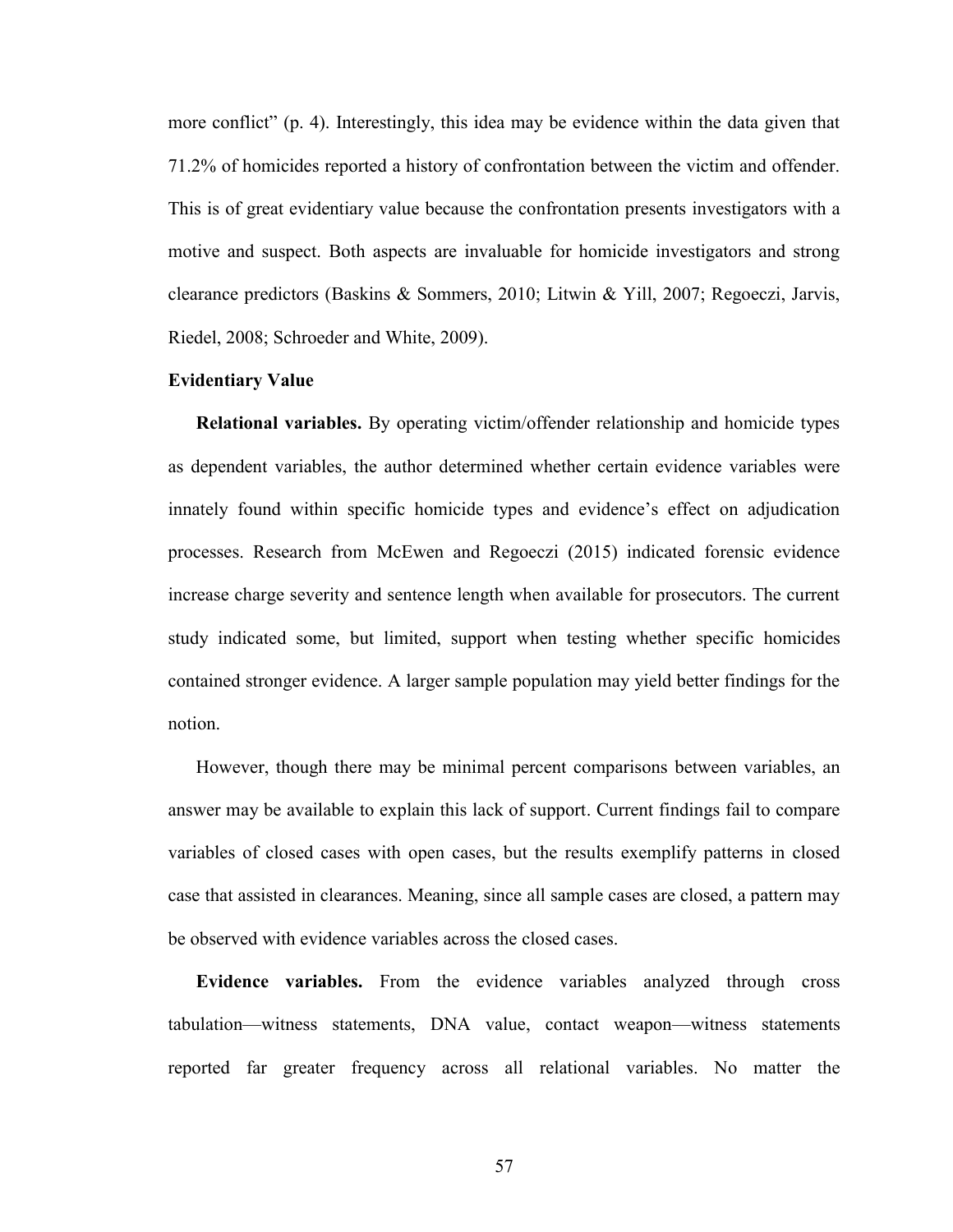victim/offender relationship or homicide type, witness statements proved to be a key clearance predictor. Similar results were observed when viewing frequencies for covictims, 3rd parties, suspect confessions and phone records. "The importance of witnesses cannot be understated" accurately represents witness' importance displayed in the study (Basin & Sommer, 2010, p. 1,154).

Autopsies, not a primary evidence variable for this study, proved to be the most common clearance indicator for all forensic evidence variables. The other forensic evidence failed to display similar results as strong clearance predictors. Prior research by Carter and Carter (2011) noted the importance and reported medical examiners and autopsies abilities to provide investigators with unique characteristics, manner of death and helpfulness determining the type of homicide.

## **Intimate Partner Homicide**

As further evidence for IPH holding greater evidentiary value, the study compares IPH of the current study to IPH from a larger, comprehensive study. Comparing the current study with a more comprehensive study grants abilities for deductive reasoning. The Bureau of Justice Statistics (BJS) reports very useful comparison information for IPH spanning nearly three decades from 1980-2008. According to the BJS, 21.9% of homicides are stranger homicides, 16.3% of homicides are IPH and that 77.0% of homicide victims are male. These numbers are much less than those observed in the current study's sample, which report stranger homicides occurring at 12.7%, IPH homicides at 52.9% and 65.5% of victims being male (nine of the male victims are perpetrators of murder/suicide). The overrepresentation of IPH may strengthen support that IPH contain innately valuable clearance predictors in the current sample population.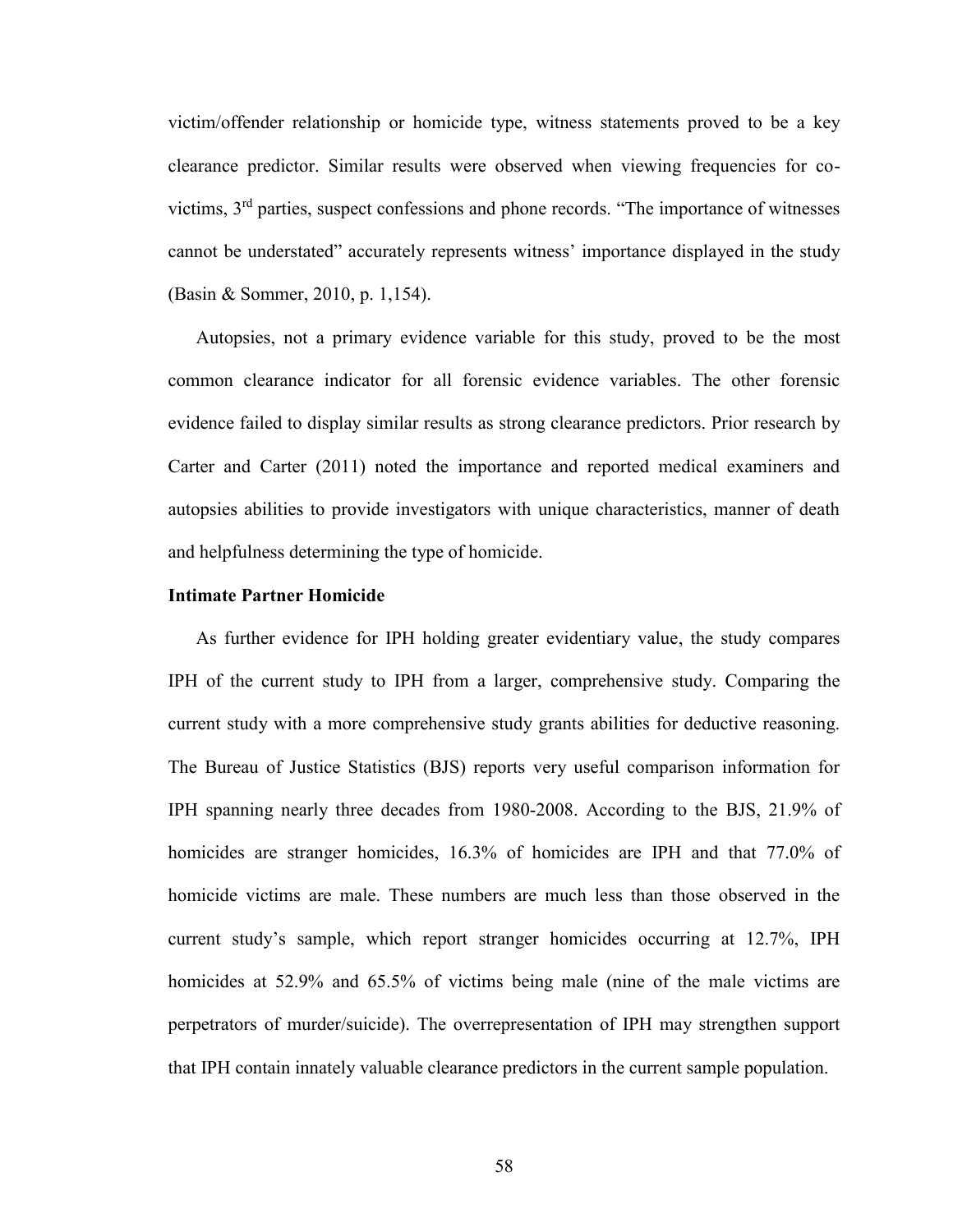The results show that strong evidentiary variables are proportionality found within victim/offender relationship and homicide type. When compared to the BJS's superior sample, the current study exhibits stranger homicides and male victims as underrepresented and IPH as overrepresented. This hints that IPH in the current study's sample population may indeed contain stronger evidentiary value than other homicides. If BJS reports only 16.3% of homicides as IPH but the current study found over half to be IPH, then there is a reasonable likelihood a majority of IPH are being solved and smaller percentage of other homicides are remaining unsolved. These numbers potentially establish that all cases sampled have greater clearance predictors. And, because IPH is overrepresented, they are more commonly associated with strong clearance predictors. Still, this interpretation cannot be statistically proven with the current sample, and the best means of determining this would be to compare closed and open cases.

**Exceptional clearances.** The nation's homicide clearance rate is reported at roughly 60%, down from 90% experienced in the 1960's. Numbers suggest obvious changes and increasing difficulties in the nature of homicides and their investigations. Clearance numbers are further depressed when examining exceptional clearances. Clearances and exceptional clearances are generally grouped into one statistic, which inflates an agency's overall clearance statistic (Jarvis & Regoeczi, 2009). The study found N=20 (29.4%) meet the standards of exceptionally clearances. The majority of these cases were IPH cases.

These statistics are presented to describe clearance rate's true state within the United States, and demonstrate that national average may be well below 60% when excluding cases involving murder/suicide, justifiable homicide or when circumstances prohibit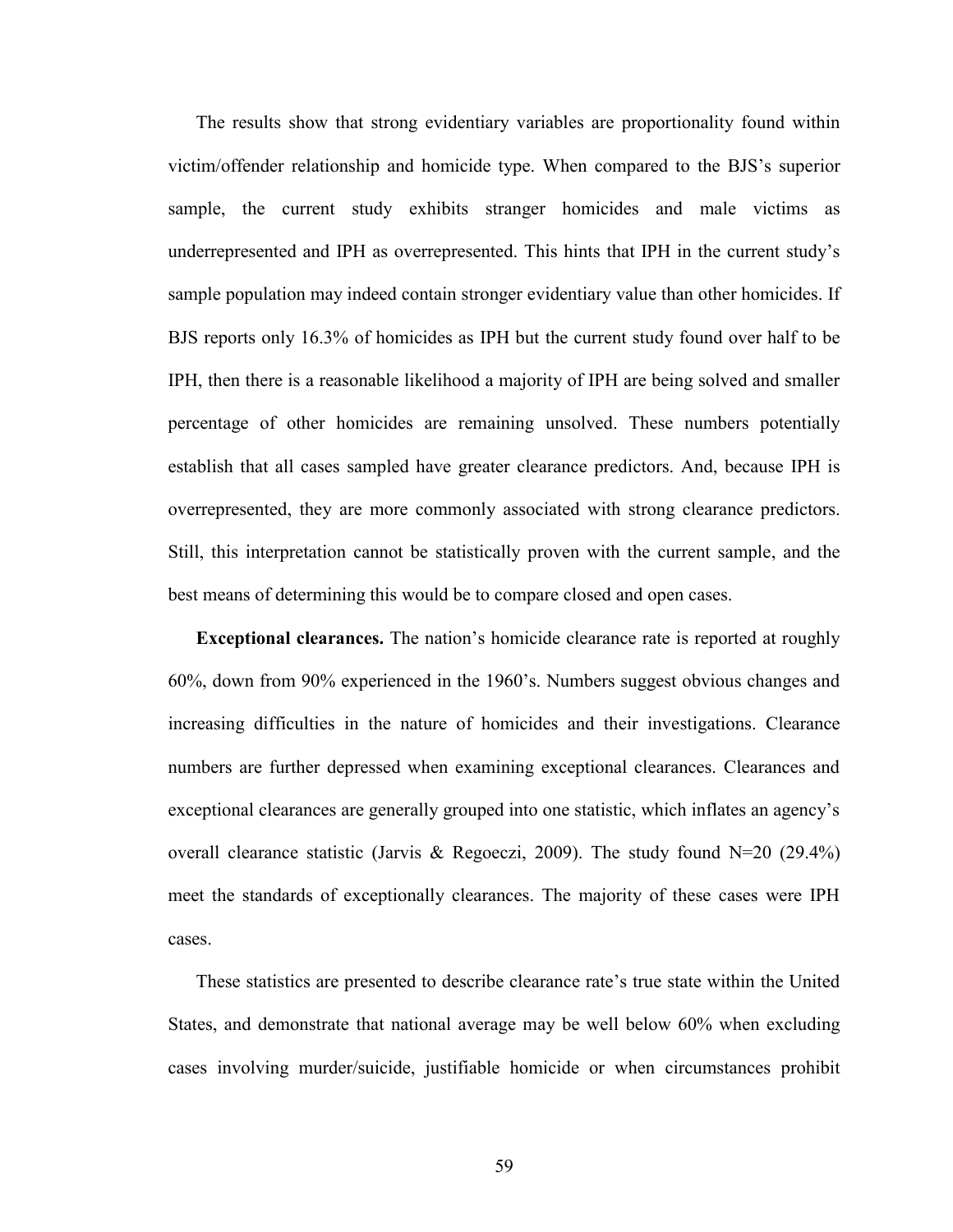prosecution of suspects. Further studies are needed to better understand and propose solutions to the problem.

# **Moral Time**

The findings show that IPH homicides did indeed receive lesser sentences. A finding that supports the Theory of moral time and the theory that IPH cause great movements of social space, which then create punishments that cause minimal movements in social space. The marginal results exhibited in analyses suggest other theories may be better applicable to homicide sanctions.

Donald Black's theory of moral time lends a straightforward and simplistic theory into sanction severity, but the theory's simplistic approach may not be best suited for the complex topic of homicide investigations and sanction severity. Homicide investigations deal with numerous variables that range from situational, individual and evidence based characteristics. All of which hold some level of responsibility within homicide cases. Donald Black's theory excludes the vast majority of these variables. Focal Concerns (Steffensmeier, Ulmer & Kramer, 1998) takes account the victim/offender relationship and various other aspects.

Steffensmeier, Ulmer and Kramer (1998) base their theory around three focal concerns during judicial decision, blameworthiness of offender, degree of harm caused by the victim and protection of the community. These three focal concerns could encompass the copious variables associated with homicides and may be best suited to answer complicated questions surrounding charge severity and sentencing length.

# **Limitations**

The small sample size limited statistical analyses and restricted advanced statistical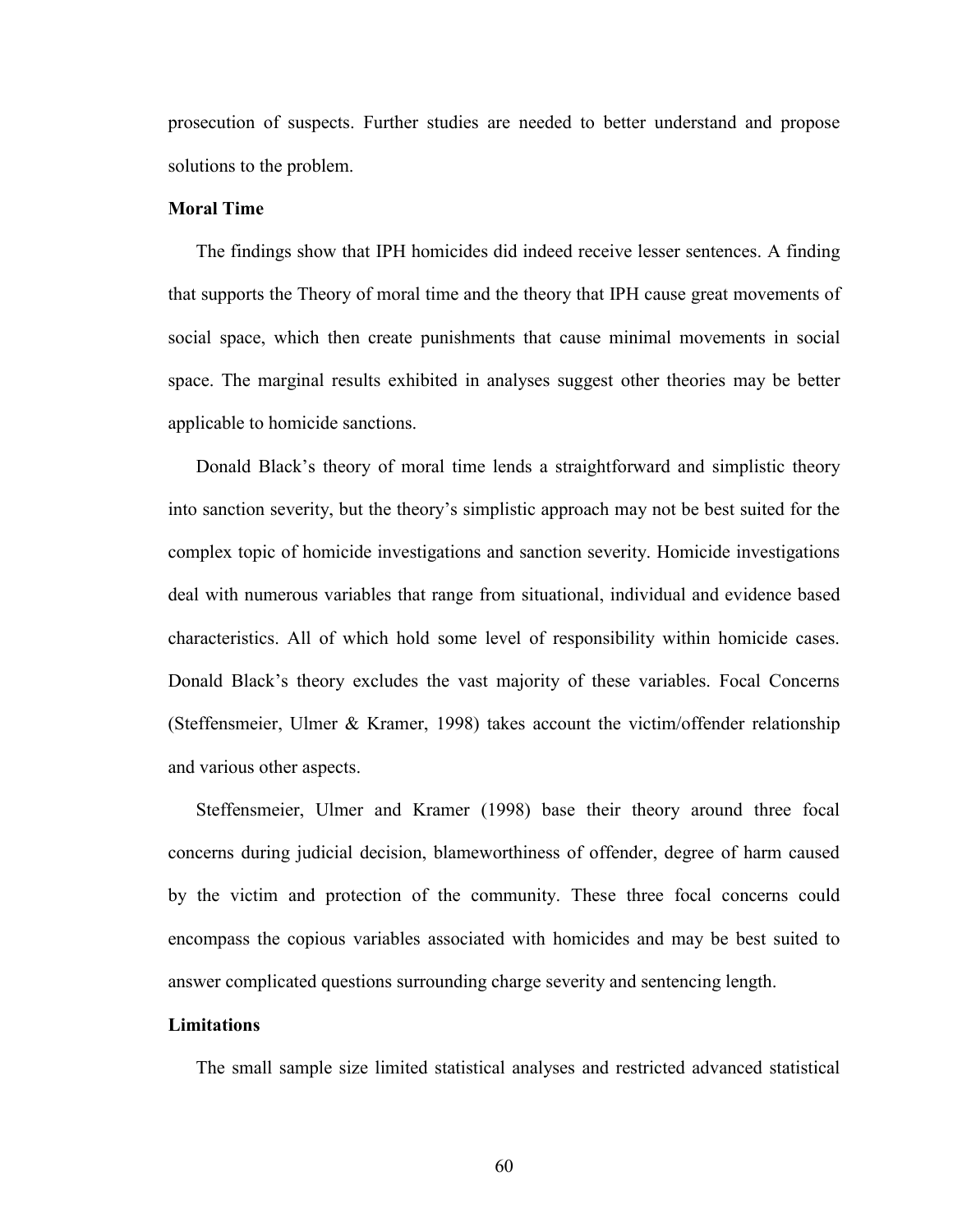measurements. The small sample prevented true measurements of stranger and nonstranger homicides. Homicides that are difficult to collected due to the cases being cleared less often and occurring at lesser rates.

Access to open cases would greatly improve research opportunities for the study by providing a comparison group. Researchers would be capable of examining variables associated between the groups, and test for strong clearance predictors. Having open cases would allow researchers to decide which evidence are commonly missing from open cases and compare the incidents to closed cases.

# **Summary of Current Study**

The current study sought to improve homicide investigation literature by applying theoretical framework of moral time (2011) and add knowledge to specific homicides and their inherent evidence. Findings from the study lend additional research for IPH, inherent evidence and their relation to the adjudication process.

Partially agreeing with moral time (2011), IPH appeared to receive lesser charges, shorter sentences, and be cleared at higher rates than other homicides. Also, certain variables observed greater investigatory value with increased regularity while others afforded marginal value. The study examined three primary evidence variables and found witness value be common clearance indicators. A finding that coincides with prior research (Baskins & Sommers, 2010; Litwin & Yill, 2007; Regoeczi, Jarvis, Riedel, 2008).

The study finds only limited support for both hypotheses, but grants an overview of homicide investigations within Louisville, KY. Facilitating an insightful examination of homicides by reporting on baseline homicide characteristics. The findings dispel general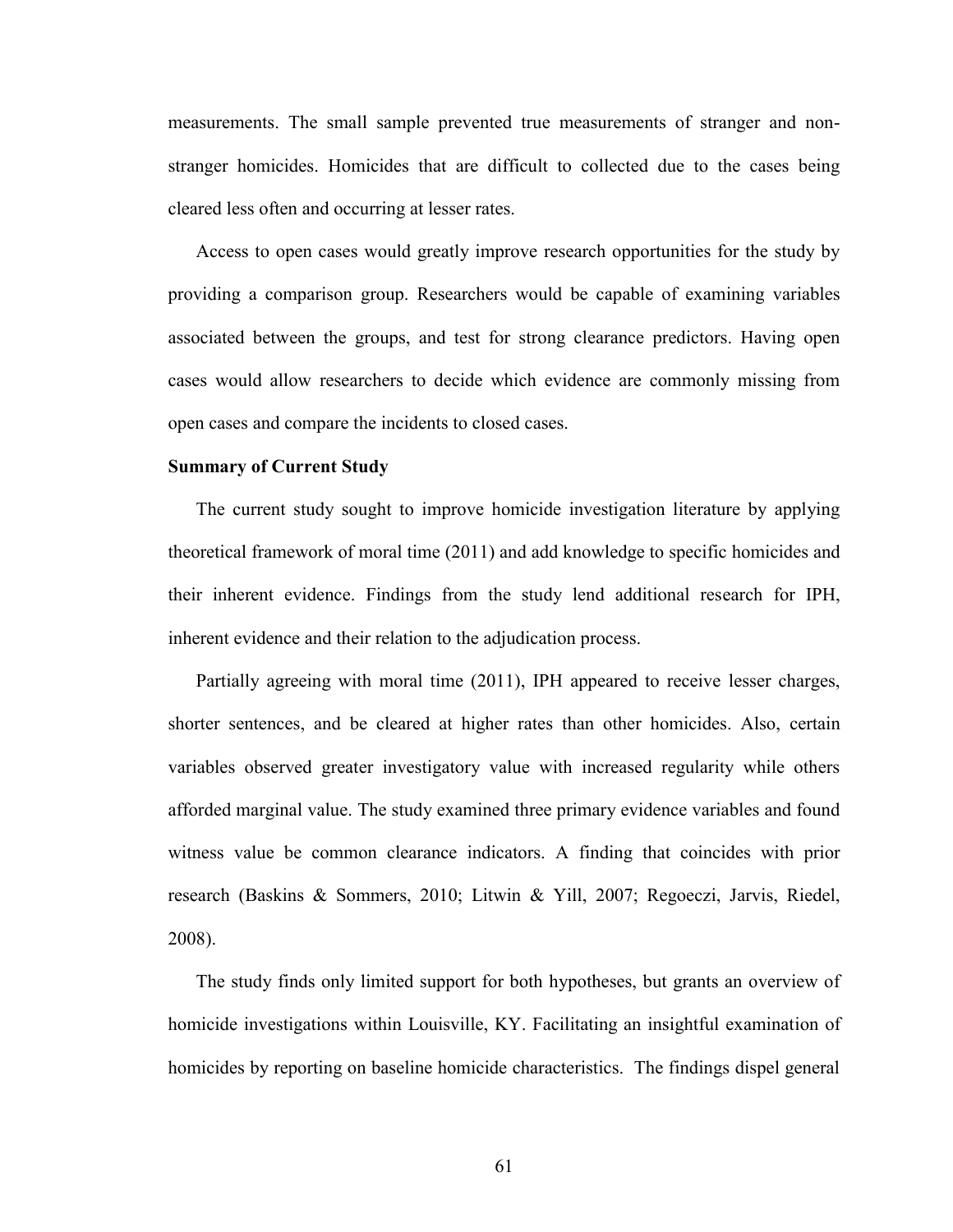misconceptions regarding what indicators and factors clear homicides. The study informs readers about the effects of homicide types on adjudication process and what aspects truly help homicide investigations, such as witness cooperation and community support. The study also displays limited support for DNA and other forensic evidences.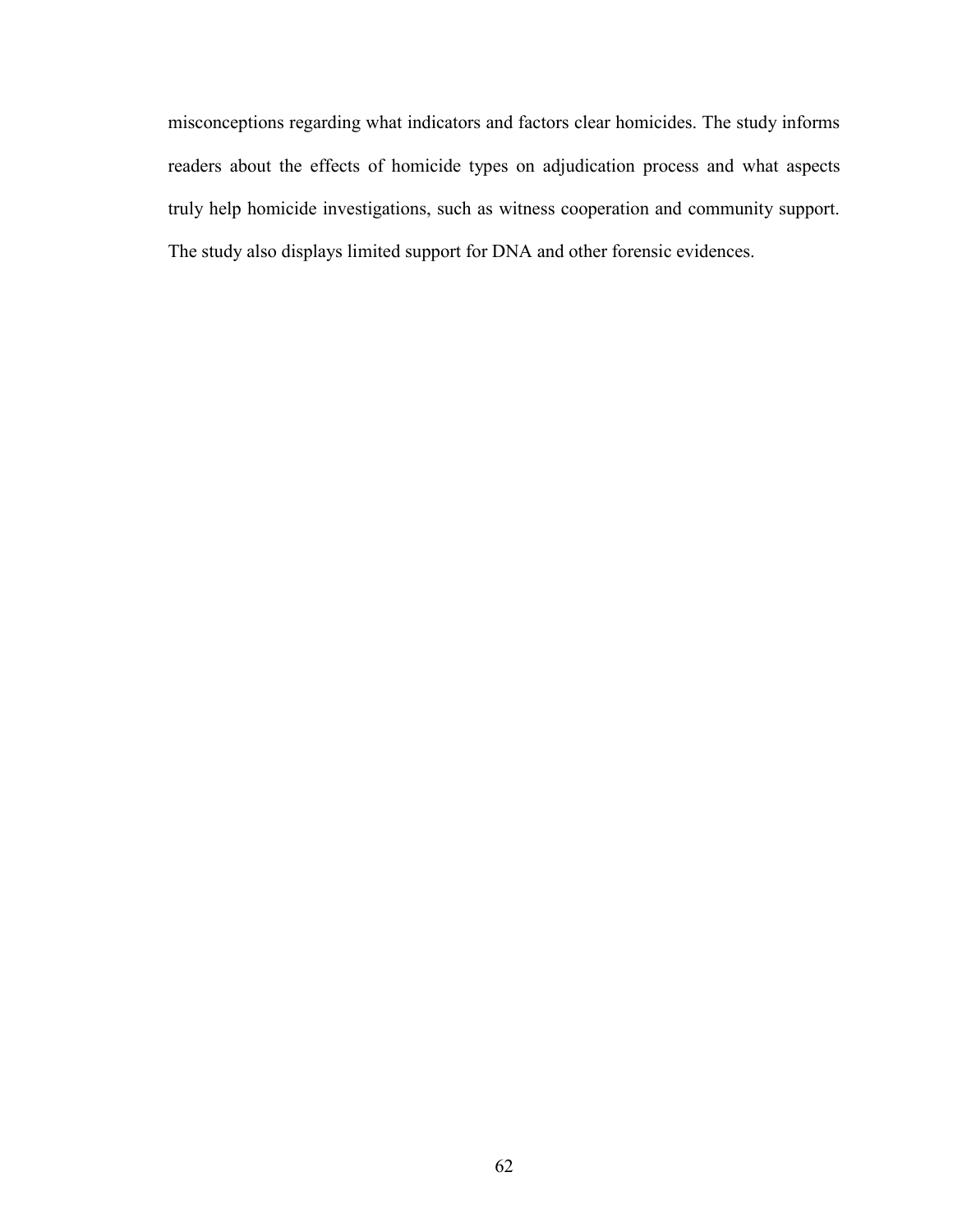#### REFERENCES

- Addington, L. A. (2006). Using national incident-based reporting system murder data to evaluate clearance predictors. *Homicide Studies*, *10*(2), 140-152.
- Alderden, M. A., & Lavery, T. A. (2007). Predicting homicide clearances in Chicago investigating disparities in predictors across different types of homicide. *Homicide Studies*, *11*(2), 115-132.
- Auerhahn, K. (2007). Just another Crime? Examining disparity in homicide sentencing. *The Sociological Quarterly*, *48*(2), 277-313.
- Banks, L., Crandall, C., Skylar, D., & Bauer, M. (2008). A comparison of intimate partner homicide to intimate partner homicide–suicide. *Sage*, *14*(9), 1065-1078.
- Baskins, D., & Sommers, I. (2010). The influence of forensic evidence on the case outcomes of homicide events. *Journal of Criminal Justice*, *38*(6), 1141-1149.
- Black, D. (2011). *Moral Time*. New York, NY: Oxford University Press.
- Cardarelli, A., & Cavanagh, D. (1992). *Uncleared homicides in the United States: An exploratory study of trends and patterns*. Presentation, New Orleans, FL.
- Carter, D., & Carter, J. (2015, March). Effective police homicide investigations: Evidence from seven cities with high clearance rates. *Homicide Studies*, *20*(2), 1- 27.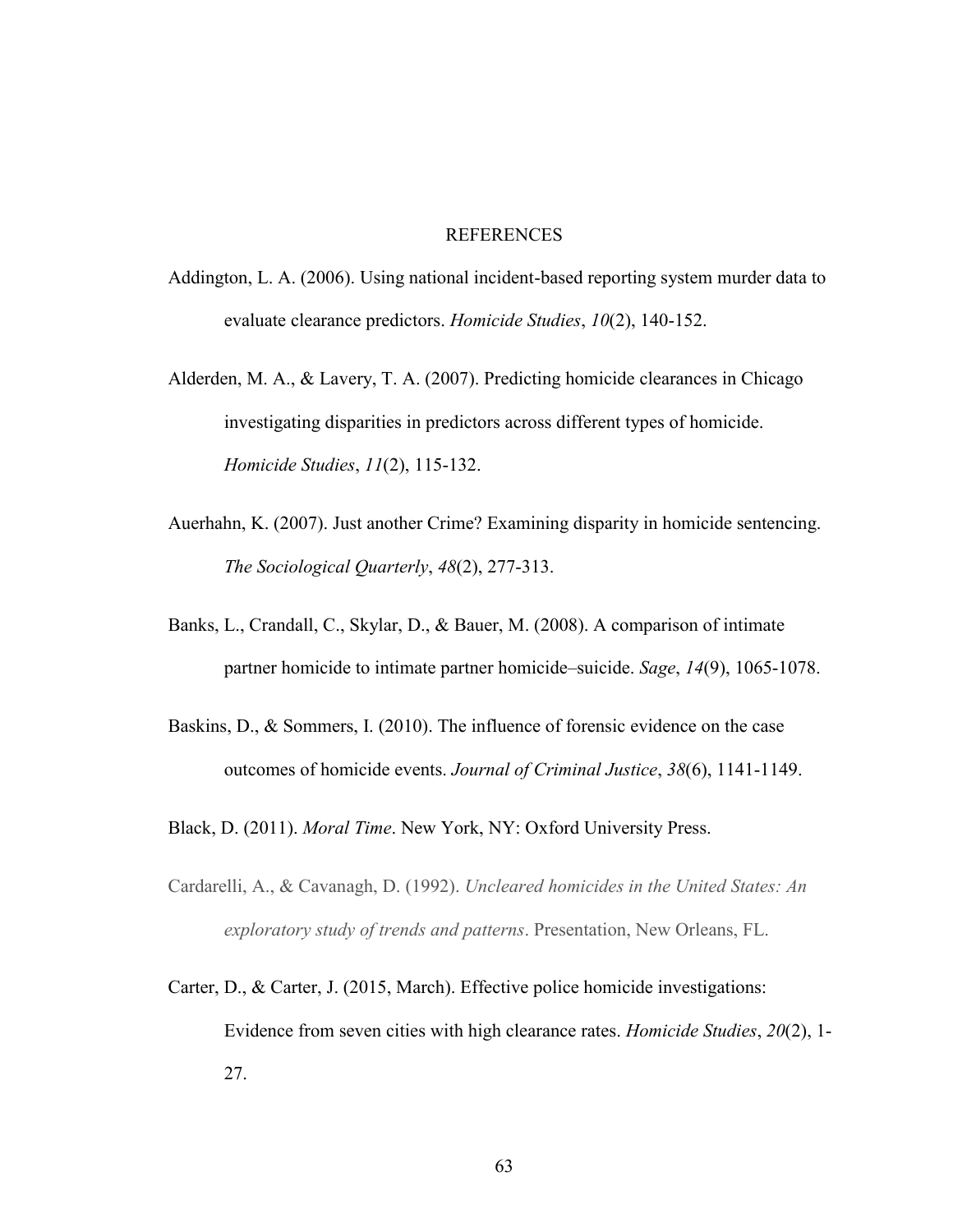- Catalano, S. (2013, November). Intimate partner violence: Attributes of victimization, 1993-2001. In *U.S. Department of Justice*.
- Cook, P. J., Ludwig, J., & Braga, A. A. (2005). Criminal records of homicide offenders. *JAMA: Journal of The American Medical Association*, *294*(5), 598-601.
- Cooper, A., & Smith, E. L. (2011). *Homicide trends in the United States.* Washington, D.C: U.S. Bureau of Justice Statistics.

Cooper, A., & Smith, E. L. (2011, November). Homicide trends in the United States, 1980-2008: Annual rates for 2009 and 2010. In *Office of Justice Programs Bureau of Justice Statistics*. Retrieved April 8, 2017, from https://www.bjs.gov/content/pub/pdf/htus8008.pdf

- Davis, R.,, Jensen, C., Burgette, L.,, & Burnett, K. (2014). "Working Smarter on Cold Cases: Identifying Factors Associated with Successful Cold Case Investigations." (2014), *Journal of Forensic Sciences. 59*(2), 375-382.
- Dawson, M. (2004). Rethinking the boundaries of intimacy at the end of the century: The role of victim- defendant relationship in criminal justice decision making over time. *Law & Society Review, 38,* 105-138.
- Demuth, S., & Steffensmeier, D. (2004). Ethnicity effects on sentence outcomes in large urban courts: Comparisons among white, black, and Hispanic defendants. *Social Science Quarterly*, *85*(4), 994-1011.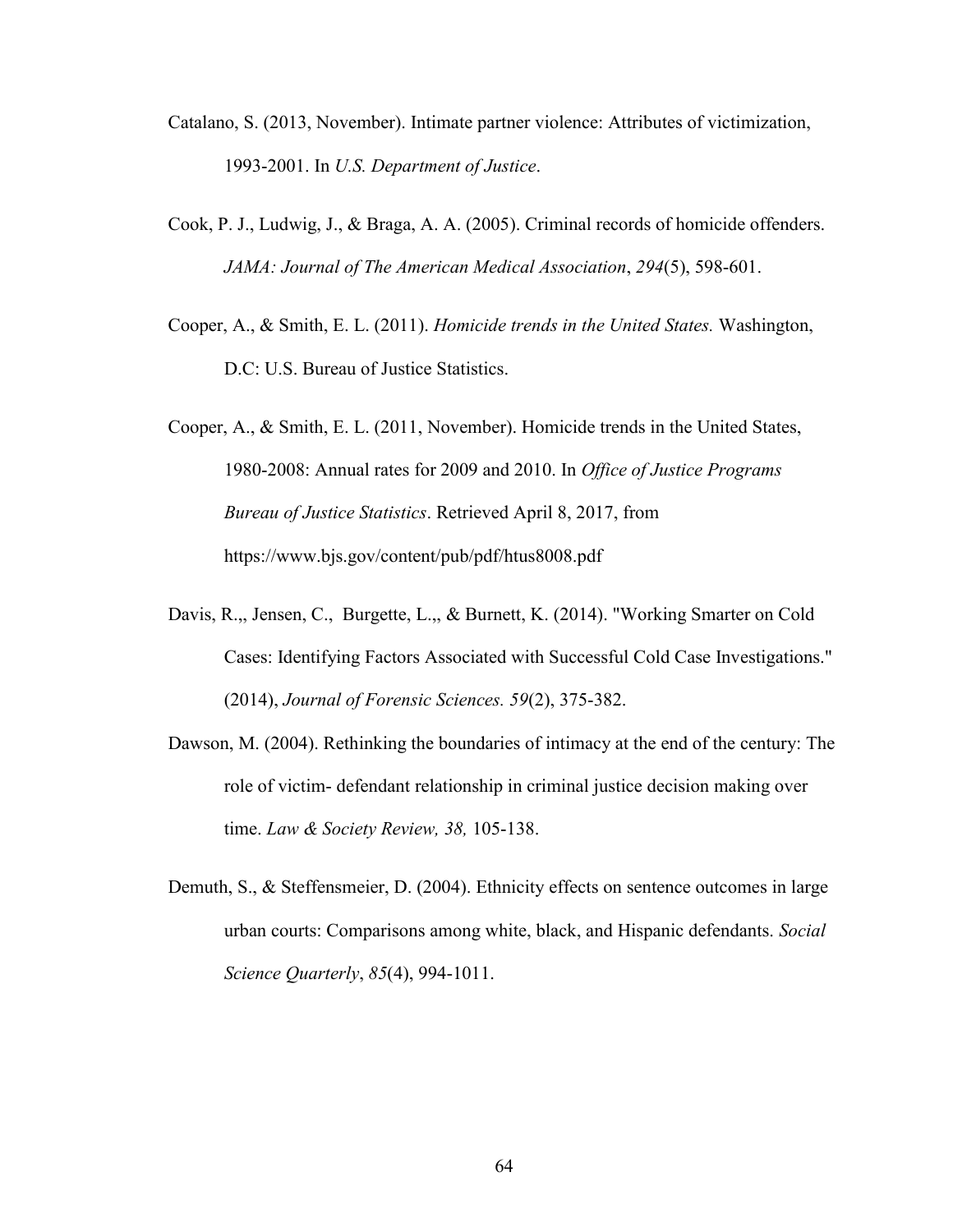- Englich, B., Mussmeiler, T., & Strack, F. (2006). Playing dice with criminal sentences: The influence of irrelevant anchors on experts' judicial decision making. *Society for Personality and Social Psychology*, *32*(2).
- Finkelhor, D., Ormrod, R., & Humphrey, J. (2001). Homicides of children and youth. In *Office of Juvenile Justice and Delinquency Prevention*.
- Fox, K., & Allen, T. (2014). Examining the instrumental– expressive continuum of homicides: Incorporating the effects of gender, victim– offender relationships, and weapon choice. *Homicide Studies*, *18*(3), 298-317.
- Higgins, G. E., Vito, G. F., & Grossi, E. L. (2012). The impact of race on the police decision to search during a traffic stop: A focal concerns theory perspective. *Journal of Contemporary Criminal justice*, *28*(2).
- Jarvis, J. P., & Regoeczi, W. C. (2009). Homicide clearances: An analysis of arrest versus exceptional outcomes. *Homicide Studies, 13*(2). 174-188.
- Jensen, V. (2001). *Why women kill: Homicide and gender inequality*. Boulder, CO: Lynne Rienner.
- Keel, T. G., Jarvis, J. P., & Muirhead, Y. E. (2009, February). An exploratory analysis of factors affecting homicide investigations: Examining the dynamics of murder clearance rates. *Homicide Studies*, *13*(1), 50-68.
- Koons-Witt, B. A., Sevigny, E. L., Burrow, J. D., & Hester, R. (2014). Gender and sentencing outcomes in South Carolina: Examining the interactions with race, age, and offense type. *Criminal Justice Policy Review*, *25*(3), 299-324.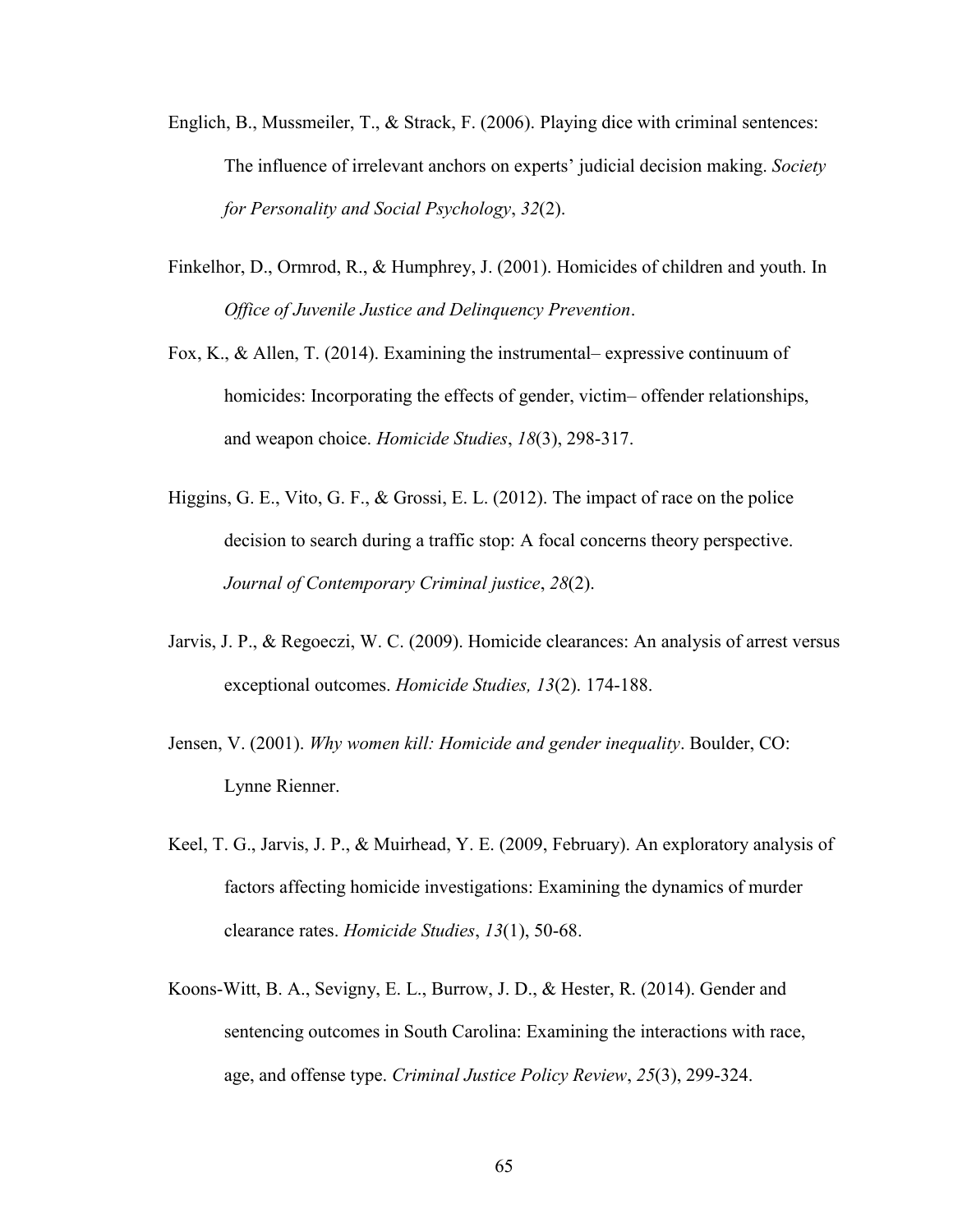- Kurbin, C., & Weitzer, R. (2003). Retaliatory homicide: Concentrated disadvantage and neighborhood culture. *Social Problems*, *50*(2), 157-180.
- Litwin, K., & Xu, Y. (2007). The dynamic nature of homicide clearances: A multilevel model comparison of three time periods. *Homicide Studies*, *11*(2), 94-114.
- Maher, L., & Dixon, D. (1999). Policing and public health: Law enforcement and harm minimization in a street-level drug market. *The British Journal of Criminology, 39*(4), 488-512.
- Maxfield, M. (1989). Circumstances in supplementary homicide reports: Variety and validity. *Criminology,* 27(4), 671-696.
- McEwen, T., & Regoeczi, W. (2015). Forensic evidence in homicide investigations and prosecutions. *American Academy Forensic Sciences*, *60*(5), 1-11.
- Natapoff, A. (2011). *Snitching: Criminal informants and the erosion of American justice*. New York City, NY: New York University Press.
- Pratt, T., & Godsey, T. (2002). Social support and homicide: A cross-national test of an emerging criminological theory. *Journal of Criminal Justice*, *30*(6), 589-601.
- Pritchard, C., & Butler, A. (2003). A comparative study of children and adult homicide rates in the USA and the major western countries 1974–1999: Grounds for concern? *Journal of Family Violence*, *18*(6), 341-350.
- Quick Facts (2016). In *United States Census Bureau*. Retrieved November 15, 2016, from<http://www.census.gov/quickfacts/table/PST045215/21111>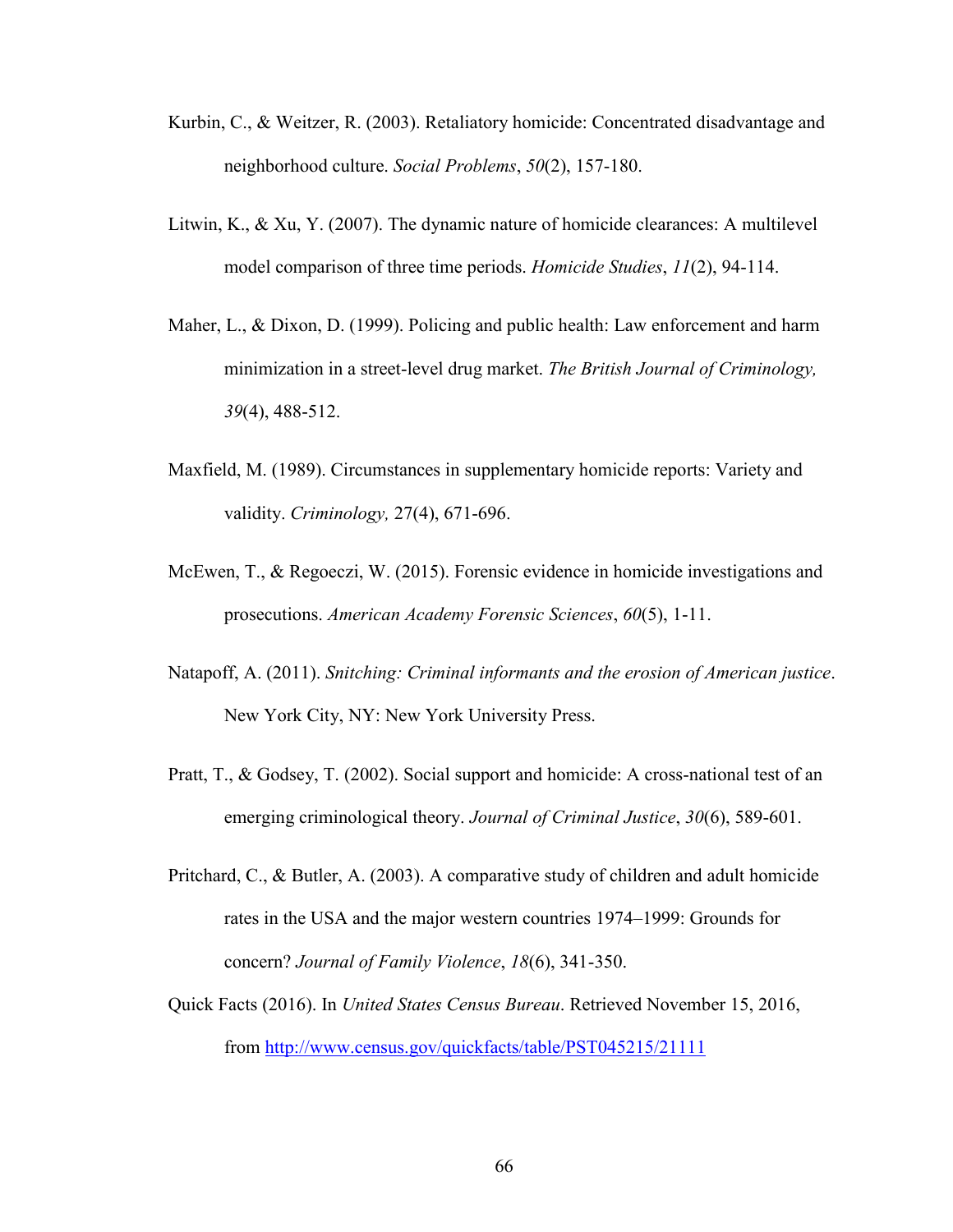- Quinet, K., & Nunn, S. (2014). Establishing the victim–offender relationship of initially unsolved homicides: Partner, family, acquaintance, or stranger? *Homicide Studies*, *18*(3), 271-297.
- Regoeczi, W. C., Jarvis, J., & Riedel, M. (2008). Clearing murders: Is it about time? *Journal of Research in Crime and Delinquency*, *45*(2), 142-162.
- Riedel, M., & Boulahanis, J. (2007). Homicides exceptionally cleared and cleared by arrest: An exploratory study of police/prosecutor outcomes. *Homicide Studies*, *11*(2), 151-164.
- Roberts, A. "Predictors of homicide clearance by arrest an event history analysis of NIBRS incidents." (2007, May*). Homicide Studies*, *11*(2), 82-93.
- Schroeder, D. A., & White, M. D. (2009, September). Exploring the use of DNA evidence in homicide investigations. *Police Quarterly*, *12*(3), 319-342.
- Simons, D. (1991). *Homicide: A year on the killing streets.* New York: Oxford University Press.
- Spohn, C. (1990). The sentencing decisions of black and white Judges: Expected and unexpected similarities. *Law & Society Review, 24*(5), 1197-1216.
- Spohn, C., Beichner, D., & Davis-Frenzel, E. (2001, May). Prosecutorial justifications for sexual assault case rejection: Guarding the "Gateway to Justice." *Social Problems*, *48*(2), 206-235.
- Spohn, C., & Cederblom, J. (1991). Race and disparities in sentencing: Test of the liberation hypothesis. *Justice Quarterly, 8*(3), 305-328.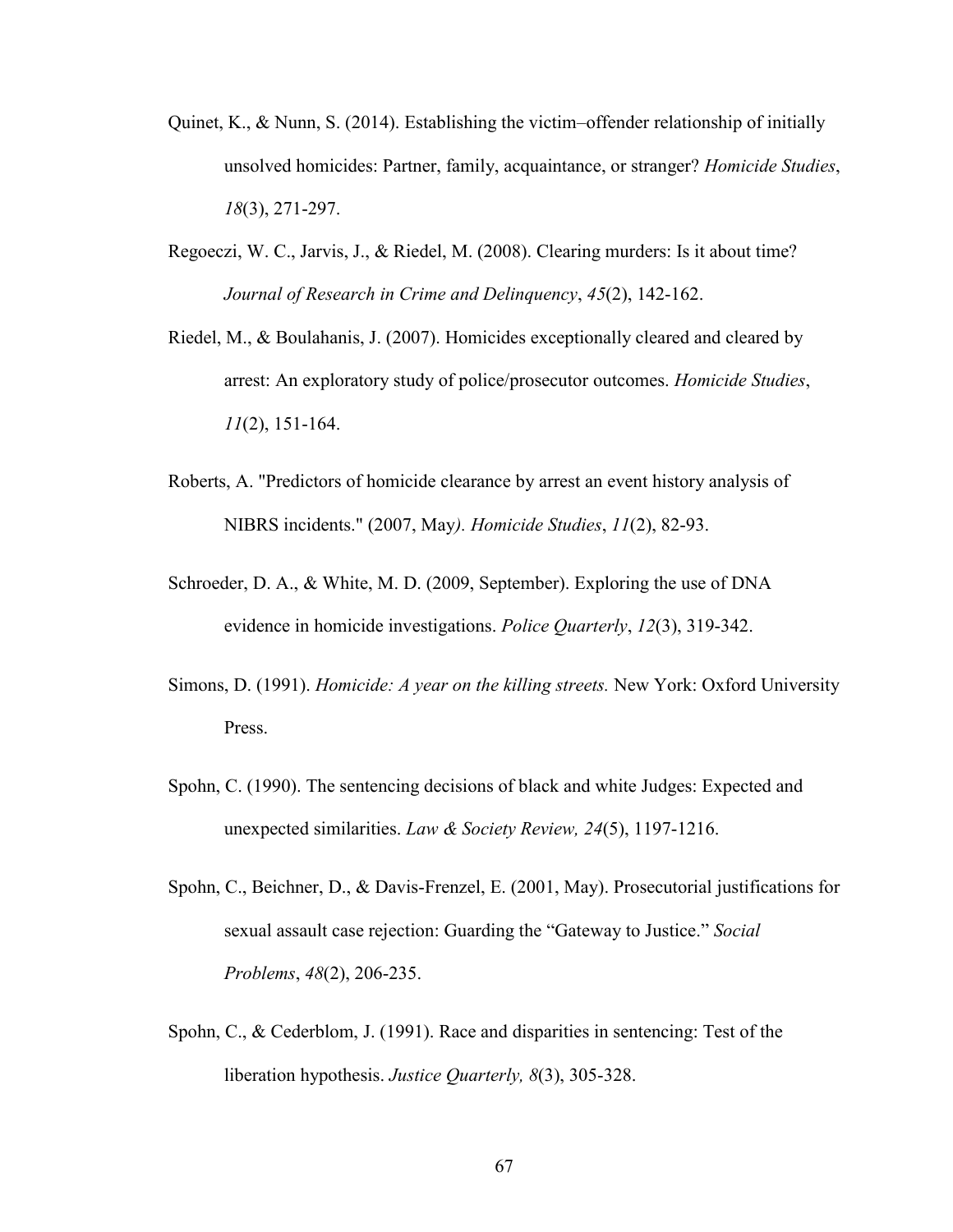- Steffensmeier, D., Ulmer, J., & Kramer, J. (1998). The interaction of race, gender, and age in criminal sentencing: The punishment cost of being young, black, and male. *Criminology*, *36*(4), 763-798.
- Stout, K. D., & Brown, P. (1995). Legal and social differences between women and men who kill intimate partners. *Affilia, 10,* 194-205.
- Wellford, C., & Cronin, J. (200). Clearing up homicide clearance rates. *National Institute of Justice Journal*.
- Wolfgang, M. E. (1957). Victim Precipitated Criminal Homicide. *Criminal Law, Criminology, and Police Science*, *48*(1).
- Wolfson, A. (2007). Louisville's deadly year: Behind the murders. *Courier-Journal*. Retrieved from [http://www.courier-](http://www.courier-journal.com/story/news/crime/2016/02/25/louisvilles-deadly-year-behind-murders/80622230/)

[journal.com/story/news/crime/2016/02/25/louisvilles-deadly-year-behind-](http://www.courier-journal.com/story/news/crime/2016/02/25/louisvilles-deadly-year-behind-murders/80622230/)

[murders/80622230/](http://www.courier-journal.com/story/news/crime/2016/02/25/louisvilles-deadly-year-behind-murders/80622230/)

2014 Annual Report: Chief Steve Conrad (2014). In *Louisville Metro Police Department* Retrieved November 9, 2016, from

[https://louisvilleky.gov/sites/default/files/police/sop\\_searchable\\_and\\_reports/lmp](https://louisvilleky.gov/sites/default/files/police/sop_searchable_and_reports/lmpd_2014_annual_report-final.pdf)

[d\\_2014\\_annual\\_report-final.pdf](https://louisvilleky.gov/sites/default/files/police/sop_searchable_and_reports/lmpd_2014_annual_report-final.pdf)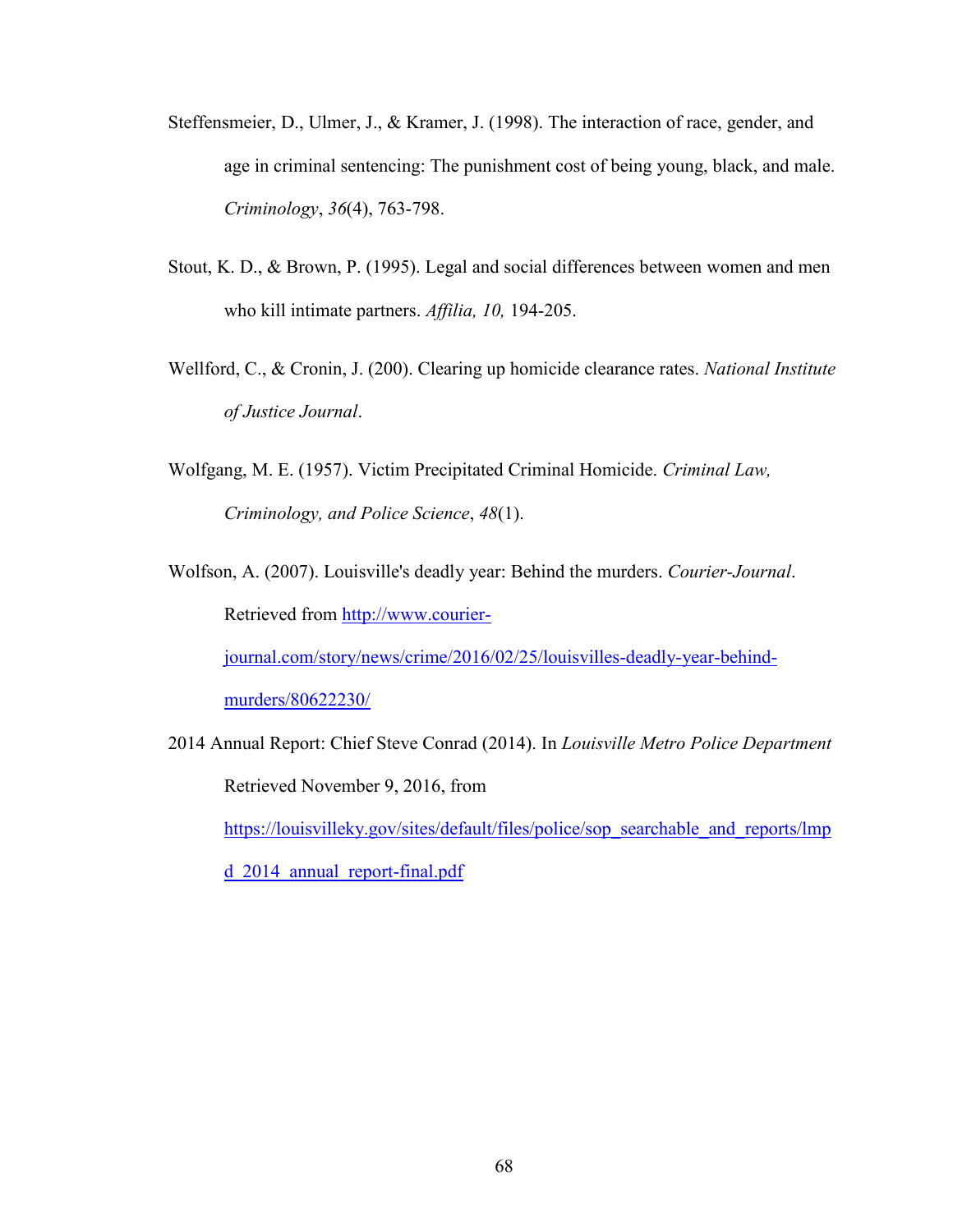### CURRICULUM VITA

#### David S. Lapsey Jr.

#### **CONTACT INFORMATION**

Phone- (502)-445-5687

Email- david.lapsey@louisville.edu

## **EDUCATION**

| May 2017 | M.A, Criminal Justice, University of Louisville                       |
|----------|-----------------------------------------------------------------------|
| May 2015 | <b>B.A., Criminal Justice and Criminology; Spanish Minor, Indiana</b> |
|          | <b>University Southeast</b>                                           |

# **RESEARCH INTEREST**

Criminal Investigations

Sexuality and Crime

## **PUBLICATIONS**

#### *Peer-Reviewed Journal Articles*

In Press Tewksbury, Richard, John C. Navarro, & **David Lapsey Jr.** Sound of the penis: Secrecy, sex, and stigma. *Deviant Behavior.*

2017 Tewksbury, Richard & **David Lapsey Jr.** Male escorts' construction of the boyfriend experience: How escorts please their clients. *International Journal of Sexual Health.* (Accepted March 2017). doi: 10.1080/19317611.2017.1310788